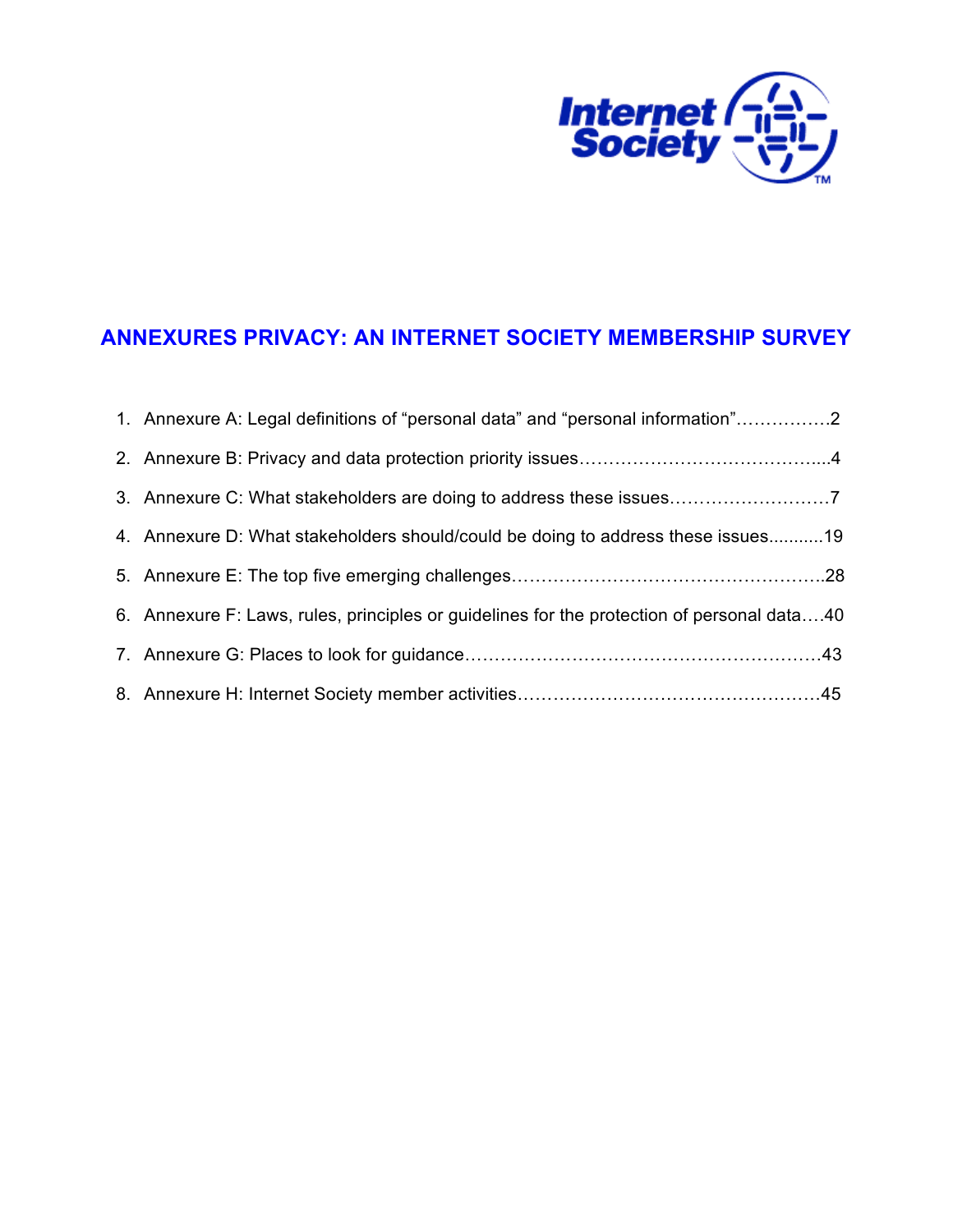# **ANNEXURE A to PRIVACY: AN INTERNET SOCIETY MEMBERSHIP SURVEY**

### **LEGAL DEFINITIONS OF "PERSONAL DATA" AND/OR "PERSONAL INFORMATION"**

| Armenia             | Personal data: any data recorded on medium containing facts, events and<br>circumstances about the person, in a form that allows or may allow to<br>identify the person <sup>1</sup>                                                                                                                                                                                                                                                                                                                                                                                                                                                                                                                                    |  |
|---------------------|-------------------------------------------------------------------------------------------------------------------------------------------------------------------------------------------------------------------------------------------------------------------------------------------------------------------------------------------------------------------------------------------------------------------------------------------------------------------------------------------------------------------------------------------------------------------------------------------------------------------------------------------------------------------------------------------------------------------------|--|
| <b>Burkino Faso</b> | Constitue une donnée à caractère personnel, toute information qui permet,<br>sous quelque forme que ce soit, directement ou non, l'identification des<br>personnes physiques, notamment par référence à un numéro d'identification<br>ou à plusieurs éléments spécifiques propres à leur identité physique,<br>psychologique, psychique, économique, culturelle ou sociale.<br>Constitutes a personal data, information that can, in any form whatsoever,<br>directly or indirectly, the identification of individuals, in particular by reference<br>to an identification number or more factors specific to their physical identity,<br>psychological, mental, economic, cultural or social. (translated using Google |  |
|                     | Translate)                                                                                                                                                                                                                                                                                                                                                                                                                                                                                                                                                                                                                                                                                                              |  |
| Germany             | Personenbezogene Daten sind Einzelangaben über persönliche oder<br>sachliche<br>Verhältnisse einer bestimmten oder bestimmbaren natürlichen Person                                                                                                                                                                                                                                                                                                                                                                                                                                                                                                                                                                      |  |
|                     | Personal information is information that of personal or material<br>Circumstances of a specific or identifiable natural person (translated using<br>Google Translate)                                                                                                                                                                                                                                                                                                                                                                                                                                                                                                                                                   |  |
| Japan               | "Personal information" means the information about a living individual, which<br>contains the name, the date of birth and/or any other descriptions by which a<br>specific individual can be identified (including information that can be easily<br>collated with other information so that a specific individual can be identified) $2$                                                                                                                                                                                                                                                                                                                                                                               |  |
| Lebanon             | The draft law defines personal information as all data related to a physical<br>person and which can be used to identify this person in a direct or indirect<br>way including by comparing data from different sources or the intersection of<br>such information                                                                                                                                                                                                                                                                                                                                                                                                                                                       |  |
| Mexico              | Datos personales: Cualquier información concerniente a una persona física<br>identificada o identificable.                                                                                                                                                                                                                                                                                                                                                                                                                                                                                                                                                                                                              |  |
|                     | Datos personales sensibles: Aquellos datos personales que afecten a la<br>esfera más íntima de su titular, o cuya utilización indebida pueda dar origen<br>a discriminación o conlleve un riesgo grave para éste. En particular, se<br>consideran sensibles aquellos que puedan revelar aspectos como origen<br>racial o étnico, estado de salud presente y futuro, información genética,<br>creencias religiosas, filosóficas y morales, afiliación sindical, opiniones<br>políticas, preferencia sexual.                                                                                                                                                                                                              |  |
|                     | Personal Data: Any information concerning an identified or identifiable<br>individual                                                                                                                                                                                                                                                                                                                                                                                                                                                                                                                                                                                                                                   |  |
|                     | Sensitive personal data: Those personal data involving the most intimate                                                                                                                                                                                                                                                                                                                                                                                                                                                                                                                                                                                                                                                |  |

 <sup>1</sup> Unofficial translation of the *Law of the Republic of Armenia on Personal Data 2002*  http://www.parliament.am/law\_docs/071102HO422eng.pdf

<sup>2</sup> *Act Concerning Protection of Personal Information* (Japan Law No. 57, 2003) – Article 2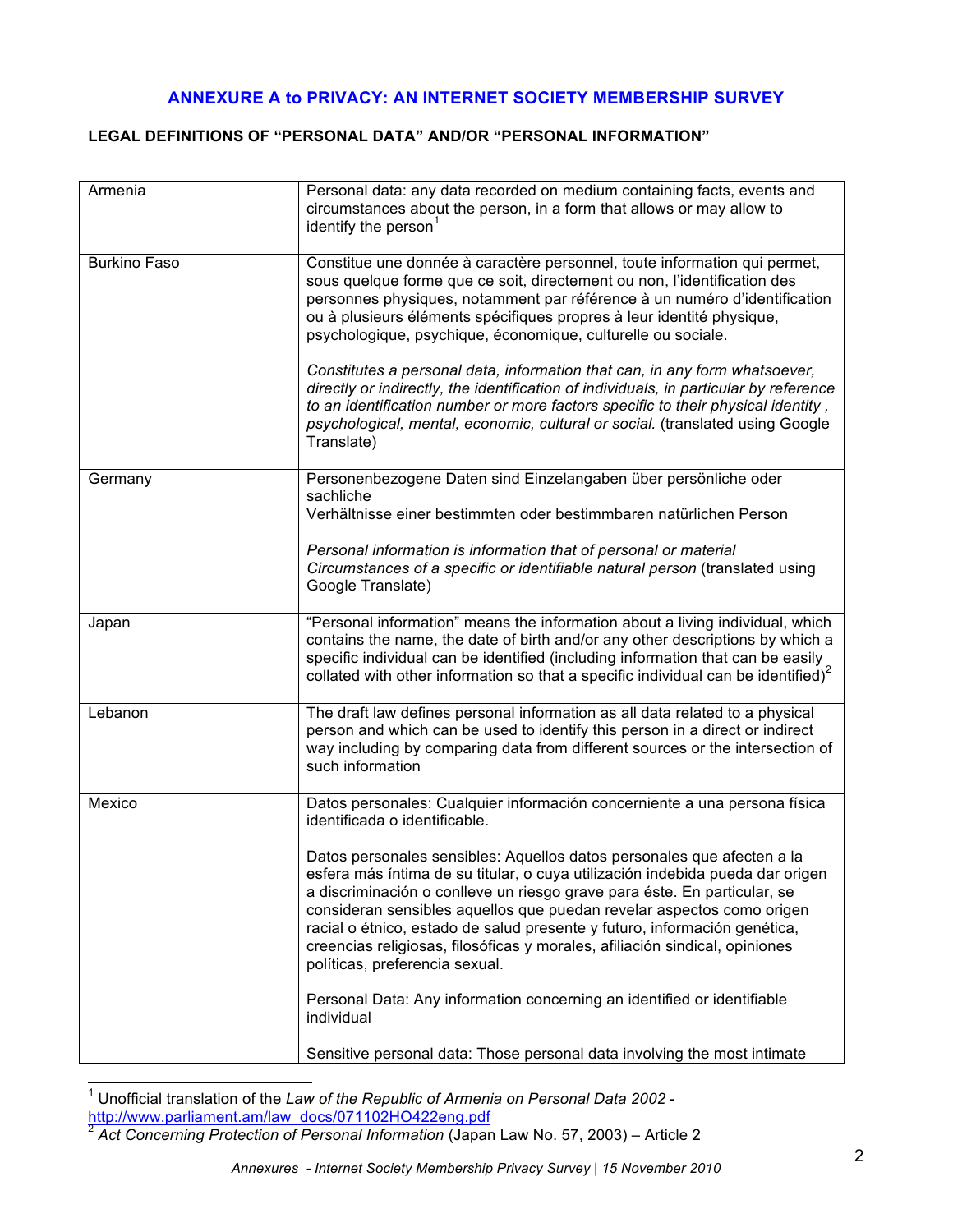|            | sphere of the data subject, or misuse of which can lead to discrimination or<br>entails a serious risk to him. In particular, sensitive issues are those that may<br>reveal racial or ethnic origin, health status, present and future, genetic<br>information, religious, philosophical and moral beliefs, union membership,<br>political views and sexual preference. |  |
|------------|-------------------------------------------------------------------------------------------------------------------------------------------------------------------------------------------------------------------------------------------------------------------------------------------------------------------------------------------------------------------------|--|
| Pakistan   | The law of personal data protection define personal data and sensitive data.<br>The sensitive data is considered as a classification of personal data.                                                                                                                                                                                                                  |  |
|            | Personal Data: Any kind of information refers to human beings or<br>companies, which can be or would be indentified.                                                                                                                                                                                                                                                    |  |
|            | Sensitive data: personal data which disclose racial or ethnic origin, political<br>opinions, religious, moral or political thoughts, labour union affiliation or<br>information regarding health and/or sexual aspects or behaviours                                                                                                                                    |  |
| Senegal    | Senegalese law 2008-12                                                                                                                                                                                                                                                                                                                                                  |  |
|            | Article 4: Personal Data is any information relating to a person identified or<br>directly/indirectly identifiable by reference to an identification number or to<br>one or more specific elements related to his physical, physiological, genetic,<br>psychological, cultural, social or economic description.                                                         |  |
| Spain      | Datos de carácter personal: cualquier información concerniente a personas<br>físicas identificadas o identificables.                                                                                                                                                                                                                                                    |  |
|            | Personal information means any information concerning an identified or<br>identifiable natural persons.                                                                                                                                                                                                                                                                 |  |
| Sweden     | Personal Data Act                                                                                                                                                                                                                                                                                                                                                       |  |
|            | Section 3: Personal data = All kinds of information that directly or indirectly<br>may be referable to a natural person who is alive.                                                                                                                                                                                                                                   |  |
|            | Section 13: Sensitive Personal Data is personal data that reveals a) race or<br>ethnic origin, b) political opinions, c) religious or philosophical beliefs, or d)<br>membership of a trade union e) such personal data as concerns health or<br>sex life.                                                                                                              |  |
| UK         | Any information relating to an identified or identifiable natural person ('data<br>subject')                                                                                                                                                                                                                                                                            |  |
|            | An identifiable person is one who can be identified, directly or indirectly, in<br>particular by reference to an identification number or to one or more factors<br>specific to his physical, physiological, mental, economic, cultural or social<br>identity                                                                                                           |  |
| <b>USA</b> | Definitions vary in detail                                                                                                                                                                                                                                                                                                                                              |  |
|            | In general, this is data/information (1) that identifies or is characteristic of an<br>individual and (2) to which the individual has an interest in restricting or a<br>legal right to restrict access to specific other persons. Examples: social<br>security number, annual income, credit card numbers, academic "grades",<br>medical information                   |  |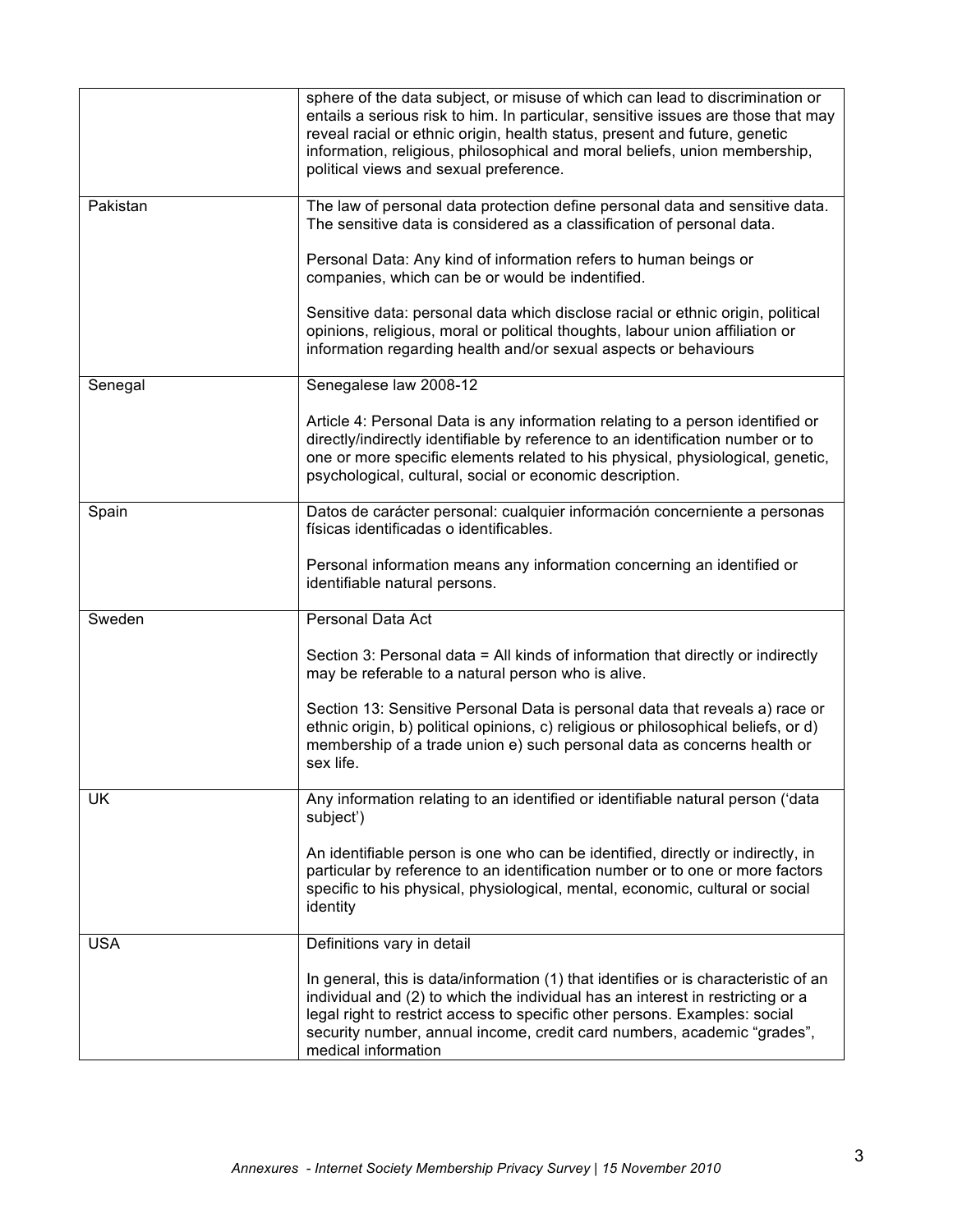# **ANNEXURE B to PRIVACY: AN INTERNET SOCIETY MEMBERSHIP SURVEY**

# **ARE PRIVACY AND DATA PROTECTION PRIORITY TOPICS OF DISCUSSION?**

| <b>Continent</b>              | <b>Topics being discussed</b>                                                                                                                                                                                                                                                                                                                                                                                                                                                                                                                                                                                                                                                                                                                                                                                                                                                                                                                                                                                                                                                                                                                                                                                                                                                                                                                                                                                                                                                                                                                                                                                                                                                                                                                                                                      |  |
|-------------------------------|----------------------------------------------------------------------------------------------------------------------------------------------------------------------------------------------------------------------------------------------------------------------------------------------------------------------------------------------------------------------------------------------------------------------------------------------------------------------------------------------------------------------------------------------------------------------------------------------------------------------------------------------------------------------------------------------------------------------------------------------------------------------------------------------------------------------------------------------------------------------------------------------------------------------------------------------------------------------------------------------------------------------------------------------------------------------------------------------------------------------------------------------------------------------------------------------------------------------------------------------------------------------------------------------------------------------------------------------------------------------------------------------------------------------------------------------------------------------------------------------------------------------------------------------------------------------------------------------------------------------------------------------------------------------------------------------------------------------------------------------------------------------------------------------------|--|
| Africa and the<br>Middle East | Possible amendment to the national data protection law<br>$\bullet$<br>New draft data protection law<br>$\bullet$<br>In the National ICT Policy<br>$\bullet$<br>Internet Fraud (i.e. "Sakawa")/Internet Security/Cybercrime/CERTs<br>$\bullet$                                                                                                                                                                                                                                                                                                                                                                                                                                                                                                                                                                                                                                                                                                                                                                                                                                                                                                                                                                                                                                                                                                                                                                                                                                                                                                                                                                                                                                                                                                                                                     |  |
| Asia and the<br>Pacific       | Social media<br>٠<br>Need for privacy and data protection<br>$\bullet$<br><b>Telemarketers</b><br>$\bullet$<br>National digital identity<br>$\bullet$<br>Security<br>$\bullet$                                                                                                                                                                                                                                                                                                                                                                                                                                                                                                                                                                                                                                                                                                                                                                                                                                                                                                                                                                                                                                                                                                                                                                                                                                                                                                                                                                                                                                                                                                                                                                                                                     |  |
| Europe<br>Latin America       | Social media<br>$\bullet$<br>Social networking and privacy<br>$\bullet$<br>Whether discussion forums should be moderated or not<br>$\bullet$<br>Privacy on social network sites and online services such as Google<br>$\bullet$<br>Abuse of personal information that people themselves place on the Internet in<br>$\bullet$<br>Facebook and the like<br>Business, Medical, Financial, Internet<br>$\bullet$<br>Medical data/dossier; Medical records now being linked together centrally and<br>٠<br>with pharmacists' prescription sales<br>Storage of traveller data through national public transport pass. Storage of<br>$\bullet$<br>patient data through national "ERD" - medical dossier database<br>Government and industry data leaks (see www.speigel.de)<br>٠<br>Wiretapping<br>$\bullet$<br>Legal intercept of telecommunications<br>$\bullet$<br>EU data retention law: files on medical status; fingerprints in passport and it's<br>$\bullet$<br>storage; e-identity; public transport cards.<br><b>EU Data Protection Directive</b><br>$\bullet$<br>Data Protection Law obligations<br>$\bullet$<br>Data retention<br>$\bullet$<br>Signals intelligence<br>٠<br><b>StreetView</b><br>$\bullet$<br>Personal threats via mail, blog comments etc.<br>٠<br>Privacy in relation to IPR<br>$\bullet$<br>How anonymity on the Internet is misused<br>$\bullet$<br>ID cards and the associated database(s)<br>$\bullet$<br>Identity theft and banking<br>٠<br>Digital Economy Bill<br>Whois<br>٠<br>Access to IP addresses as personal data<br>$\bullet$<br>Federal Data Protection Act 2010 and Federal Institute of Access to<br>$\bullet$<br>Information and Data Protection<br><b>Project Digital Mercosur</b><br><b>Social Networks</b><br>٠<br>Identity for Digital Certification |  |
| North America                 | Social networking<br>٠<br>Use of personal data by social media sites, specifically Facebook                                                                                                                                                                                                                                                                                                                                                                                                                                                                                                                                                                                                                                                                                                                                                                                                                                                                                                                                                                                                                                                                                                                                                                                                                                                                                                                                                                                                                                                                                                                                                                                                                                                                                                        |  |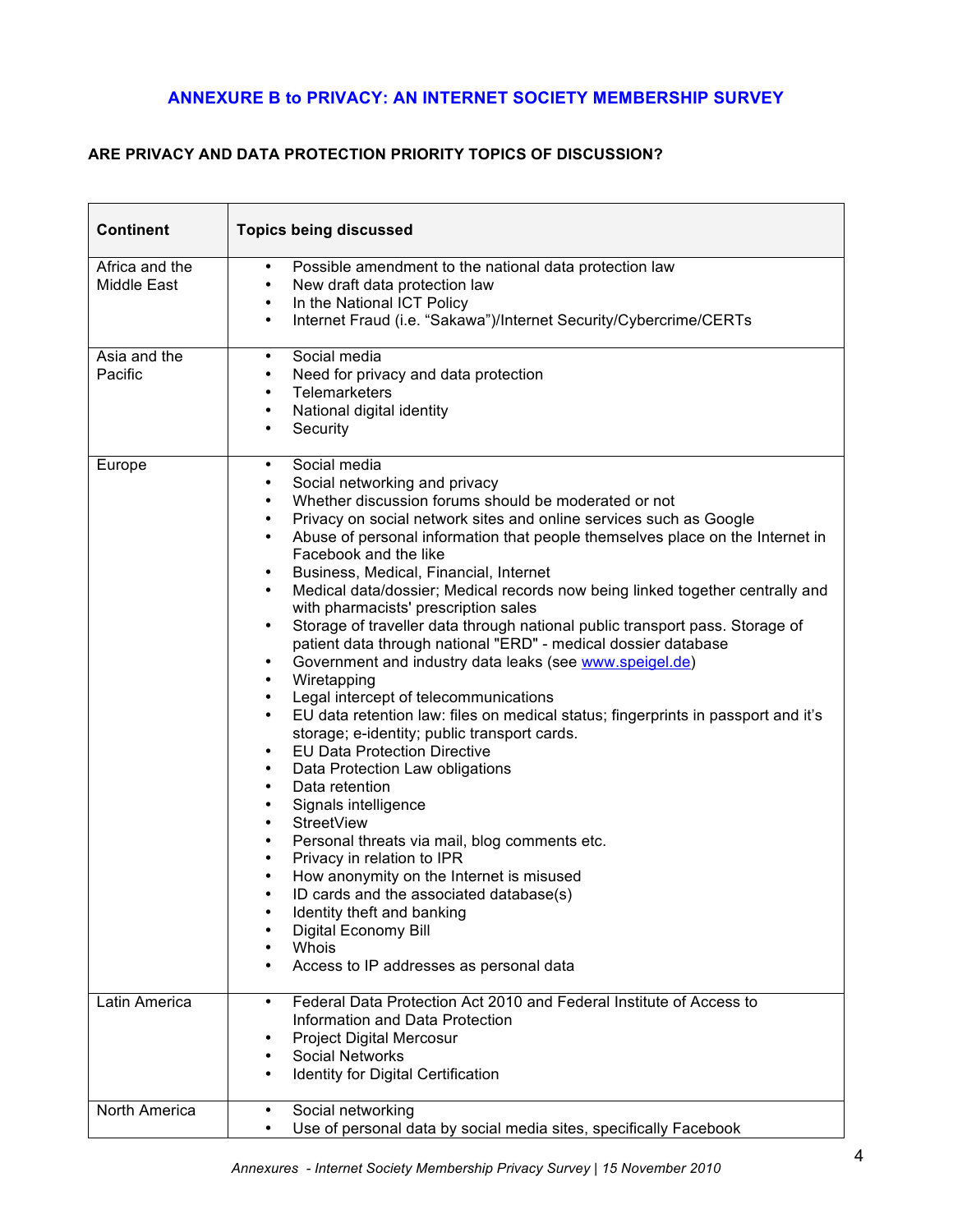| <b>Continent</b> | <b>Topics being discussed</b>                                                                                                                                                                                                                                                                                                                                                                                           |  |
|------------------|-------------------------------------------------------------------------------------------------------------------------------------------------------------------------------------------------------------------------------------------------------------------------------------------------------------------------------------------------------------------------------------------------------------------------|--|
|                  | Whether a definition of privacy rights and corporate responsibility to maintain<br>the privacy of personal information should be codified<br>Facebook, Google<br>Homeland security/privacy<br>Security video cameras<br>Identity theft<br>Lost/stolen personal data<br>Encrypting stored data<br>See epic.org and EFF<br>State laws for handling PII<br>Cybercrime/privacy/Hacking<br>Privacy of data for websites<br>٠ |  |

| Country             | <b>Topics being discussed</b>                                                                                       |  |  |
|---------------------|---------------------------------------------------------------------------------------------------------------------|--|--|
| Argentina           | $\blacksquare$                                                                                                      |  |  |
| Belgium             | Social media and Whois<br>$\bullet$                                                                                 |  |  |
| <b>Burkina Faso</b> | Possible amendment to the national data protection law<br>$\bullet$                                                 |  |  |
| Canada              | L,                                                                                                                  |  |  |
| China               | Social media<br>$\bullet$                                                                                           |  |  |
| Ecuador             | ÷,                                                                                                                  |  |  |
| England             | ÷,                                                                                                                  |  |  |
| Finland             | Social networking and privacy                                                                                       |  |  |
|                     | Whether discussion forums should be moderated or not                                                                |  |  |
| France              | Business, Medical, Financial, Internet<br>$\bullet$                                                                 |  |  |
| Germany             | Government and industry data leaks (see www.speigel.de)<br>$\bullet$                                                |  |  |
| Ghana               | Internet fraud (i.e. "Sakawa")/Internet Security/Cybercrime/CERTs<br>$\bullet$                                      |  |  |
| India               | Need for privacy and data protection.<br>$\bullet$                                                                  |  |  |
|                     | Telemarketers<br>$\bullet$                                                                                          |  |  |
| Italy               | Wiretapping<br>$\bullet$<br>Legal intercept of telecommunications<br>$\bullet$                                      |  |  |
| Jordan*             | $\overline{a}$                                                                                                      |  |  |
| Kenya               | New draft data protection law<br>$\bullet$                                                                          |  |  |
| Mali**              | In the National ICT Policy<br>$\bullet$                                                                             |  |  |
| Mexico              | Federal Data Protection Act 2010 and Federal Institute of Access to<br>$\bullet$<br>Information and Data Protection |  |  |
| Netherlands         | Privacy in relation to IPR<br>$\bullet$                                                                             |  |  |
|                     | EU data retention law: files on medical status; fingerprints in passport and it's<br>$\bullet$                      |  |  |
|                     | storage; e-identity; public transport cards.                                                                        |  |  |
|                     | Medical data/dossier; Medical records now being linked together centrally and<br>$\bullet$                          |  |  |
|                     | with pharmacists' prescription sales                                                                                |  |  |
|                     | Storage of traveller data through national public transport pass. Storage of<br>$\bullet$                           |  |  |
|                     | patient data through national "ERD" - medical dossier database<br><b>EU Data Protection Directive</b>               |  |  |
| Norway              | $\bullet$                                                                                                           |  |  |
| Pakistan            | National digital identity<br>$\bullet$                                                                              |  |  |
| Paraguay            | <b>Project Digital Mercosur</b><br>$\bullet$                                                                        |  |  |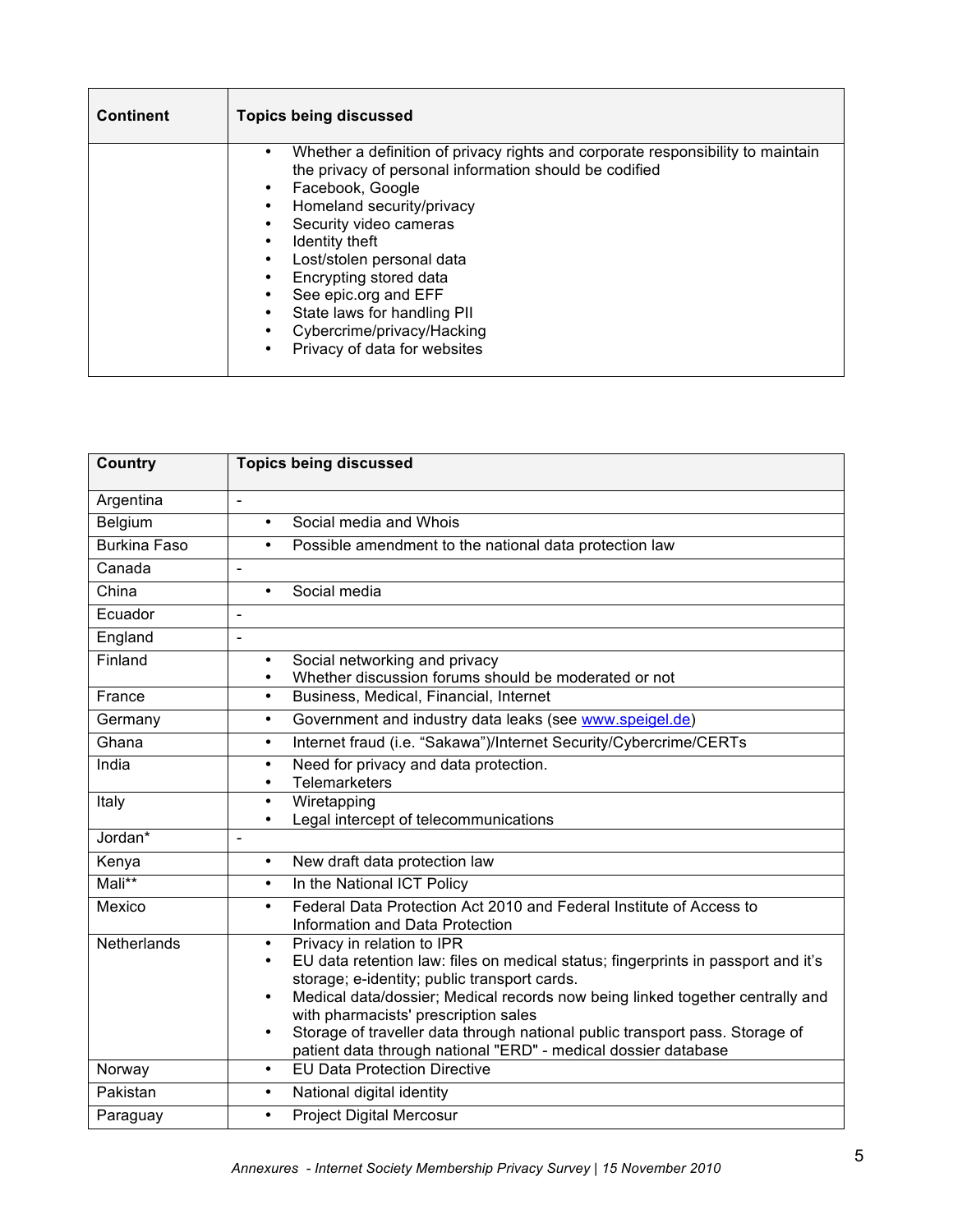| <b>Country</b> | <b>Topics being discussed</b>                                                                                                                                                                                                                                                                                                                                                                                                                                                                                                                                  |  |  |
|----------------|----------------------------------------------------------------------------------------------------------------------------------------------------------------------------------------------------------------------------------------------------------------------------------------------------------------------------------------------------------------------------------------------------------------------------------------------------------------------------------------------------------------------------------------------------------------|--|--|
| Philippines    | Security<br>$\bullet$                                                                                                                                                                                                                                                                                                                                                                                                                                                                                                                                          |  |  |
| Spain          | Data Protection Law obligations<br>$\bullet$                                                                                                                                                                                                                                                                                                                                                                                                                                                                                                                   |  |  |
| Sweden         | Data retention<br>٠<br>Signals intelligence<br>Privacy on social network sites and online services such as Google StreetView<br>Abuse of personal information that people themselves place on the Internet in<br>$\bullet$<br>Facebook and the like<br>Personal threats via mail, blog comments etc.<br>How anonymity on the Internet is misused                                                                                                                                                                                                               |  |  |
| Switzerland    | $\blacksquare$                                                                                                                                                                                                                                                                                                                                                                                                                                                                                                                                                 |  |  |
| <b>UK</b>      | ID cards and the associated database(s)<br>$\bullet$<br>Identity theft and banking<br>Digital Economy Bill<br>Access to IP addresses as personal data                                                                                                                                                                                                                                                                                                                                                                                                          |  |  |
| Uruguay        | <b>Social Networks</b><br>$\bullet$<br><b>Identity for Digital Certification</b><br>$\bullet$                                                                                                                                                                                                                                                                                                                                                                                                                                                                  |  |  |
| <b>USA</b>     | Social networking<br>$\bullet$<br>Use of personal data by social media sites, specifically Facebook<br>Whether a definition of privacy rights and corporate responsibility to maintain<br>the privacy of personal information should be codified<br>Homeland security/privacy<br>$\bullet$<br>Security video cameras<br>Identity theft<br>$\bullet$<br>Facebook, Google<br>٠<br>Lost/stolen personal data<br>٠<br>Encrypting stored data<br>See epic.org and EFF<br>State laws for handling PII.<br>Cybercrime/privacy/Hacking<br>Privacy of data for websites |  |  |

\*Starting to become a topic of high priority

\*\*Privacy is mentioned in the document, but no further developments in this area since 2005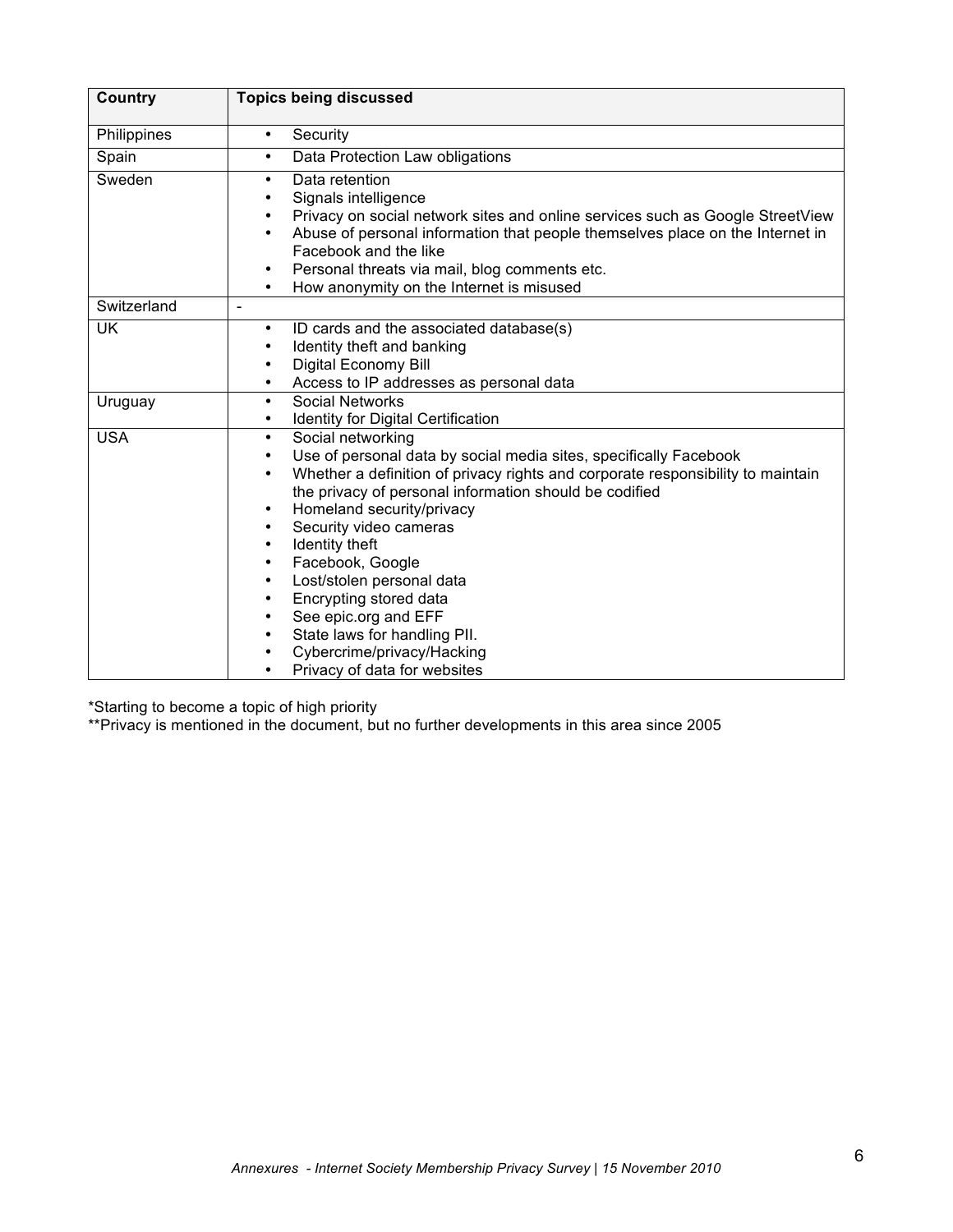# **ANNEXURE C to PRIVACY: AN INTERNET SOCIETY MEMBERSHIP SURVEY**

# **WHAT ARE STAKEHOLDERS DOING?**

| <b>Country</b>      | <b>Stakeholder</b>         | <b>Action</b>                                                                                                                    |
|---------------------|----------------------------|----------------------------------------------------------------------------------------------------------------------------------|
| Afghanistan         | Government<br>Policymakers | Ministry of Tele-Communication                                                                                                   |
| Argentina           | Enterprise                 | Acentuar desde las distintas Camaras las practicas y acciones<br>para que este tema sea prioritario<br>Make the issue a priority |
| Argentina           | Government<br>Policymakers | laws and regulations                                                                                                             |
| Argentina           | Government<br>Policymakers | An annual seminar made by National Director of Personal<br>Data Protection                                                       |
| Argentina           | Media                      | CXO Community (an online and printed magazine) - news,<br>opinions, seminars                                                     |
| Argentina           | <b>Users</b>               | Evangelizacion y concienciacion<br>Advocacy and awareness raising                                                                |
| Armenia             | Government<br>Policymakers | Cooperation with CERT - police department, project                                                                               |
| Australia           | Civil society              | Privacy advocates: attempts to bring privacy issues to<br>policymakers attention                                                 |
| Azerbaijan          | Government<br>Policymakers | ICT Policy still not implemented as yet                                                                                          |
| Azerbaijan          | <b>Users</b>               | Very few people understand or are willing to use the Internet<br>as they feel at risk with personal data                         |
| Belgium             | Government<br>Policymakers | http://www.privacyconference2009.org/home/index-iden-<br>idweb.html                                                              |
| Belgium             | Users                      | http://thepublicvoice.org/madrid-declaration                                                                                     |
| <b>Burkina Faso</b> | Government<br>Policymakers | Le gouvernement et la Commission informatique et libertés                                                                        |
| Canada              | Enterprise                 | Varies from strict compliance to nothing                                                                                         |
| Canada              | Government<br>Policymakers | Active investigations and enforcement ministry                                                                                   |
| Canada              | <b>Users</b>               | Varies from proactive to apathetic                                                                                               |
| China               | Enterprise                 | Follow the law and revert our opinions to the lawmakers and                                                                      |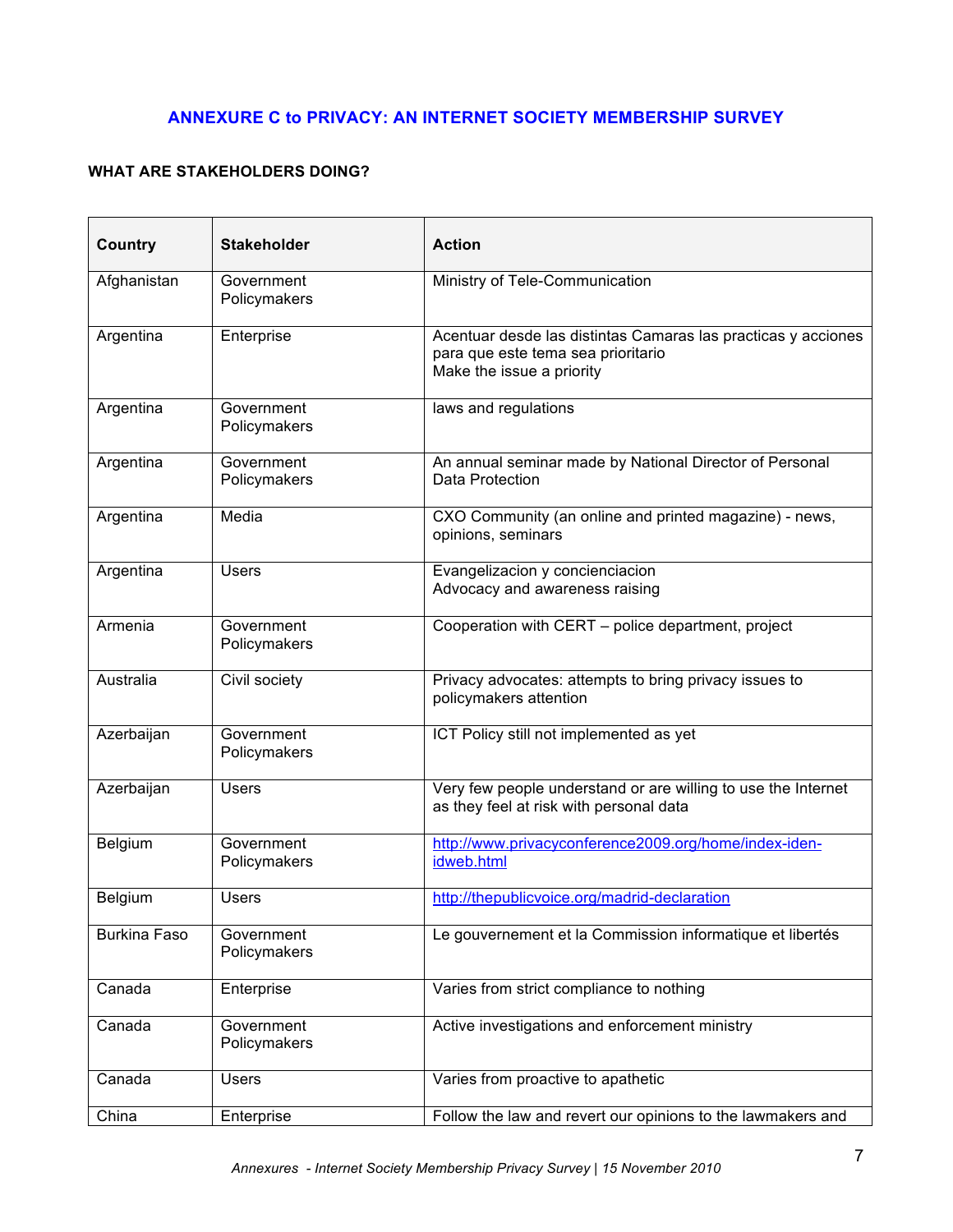| <b>Country</b>    | <b>Stakeholder</b>         | <b>Action</b>                                                                                                                                                                                                                    |
|-------------------|----------------------------|----------------------------------------------------------------------------------------------------------------------------------------------------------------------------------------------------------------------------------|
|                   |                            | government                                                                                                                                                                                                                       |
| China             | Government<br>Policymakers | Legislation and enforcement/review of the law                                                                                                                                                                                    |
| China             | <b>Users</b>               | Follow the law and revert our opinions to the lawmakers and<br>government                                                                                                                                                        |
| Cook Islands      | Enterprise                 | Improving                                                                                                                                                                                                                        |
| Cook Islands      | Enterprise                 | There are no laws, but the private sector are more closed<br>about information about other people and how it is used -<br>mainly because business people here generally originate from<br>countries where there are privacy laws |
| Cook Islands      | Government<br>Policymakers | Nothing                                                                                                                                                                                                                          |
| Cook Islands      | Government<br>Policymakers | Nothing that specifically addresses personal information or<br>privacy - each government does their own thing                                                                                                                    |
| Cook Islands      | <b>Users</b>               | <b>Stale</b>                                                                                                                                                                                                                     |
| Czech<br>Republic | Enterprise                 | Very rarely as a non-systematic approach                                                                                                                                                                                         |
| Czech<br>Republic | Government<br>Policymakers | From time to time raised media discussion                                                                                                                                                                                        |
| Czech<br>Republic | <b>Users</b>               | Individually differs very greatly                                                                                                                                                                                                |
| Ecuador           | Government<br>Policymakers | Laws                                                                                                                                                                                                                             |
| England           | Enterprise                 | Varies from the tendentious but ineffective to the serious                                                                                                                                                                       |
| England           | Government<br>Policymakers | <b>Blithering</b>                                                                                                                                                                                                                |
| England           | <b>Users</b>               | From the naive to the cynical                                                                                                                                                                                                    |
| Ethiopia          | Government<br>Policymakers | Trying to formulate policy                                                                                                                                                                                                       |
| Finland           | Enterprise                 | Quite active participation to workgroups, seminars and such                                                                                                                                                                      |
| Finland           | Government<br>Policymakers | Implementing EU directives to national law, updating<br>regulation, taking in various discussions actively                                                                                                                       |
| Finland           | <b>Users</b>               | Small very active groups exist but mainstream is expecting<br>government to take care of it                                                                                                                                      |
| France            | Enterprise                 | <b>AFCPD</b> association                                                                                                                                                                                                         |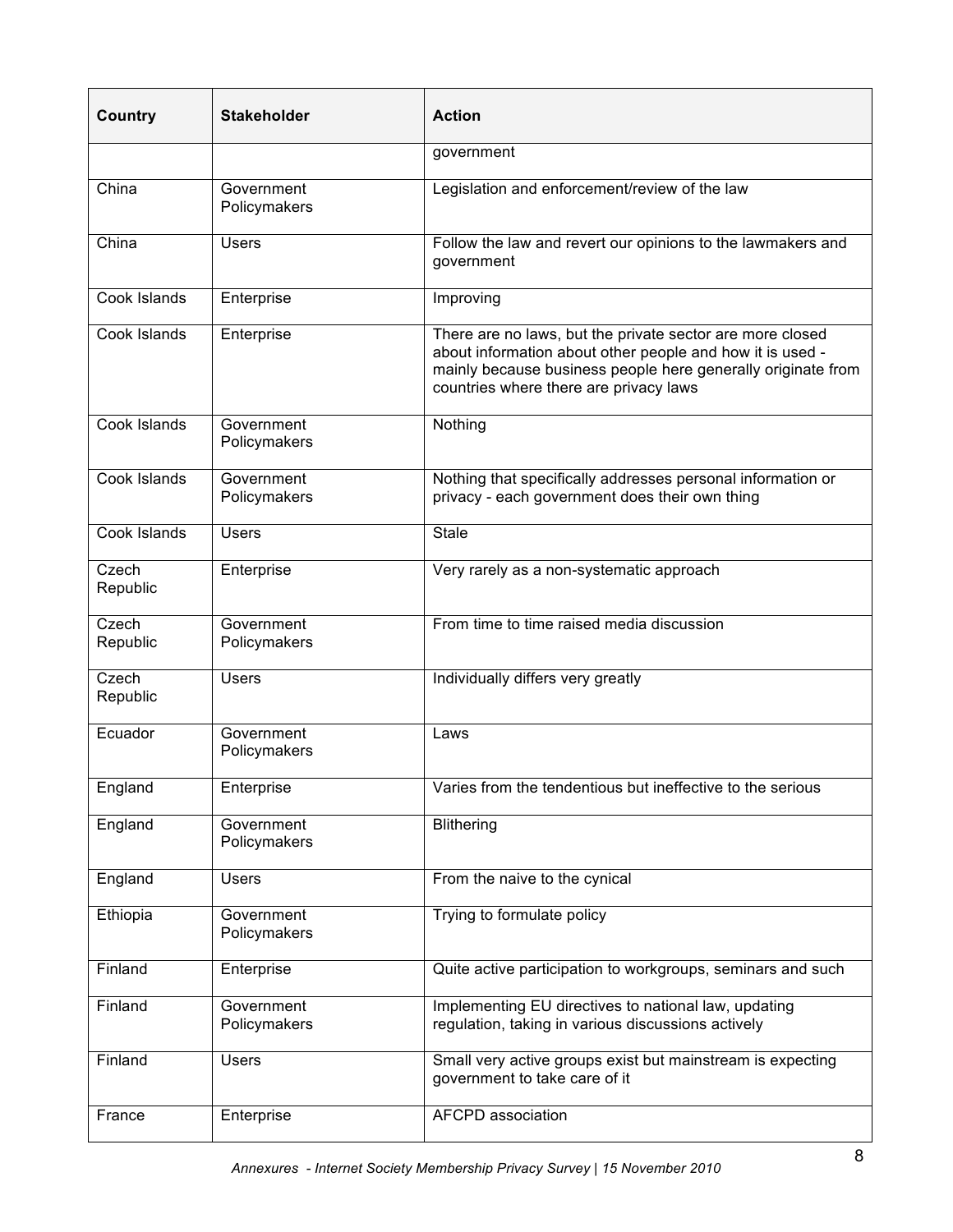| <b>Country</b> | <b>Stakeholder</b>         | <b>Action</b>                                                                                                                                                                                                                                         |
|----------------|----------------------------|-------------------------------------------------------------------------------------------------------------------------------------------------------------------------------------------------------------------------------------------------------|
| France         | Government<br>Policymakers | <b>CNIL</b>                                                                                                                                                                                                                                           |
| France         | <b>Users</b>               | Many blogs                                                                                                                                                                                                                                            |
| Germany        | "Internet Geeks"           | They are saying "Windows bad, Linux good" and Linux solves<br>all the problems and that is that.                                                                                                                                                      |
| Germany        | Enterprise                 | They are trying to scare people in order to buy their privacy<br>and protection of private data products                                                                                                                                              |
| Germany        | Enterprise                 | Every company which stores privacy data has to setup a<br>review process and nominate a "data protection responsible<br>person" which has to report directly to governmental data<br>protection agencies                                              |
| Germany        | Government<br>Policymakers | They leave all the statements to Mr Schaar. They don't really<br>do anything else.                                                                                                                                                                    |
| Germany        | Government<br>Policymakers | Proposal for 'Personal Data Letter' that informs users about<br>the data that is stored about them (realisation unlikely)                                                                                                                             |
| Germany        | Government<br>Policymakers | Laws, discussions                                                                                                                                                                                                                                     |
| Germany        | <b>Users</b>               | They are somewhat scared, and therefore, many refrain from<br>using services like internet banking                                                                                                                                                    |
| Germany        | <b>Users</b>               | Waiting for help                                                                                                                                                                                                                                      |
| Ghana          | Enterprise                 | ghNOG, GhNIC and other organization are also partnering<br>with ghCERT to create awareness on Internet Security issues<br>and how some of the incidence can be prevented.                                                                             |
| Ghana          | Government<br>Policymakers | Ghana Computer Emergency Response Teams (i.e. ghCERT)<br>has been collaborating with the Government agencies and<br>other organization to create awareness on Internet security<br>issues and how some of the security incidences can be<br>prevented |
| Ghana          | <b>ISOC Ghana</b>          | ISOC Ghana is partnering with ghCERT to create the<br>necessary awareness on Internet Security issues and how<br>they can be prevented                                                                                                                |
| Ghana          | <b>Users</b>               | Normally users will ensure they are following the required<br>Internet Security policies and regulations                                                                                                                                              |
| Guyana         | Enterprise                 | Not aware of any action                                                                                                                                                                                                                               |
| Guyana         | Government<br>Policymakers | Not aware of any action                                                                                                                                                                                                                               |
| Guyana         | <b>Users</b>               | Not aware of any action                                                                                                                                                                                                                               |
| Hungary        | Enterprise                 | Taking into consideration the above laws                                                                                                                                                                                                              |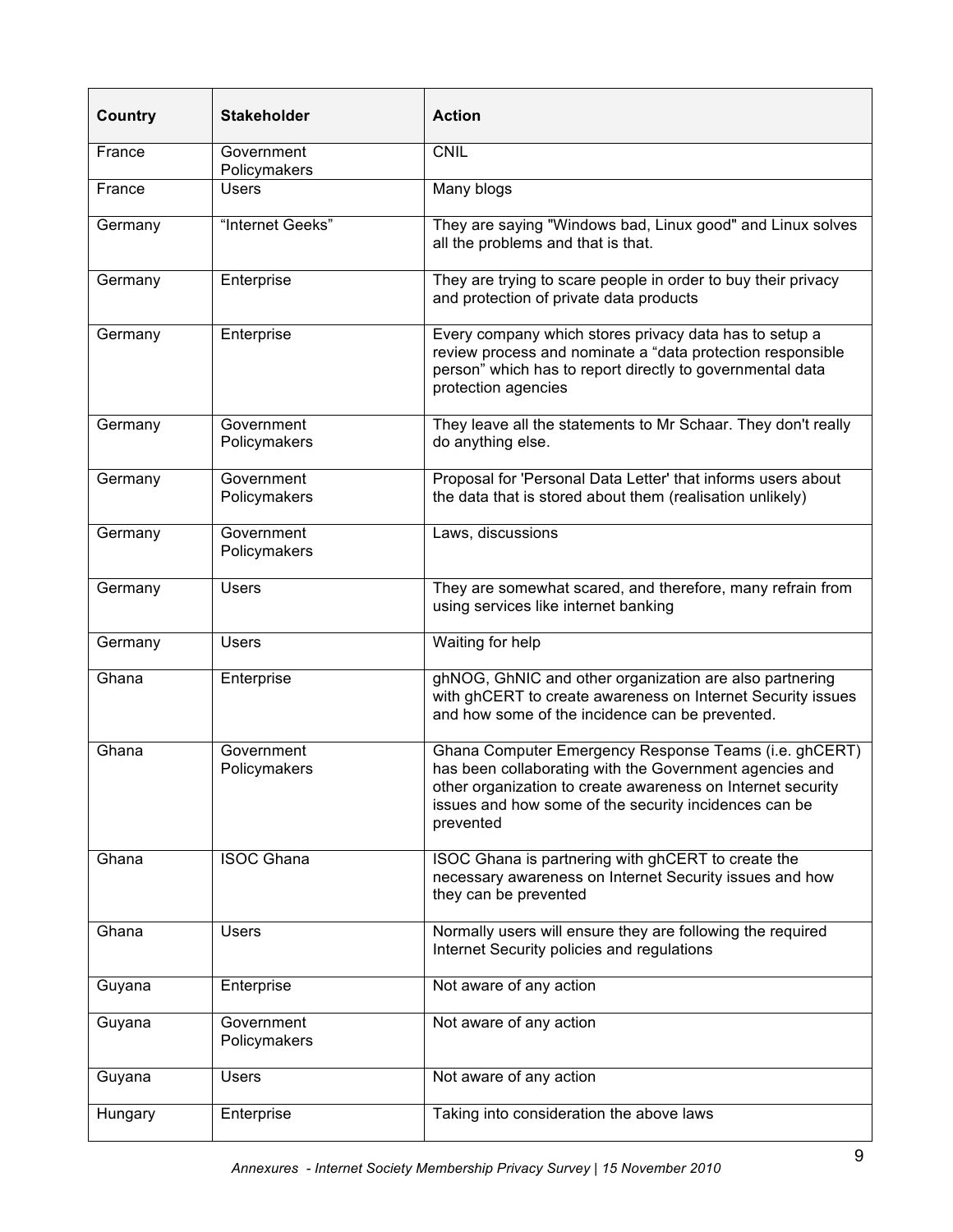| Country | <b>Stakeholder</b>         | <b>Action</b>                                                                                                                                                          |
|---------|----------------------------|------------------------------------------------------------------------------------------------------------------------------------------------------------------------|
| Hungary | Government<br>Policymakers | Awareness of due laws and organisational/personal conditions<br>to enforce those laws                                                                                  |
| Hungary | <b>Users</b>               | Taking into consideration the laws; approaching the due<br>organisational entities (on highest level the ombudsman) in<br>case of malfunctioning or problems with laws |
| India   | Academia                   | Carry out research                                                                                                                                                     |
| India   | Enterprise                 | Not much discussion                                                                                                                                                    |
| India   | Enterprise                 | Protection of Internet and cyber safety                                                                                                                                |
| India   | Enterprise                 | Seminar/ workshops are organised without any co-ordination                                                                                                             |
| India   | Enterprise                 | Guidelines are laid down but still to be implemented                                                                                                                   |
| India   | Enterprise                 | Active                                                                                                                                                                 |
| India   | Enterprise                 | Implementing policy                                                                                                                                                    |
| India   | Enterprise                 | Formulating policies and do's & don'ts                                                                                                                                 |
| India   | Government<br>Policymakers | Some concern is being shown. Appear not to understand its<br>implications.                                                                                             |
| India   | Government<br>Policymakers | Protection of Internet and cyber safety                                                                                                                                |
| India   | Government<br>Policymakers | Policies are still in the transformation stage                                                                                                                         |
| India   | Government<br>Policymakers | Not very active                                                                                                                                                        |
| India   | Government<br>Policymakers | Making IT laws                                                                                                                                                         |
| India   | Government<br>Policymakers | Nothing                                                                                                                                                                |
| India   | Government<br>Policymakers | Forming self-regulatory bodies such as DSCI -<br>http://www.dsci.in                                                                                                    |
| India   | <b>Users</b>               | Not aware of the issues involved                                                                                                                                       |
| India   | <b>Users</b>               | Protection of Internet and cyber safety                                                                                                                                |
| India   | <b>Users</b>               | Are concerned                                                                                                                                                          |
| India   | Users                      | Mostly unaware of the latest developments                                                                                                                              |
| India   | <b>Users</b>               | Very concerned and active                                                                                                                                              |
| India   | Users                      | Following Act and policy                                                                                                                                               |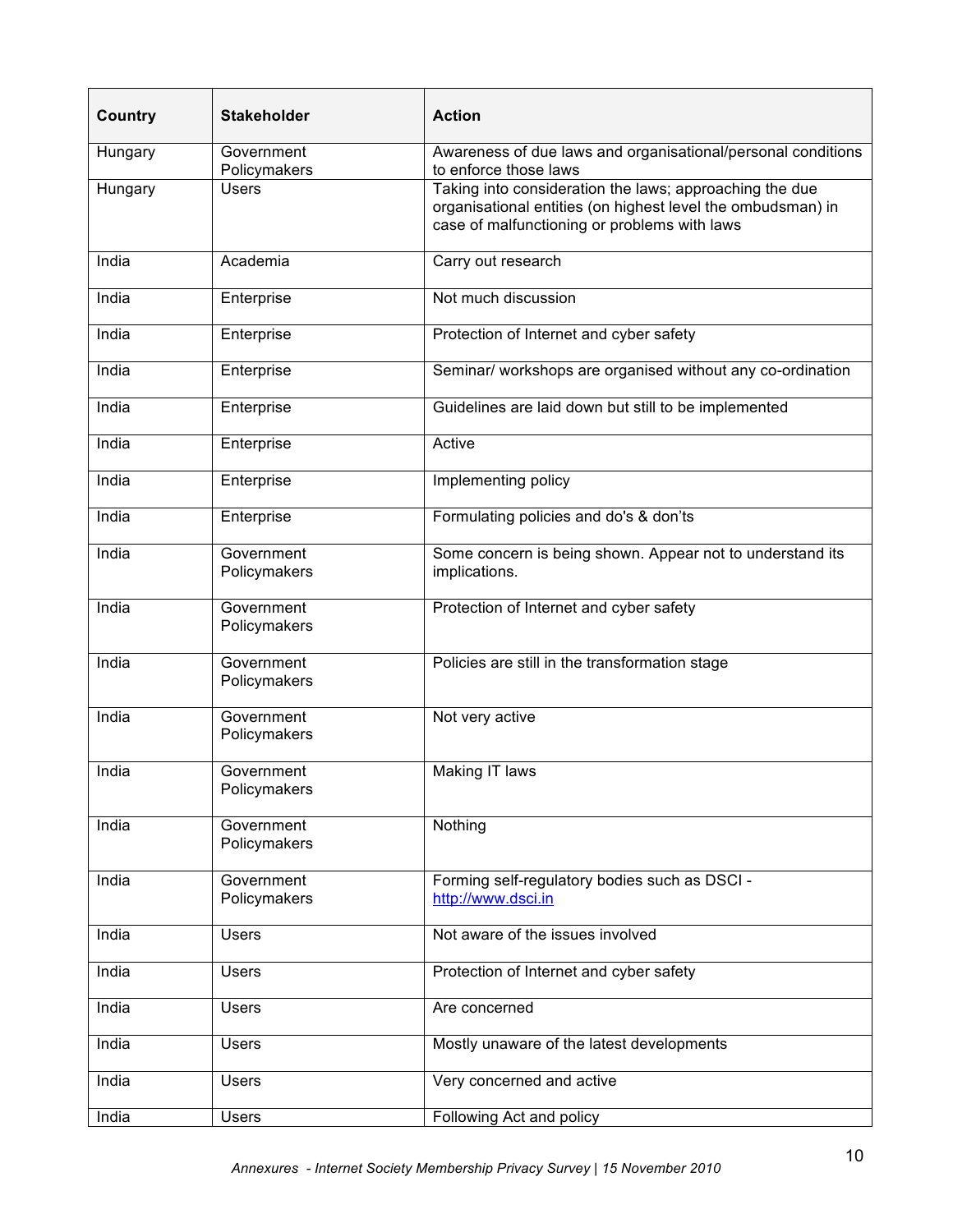| <b>Country</b> | <b>Stakeholder</b>         | <b>Action</b>                                                                                                                                          |
|----------------|----------------------------|--------------------------------------------------------------------------------------------------------------------------------------------------------|
|                |                            |                                                                                                                                                        |
| India          | <b>Users</b>               | Take steps to secure their data                                                                                                                        |
| India          | <b>Users</b>               | Following directives as best as they can                                                                                                               |
| Italy          | Enterprise                 | Protection of sensitive data if applicable                                                                                                             |
| Italy          | Government<br>Policymakers | Public discussion of new wiretapping rules                                                                                                             |
| Italy          | Government<br>Policymakers | Not too much besides proposing legislation to limit legal<br>intercept<br>The Italian authority for the protection of personal data is quite<br>active |
| Italy          | <b>Users</b>               | Agreement or disagreement on personal data treatment<br>(whether must be explicitly authorised or not)                                                 |
| Italy          | <b>Users</b>               | Not too much                                                                                                                                           |
| Japan          | Enterprise                 | Enforcement of corporate legal and ethical compliance                                                                                                  |
| Japan          | Government<br>Policymakers | Enforcement of the applicable laws                                                                                                                     |
| Japan          | <b>Users</b>               | Discussion ongoing online, but not much on the non-online<br>world                                                                                     |
| Jordan         | Enterprise                 | Implementers                                                                                                                                           |
| Jordan         | Government<br>Policymakers | Initiator                                                                                                                                              |
| Jordan         | <b>Users</b>               | Provide feedback                                                                                                                                       |
| Kenya          | Government<br>Policymakers | Drafting relevant legislation                                                                                                                          |
| Lebanon        | Enterprise                 | Nothing                                                                                                                                                |
| Lebanon        | Enterprise                 | Nothing                                                                                                                                                |
| Lebanon        | Government<br>Policymakers | Proposing a very restrictive law                                                                                                                       |
| Lebanon        | Website hosts              | Sometimes publish a privacy policy                                                                                                                     |
| Malaysia       | Enterprise                 | Company policy                                                                                                                                         |
| Malaysia       | Government<br>Policymakers | Drafting law/policy and enforcement                                                                                                                    |
| Malaysia       | <b>Users</b>               | Accept and respect the policies                                                                                                                        |
| Mali           | Enterprise                 | Health centres are applying ethical measures, and they                                                                                                 |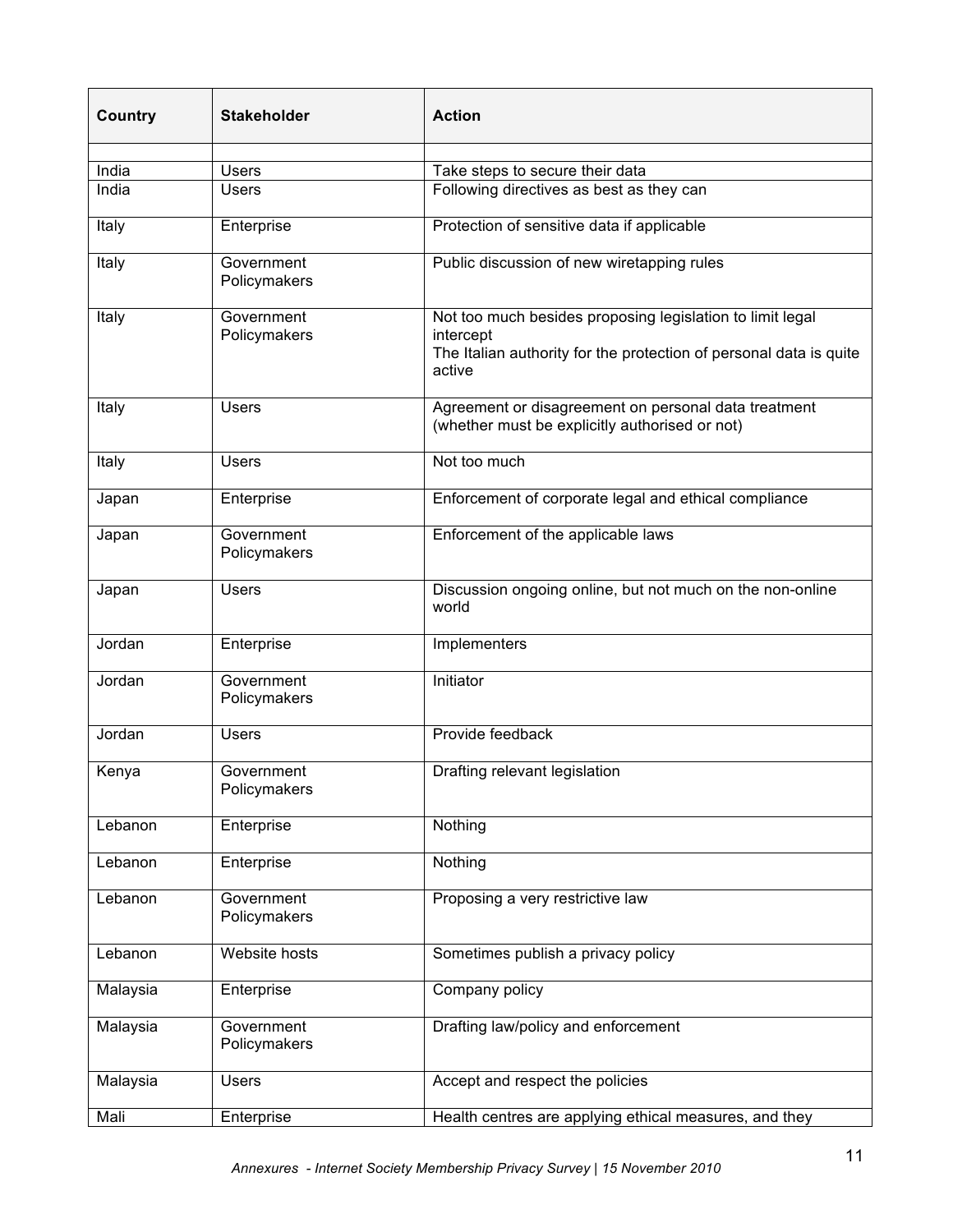| Country            | <b>Stakeholder</b>         | <b>Action</b>                                                                                                                                                      |
|--------------------|----------------------------|--------------------------------------------------------------------------------------------------------------------------------------------------------------------|
|                    |                            | mentioned some new measures to be applied                                                                                                                          |
| Mali               | Government<br>Policymakers | Government mentioned some measures on the subject but<br>has done nothing as yet                                                                                   |
| Mauritania         | Enterprise                 | is not applying the collective agreement                                                                                                                           |
| Mauritania         | Government<br>Policymakers | Little interest                                                                                                                                                    |
| Mauritania         | <b>Users</b>               | most affected and associations of trade unions are demanding<br>but nothing happens is managed by businessmen                                                      |
| Mexico             | Enterprise                 | Implementation phase                                                                                                                                               |
| Mexico             | Government<br>Policymakers | Implementation phase                                                                                                                                               |
| Mexico             | <b>Users</b>               | Implementation phase                                                                                                                                               |
| Netherlands        | Enterprise                 | Want access to everything when useful for their business case                                                                                                      |
| Netherlands        | Enterprise                 | Collect less sensitive personal information to optimize target<br>marketing efforts                                                                                |
| Netherlands        | Enterprise                 | Comply to government requirements regarding the protection<br>of privacy and personal data                                                                         |
| Netherlands        | Government<br>Policymakers | Want control of course                                                                                                                                             |
| Netherlands        | Government<br>Policymakers | Maximize the collection of personal data to allow for tighter<br>control of taxes, medical expenses, etc.                                                          |
| Netherlands        | Government<br>Policymakers | They implement EU-directives and do not design privacy into<br>big ICT-projects. Some things go well, many things are going<br>the wrong way because of ignorance. |
| Netherlands        | Government<br>Policymakers | For patient dossier, include an opt-out                                                                                                                            |
| Netherlands        | <b>Users</b>               | Do not care that much apart from some active groups                                                                                                                |
| <b>Netherlands</b> | <b>Users</b>               | Scattered objections to excessive personal data collection                                                                                                         |
| Netherlands        | <b>Users</b>               | They do not care if there is some financial benefit, discount or<br>whatever. "I have nothing to hide" is often said. But awareness<br>is growing.                 |
| Nigeria            | Enterprise                 | Seminars                                                                                                                                                           |
| Nigeria            | Government<br>Policymakers | Lip service                                                                                                                                                        |
| Pakistan           | Enterprise                 | Planning over paper formatted                                                                                                                                      |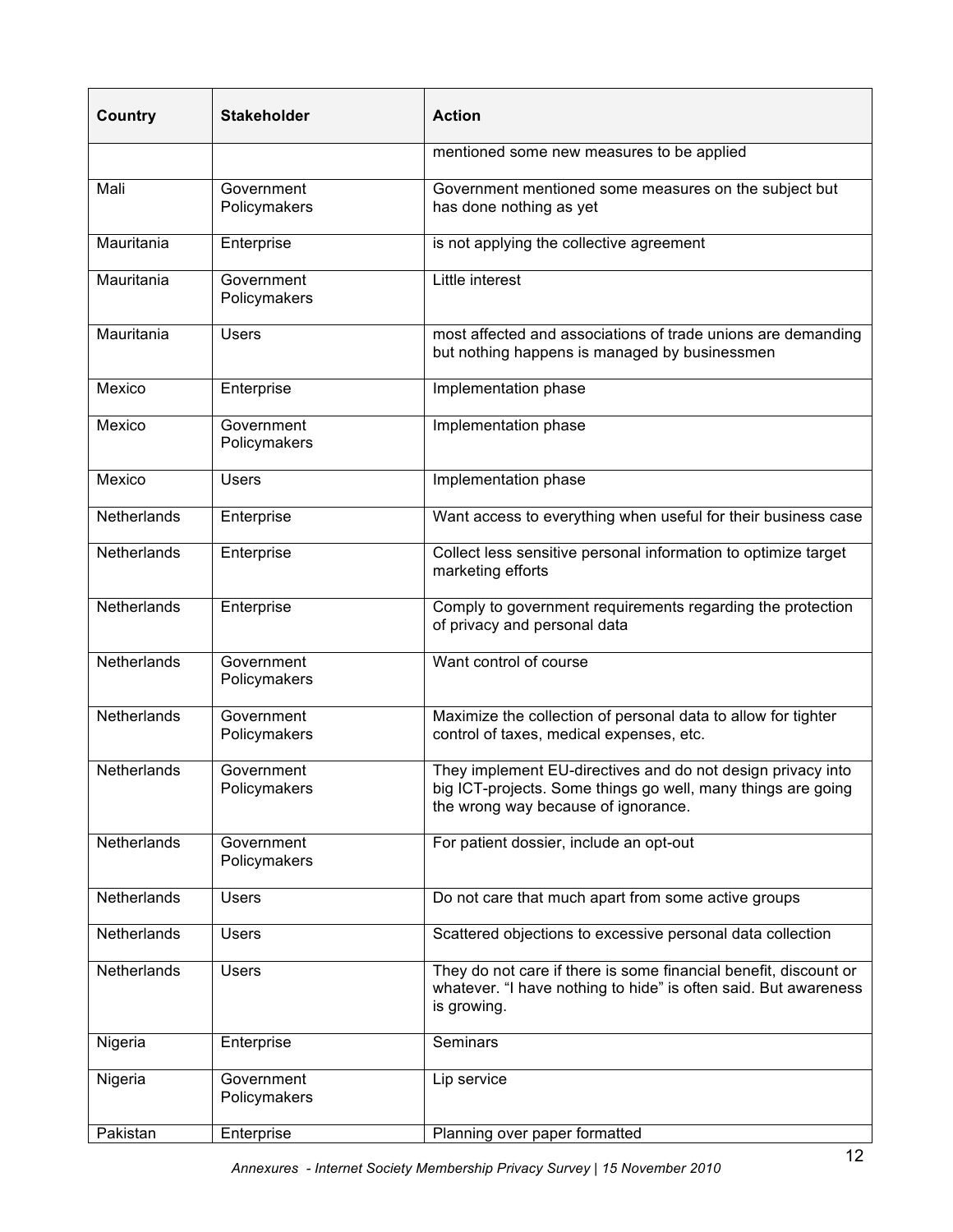| <b>Country</b>      | <b>Stakeholder</b>         | <b>Action</b>                                                                                                               |
|---------------------|----------------------------|-----------------------------------------------------------------------------------------------------------------------------|
|                     |                            |                                                                                                                             |
| Pakistan            | Enterprise                 | Silent                                                                                                                      |
| Pakistan            | Enterprise                 | Nothing                                                                                                                     |
| Pakistan            | Enterprise                 | Do their own                                                                                                                |
| Pakistan            | Government<br>Policymakers | Planning for better and trustworthy solution of identity threads                                                            |
| Pakistan            | Government<br>Policymakers | Some policy making                                                                                                          |
| Pakistan            | Government<br>Policymakers | Nothing                                                                                                                     |
| Pakistan            | Government<br>Policymakers | E-crime law has been prepared but suspended by the<br>government because of several loopholes and lack of<br>clarifications |
| Pakistan            | Government<br>Policymakers | Do nothing for privacy and protection                                                                                       |
| Pakistan            | <b>Users</b>               | Unaware which is best                                                                                                       |
| Pakistan            | <b>Users</b>               | Worried                                                                                                                     |
| Pakistan            | <b>Users</b>               | Most users do not have any interest                                                                                         |
| Pakistan            | <b>Users</b>               | Nothing                                                                                                                     |
| Papua New<br>Guinea | Enterprise                 | Adopting their own policies                                                                                                 |
| Papua New<br>Guinea | Government<br>Policymakers | Some discussions                                                                                                            |
| Papua New<br>Guinea | Government<br>Policymakers | Not much                                                                                                                    |
| Papua New<br>Guinea | <b>Users</b>               | Starting to have some awareness                                                                                             |
| Paraguay            | Enterprise                 | Banks Association are studying and working on a draft law                                                                   |
| Paraguay            | Government<br>Policymakers | Working on a draft law                                                                                                      |
| Paraguay            | Mercosur Digital           | Mercosur Digital is making a case analysis to adapt EU model<br>as well as Mercosur in the working group SGT13              |
| Peru                | Enterprise                 | Not active                                                                                                                  |
| Peru                | Government<br>Policymakers | Developing law                                                                                                              |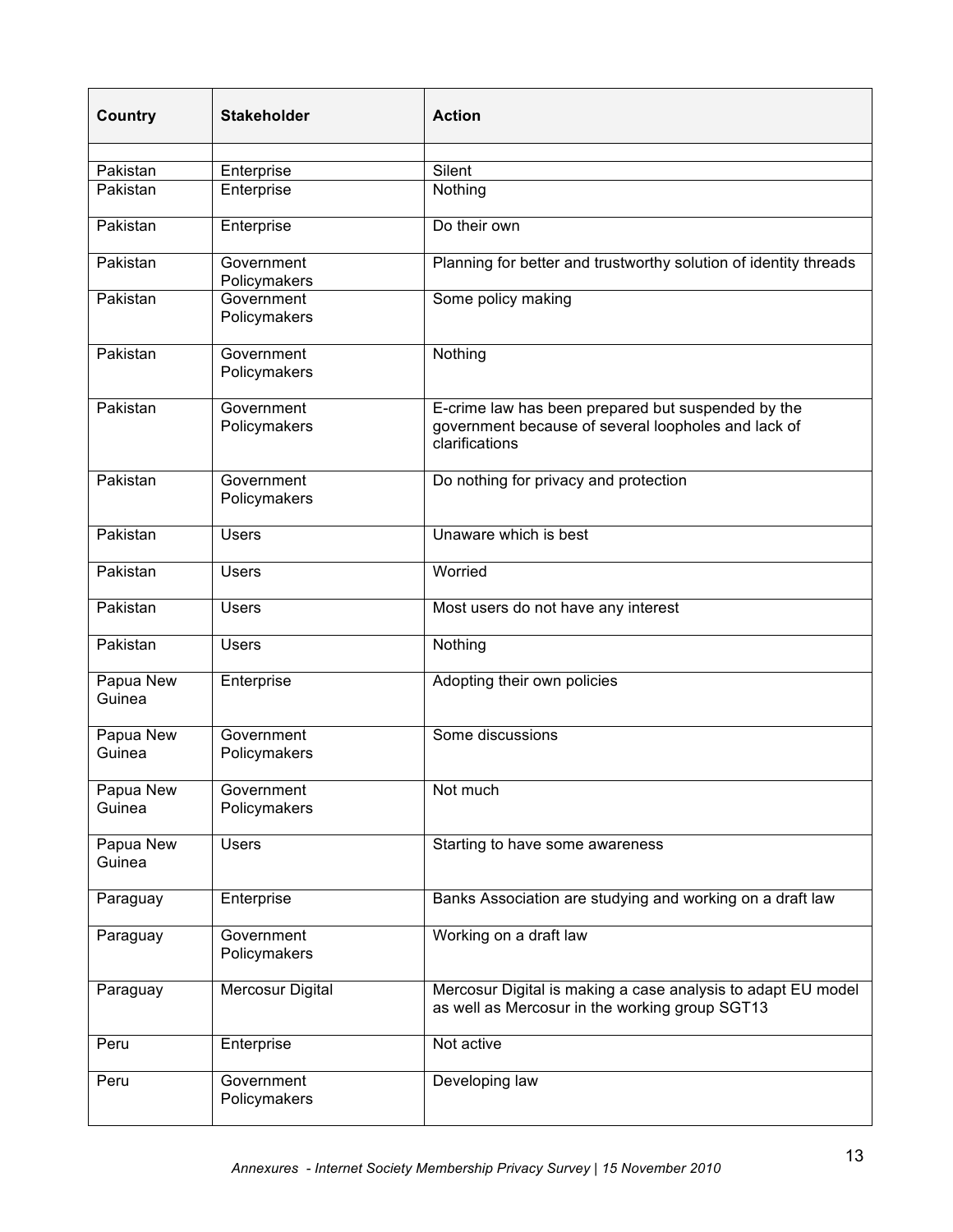| <b>Country</b>       | <b>Stakeholder</b>         | <b>Action</b>                                                                                                                                     |
|----------------------|----------------------------|---------------------------------------------------------------------------------------------------------------------------------------------------|
| Peru                 | <b>Users</b>               | Not active                                                                                                                                        |
| Philippines          | Enterprise                 | Only data held/used by outsourcing companies                                                                                                      |
| Philippines          | Enterprise                 | Resort to laws and other international standards such as<br>ISO/IEC and others                                                                    |
| Philippines          | Government<br>Policymakers | Becoming more intrusive, only intends to protect (foreign) data<br>held by outsourcing companies                                                  |
| Philippines          | Government<br>Policymakers | They are doing fine though they appear to have been left out<br>especially with Western counterparts                                              |
| Philippines          | <b>Users</b>               | Some concern, but little discussion                                                                                                               |
| Philippines          | <b>Users</b>               | Particularly average computer users rarely knows about<br>privacy, its implication to them and other things                                       |
| Republic of<br>Congo | Enterprise                 | Protection of their customers and themselves data                                                                                                 |
| Republic of<br>Congo | Government<br>Policymakers | Promotion of the E Governance and all its implications                                                                                            |
| Republic of<br>Nauru | Government<br>Policymakers | Nauru Security Development Services Government Office                                                                                             |
| Saudi Arabia         | Government<br>Policymakers | Government only interested in prosecuting cybercrime and<br>ensuring its ability to intercept all email traffic for internal<br>security purposes |
| Saudi Arabia         | <b>Users</b>               | Most users do not know that their data is insecure inside and<br>outside the Kingdom                                                              |
| Senegal              | Enterprise                 | Apply decrees and guarantee the privacy of any personal data<br>and sensitive data - advertise the government of any violation                    |
| Senegal              | Government<br>Policymakers | Define laws and rules and control their application and inform<br>people about their right to have their personal data protected                  |
| Senegal              | <b>Users</b>               | Take care of their personal data and warn the Administration<br>about any violation or abuse                                                      |
| South Africa         | Enterprise                 | Tend to focus on US implementation leads                                                                                                          |
| South Africa         | Government<br>Policymakers | Not much                                                                                                                                          |
| South Africa         | <b>Users</b>               | Tend to trust organisations with their data                                                                                                       |
| Spain                | Enterprise                 | Not interested in privacy because of the commercial effect                                                                                        |
| Spain                | Government<br>Policymakers | Not much, the public entity in charge the data protection policy<br>has no mean to verify the accomplishment of the law                           |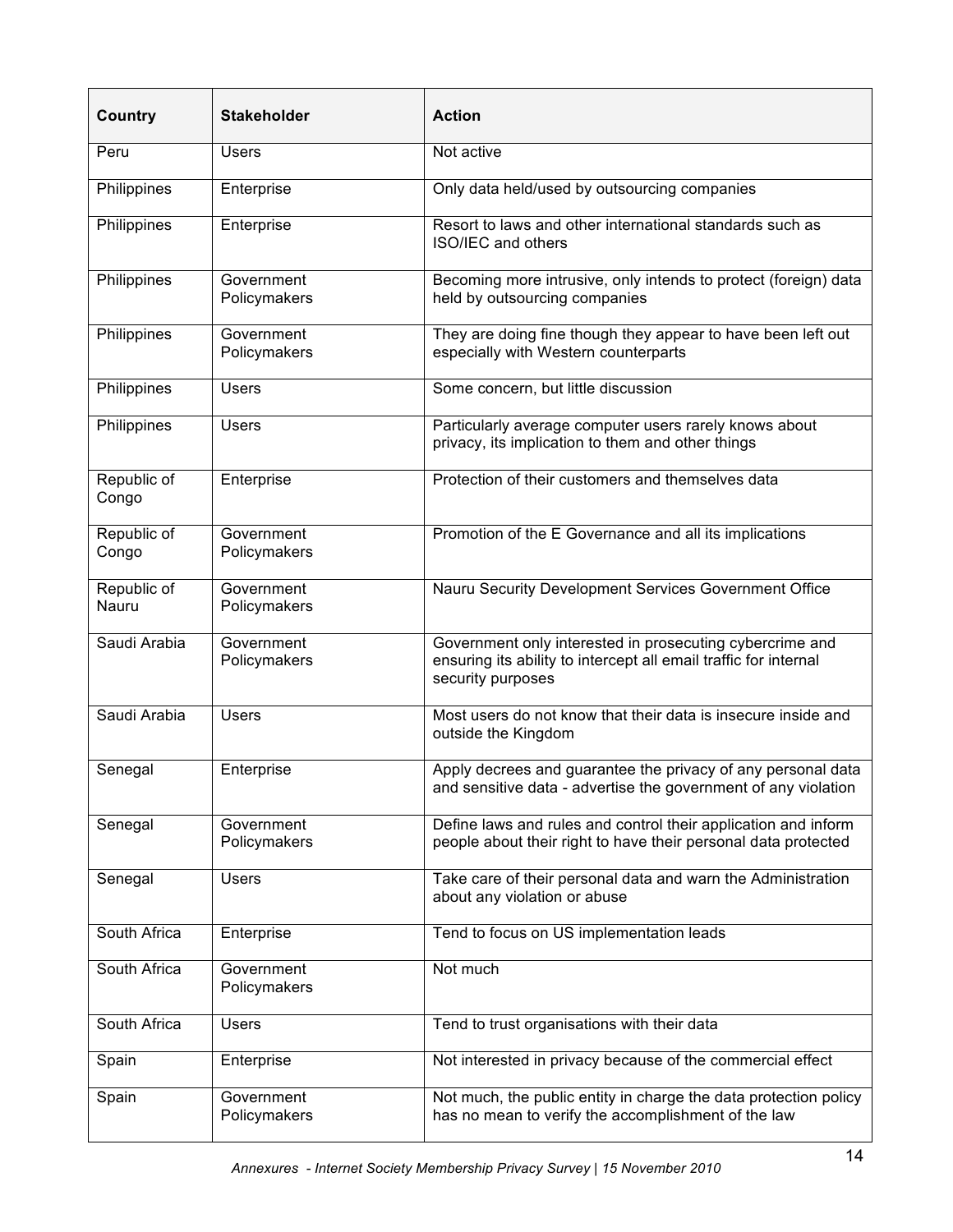| <b>Country</b> | <b>Stakeholder</b>         | <b>Action</b>                                                                                                 |
|----------------|----------------------------|---------------------------------------------------------------------------------------------------------------|
| Spain          | Government<br>Policymakers | APD: Agencia Española de Protección de datos                                                                  |
| Spain          | Government<br>Policymakers | They have organized workshops and national consultations                                                      |
| Spain          | Government<br>Policymakers | Approved a law called LOPD (Ley Organica de Proteccion de<br>Datos)                                           |
| Spain          | <b>Users</b>               | Not organised to defend their interests                                                                       |
| Spain          | <b>Users</b>               | Education and awareness campaigns on the right to protect<br>privacy                                          |
| Sri Lanka      | Academia                   | Universities are working on some supporting roles                                                             |
| Sri Lanka      | Enterprise                 | Different companies have different policies                                                                   |
| Sri Lanka      | Government<br>Policymakers | Still policy making regarding privacy and personal data is in<br>progress                                     |
| Sri Lanka      | <b>Users</b>               | Most users are still not very aware of the importance of their<br>privacy and personal data                   |
| Sweden         | Enterprise                 | Trying to comply with vague legislation                                                                       |
| Sweden         | Enterprise                 | Supervision of use                                                                                            |
| Sweden         | Government<br>Policymakers | Deferring new legislation until after national election in<br>September 2010                                  |
| Sweden         | Government<br>Policymakers | Overseeing laws, Information                                                                                  |
| Sweden         | <b>Users</b>               | Concerned about privacy while publishing private intimate<br>personal details on blogs and social media sites |
| Sweden         | <b>Users</b>               | Discussing                                                                                                    |
| Switzerland    | Civil society              | Pressing for better protection of personal data                                                               |
| Switzerland    | Enterprise                 | Some, like banks, have strict rules, others should to do more<br>to protect personal data                     |
| Switzerland    | Government<br>Policymakers | Following EC recommendations                                                                                  |
| Switzerland    | <b>Users</b>               | Should inform themselves how their data is being used and<br>processed                                        |
| Tanzania       | Enterprise                 | IT-driven service industry may be at forefront of addressing<br>private information                           |
| Tanzania       | Government<br>Policymakers | Until now, no known law, policy or regulation                                                                 |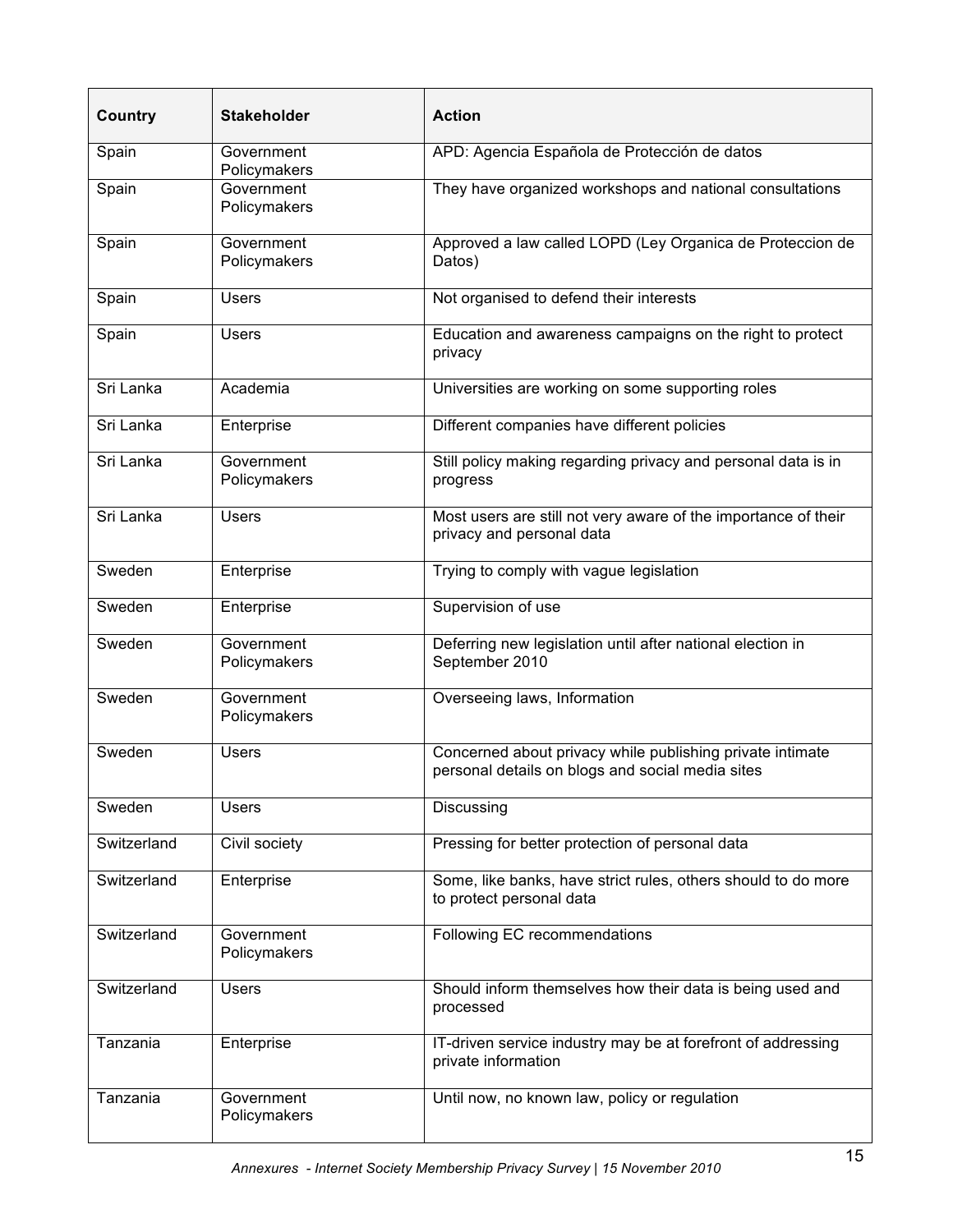| <b>Country</b> | <b>Stakeholder</b>         | <b>Action</b>                                                                                                                                                                                                                                                                                                             |
|----------------|----------------------------|---------------------------------------------------------------------------------------------------------------------------------------------------------------------------------------------------------------------------------------------------------------------------------------------------------------------------|
| Tanzania       | <b>Users</b>               | Many users may have abstract idea                                                                                                                                                                                                                                                                                         |
| The Gambia     | Enterprise                 | Guess they think about it                                                                                                                                                                                                                                                                                                 |
| The Gambia     | Government<br>Policymakers | They are not doing anything                                                                                                                                                                                                                                                                                               |
| The Gambia     | <b>Users</b>               | Are concerned                                                                                                                                                                                                                                                                                                             |
| <b>UK</b>      | Enterprise                 | Breaching the Data Protection Act                                                                                                                                                                                                                                                                                         |
| <b>UK</b>      | Enterprise                 | Registering with the Data Protection Register                                                                                                                                                                                                                                                                             |
| <b>UK</b>      | EuroDIG                    | Cross-European dialogue about these issues:<br>http://www.eurodig.org/eurodig-<br>2010/programme/plenary/plenary-2                                                                                                                                                                                                        |
| <b>UK</b>      | Government<br>Policymakers | Government seems not to recognise the dangers of a unified<br>electronic database. Nor do they understand the dangers of a<br>single point of failure "brittle" identity database/passport.                                                                                                                               |
| <b>UK</b>      | Government<br>Policymakers | Assuming that the Data Protection Act is being enforced                                                                                                                                                                                                                                                                   |
| <b>UK</b>      | Government<br>Policymakers | Implementing and amending the various laws which are<br>already in place                                                                                                                                                                                                                                                  |
| <b>UK</b>      | <b>Users</b>               | Despairing                                                                                                                                                                                                                                                                                                                |
| <b>UK</b>      | <b>Users</b>               | Participating in civil society organisations which care about<br>their privacy                                                                                                                                                                                                                                            |
| Uruguay        | Enterprise                 | Generating internal processes                                                                                                                                                                                                                                                                                             |
| Uruguay        | Government<br>Policymakers | Adapting all laws and regulations to the digital world                                                                                                                                                                                                                                                                    |
| Uruguay        | <b>Users</b>               | Being more conscious                                                                                                                                                                                                                                                                                                      |
| <b>USA</b>     | Academia                   | Privacy advocates in academia are discussing these issues, in<br>classrooms and seminars                                                                                                                                                                                                                                  |
| <b>USA</b>     | Enterprise                 | Business making misuse of private information                                                                                                                                                                                                                                                                             |
| <b>USA</b>     | Enterprise                 | Trying to intrude as much as possible into personal<br>data/information of everyone                                                                                                                                                                                                                                       |
| <b>USA</b>     | Enterprise                 | Eroding                                                                                                                                                                                                                                                                                                                   |
| <b>USA</b>     | Enterprise                 | Most enterprises in the US have a "privacy policy", which is<br>generally posted on their web site. However, corporations<br>keep data much longer than consumers realize. Often, when a<br>user deletes information from a social networking site, the<br>information is not disposed of, merely hidden from the public. |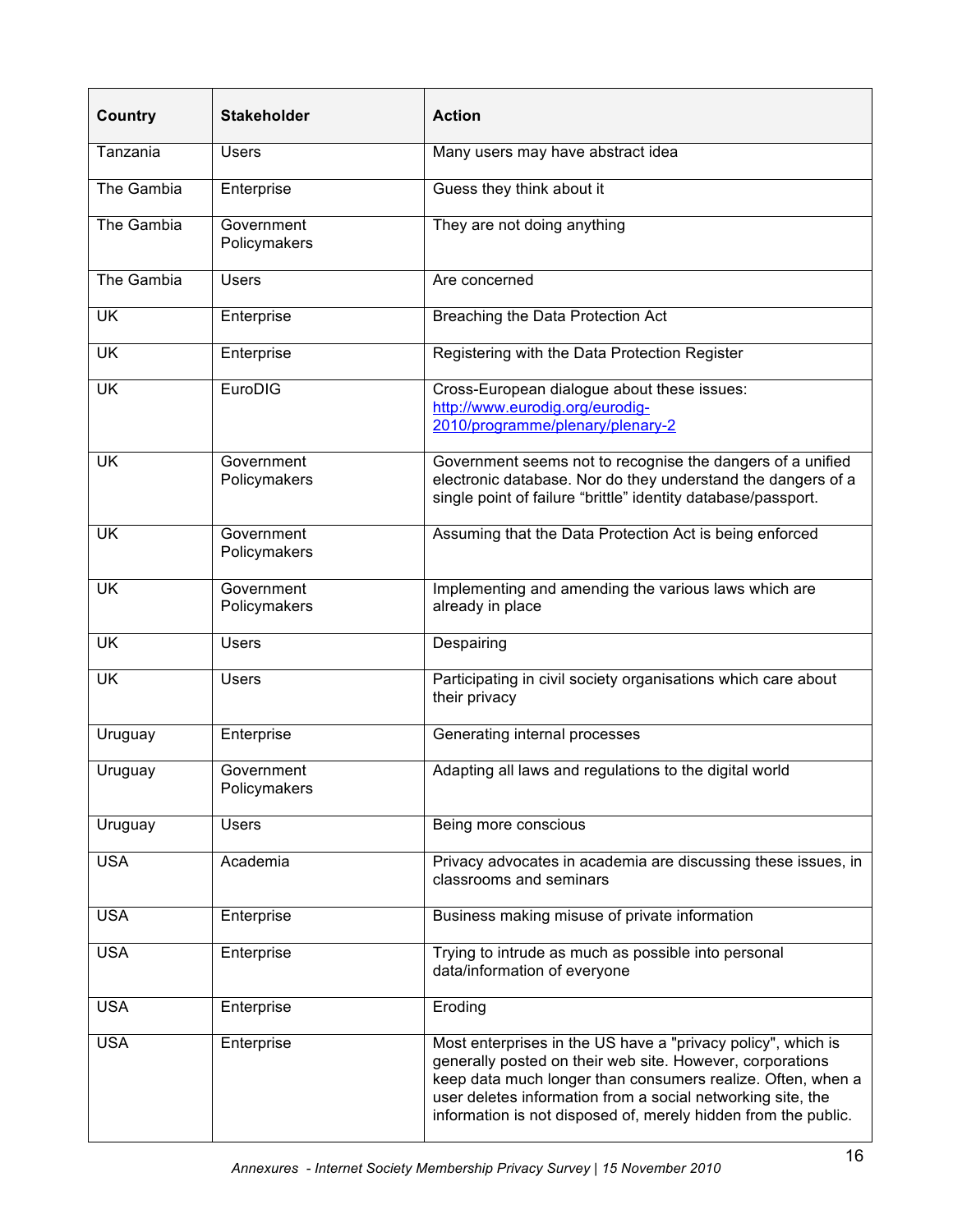| Country    | <b>Stakeholder</b>         | <b>Action</b>                                                                                                                                   |
|------------|----------------------------|-------------------------------------------------------------------------------------------------------------------------------------------------|
| <b>USA</b> | Enterprise                 | Very little                                                                                                                                     |
| <b>USA</b> | Enterprise                 | Industry coalitions for privacy                                                                                                                 |
| <b>USA</b> | Enterprise                 | Will garner any info to be used for financial gain                                                                                              |
| <b>USA</b> | Enterprise                 | A [social media provider] seems to believe they can do<br>whatever they want                                                                    |
| <b>USA</b> | Enterprise                 | Large corporations and industry show support in their own<br>security and definition of public versus private information and<br>data           |
| <b>USA</b> | Enterprise                 | Aggregating, trading and "losing" as much personal data as<br>possible as fast as possible                                                      |
| <b>USA</b> | Enterprise                 | Protection mechanisms being developed for<br>telecommunication standards, that is, transmission protection<br>but not data protection standards |
| <b>USA</b> | Enterprise                 | Generation of policy to comply with laws                                                                                                        |
| <b>USA</b> | Enterprise                 | Legal minimum                                                                                                                                   |
| <b>USA</b> | Enterprise                 | Developing working solutions                                                                                                                    |
| <b>USA</b> | Government<br>Policymakers | Government making it easier to obtain private information -<br>often to protect trademark interests and blind support for "law<br>enforcement"  |
| <b>USA</b> | Government<br>Policymakers | Some trying to enhance protection, some doing the opposite                                                                                      |
| <b>USA</b> | Government<br>Policymakers | Varied                                                                                                                                          |
| <b>USA</b> | Government<br>Policymakers | US Congress has begun to investigate the handling of<br>personal information by both Google and Facebook                                        |
| <b>USA</b> | Government<br>Policymakers | Plenty                                                                                                                                          |
| <b>USA</b> | Government<br>Policymakers | Draft bills on more comprehensive privacy definitions and<br>protections                                                                        |
| <b>USA</b> | Government<br>Policymakers | "Day-lighting" past abuses of individuals info                                                                                                  |
| <b>USA</b> | Government<br>Policymakers | Listening to complaints                                                                                                                         |
| <b>USA</b> | Government<br>Policymakers | Regulating industries as to what they can and cannot share                                                                                      |
| <b>USA</b> | Government<br>Policymakers | New legislation and regulation targeting the inappropriate use<br>or possession of sensitive data                                               |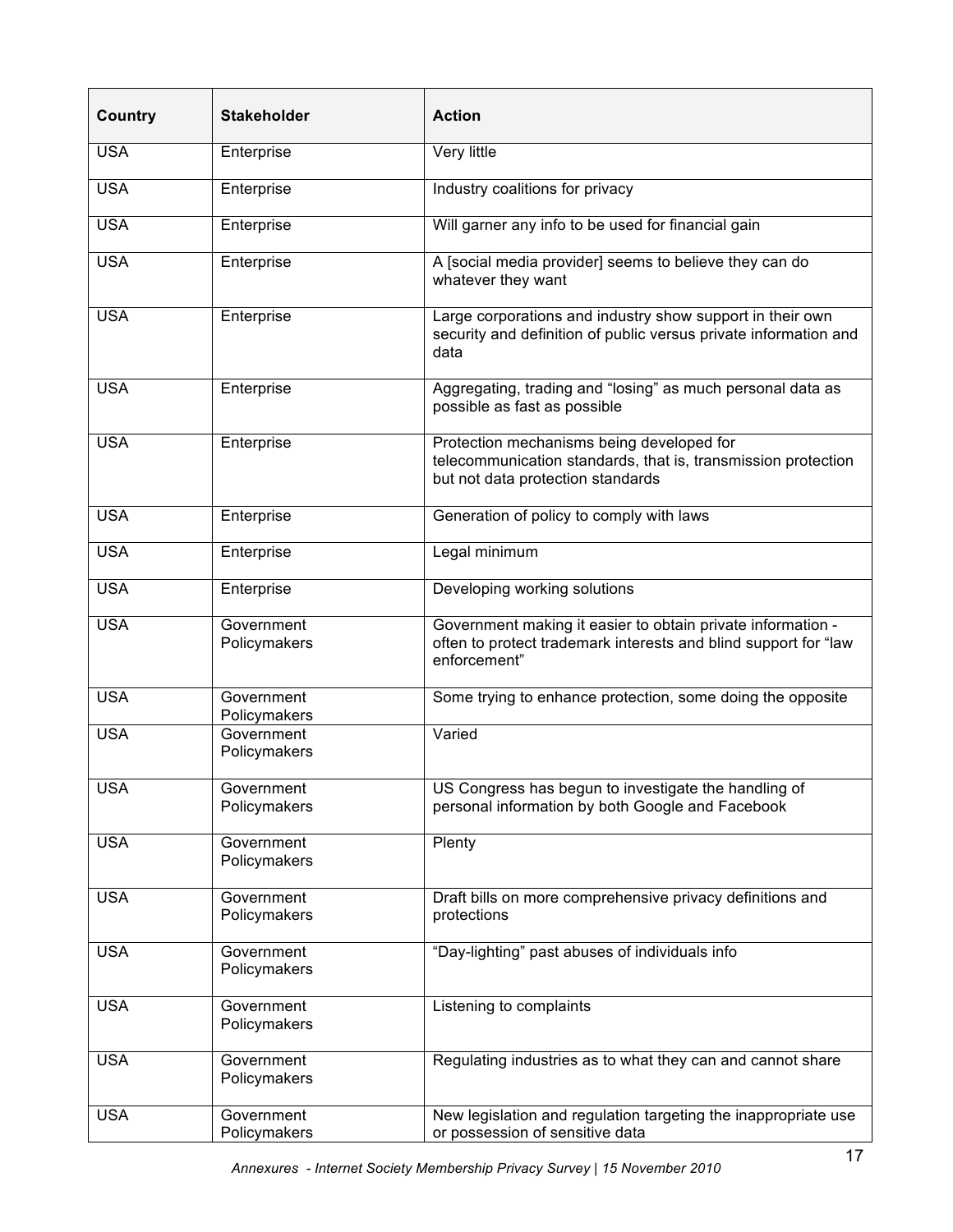| <b>Country</b> | Stakeholder                | <b>Action</b>                                                                                                                                                           |
|----------------|----------------------------|-------------------------------------------------------------------------------------------------------------------------------------------------------------------------|
| <b>USA</b>     | Government                 | Aggregating and losing citizen data at exponential rates, poor                                                                                                          |
|                | Policymakers               | law-making, no real protections                                                                                                                                         |
| <b>USA</b>     | Government<br>Policymakers | Legislation passed                                                                                                                                                      |
| <b>USA</b>     | Government<br>Policymakers | Generation of laws and social engineering policies                                                                                                                      |
| <b>USA</b>     | Government<br>Policymakers | Nothing                                                                                                                                                                 |
| <b>USA</b>     | Government<br>Policymakers | Talking                                                                                                                                                                 |
| <b>USA</b>     | Government<br>Policymakers | Discussing regulation and new laws                                                                                                                                      |
| <b>USA</b>     | <b>Users</b>               | Users' privacy rights are shrinking - and ISOC should help to<br>educate users and policy makers on how to protect privacy<br>online                                    |
| <b>USA</b>     | <b>Users</b>               | Ambivalent                                                                                                                                                              |
| <b>USA</b>     | <b>Users</b>               | Users are becoming more and more aware (thanks to Google,<br>Facebook , et. al.) that their data is being collected,<br>aggregated, and mined more than they had known. |
| <b>USA</b>     | <b>Users</b>               | Somewhat little                                                                                                                                                         |
| <b>USA</b>     | <b>Users</b>               | Are poorly informed about choices and many have no idea<br>where to look for guidance                                                                                   |
| <b>USA</b>     | <b>Users</b>               | Deleting information from Facebook                                                                                                                                      |
| <b>USA</b>     | <b>Users</b>               | Not as much as they probably should                                                                                                                                     |
| <b>USA</b>     | <b>Users</b>               | Willingly surrendering personal data in exchange for "special"<br>offers, generally worthless in nature                                                                 |
| <b>USA</b>     | <b>Users</b>               | Ambivalence                                                                                                                                                             |
| <b>USA</b>     | <b>Users</b>               | Efforts to understand how the confluence of threat and<br>behaviour of others affects the individual user, and what to do<br>about it                                   |
| <b>USA</b>     | <b>Users</b>               | <b>Clueless</b>                                                                                                                                                         |
| <b>USA</b>     | <b>Users</b>               | Putting too much information on the Internet                                                                                                                            |
| <b>USA</b>     | <b>Users</b>               | Worried about the privacy of their data and personal info                                                                                                               |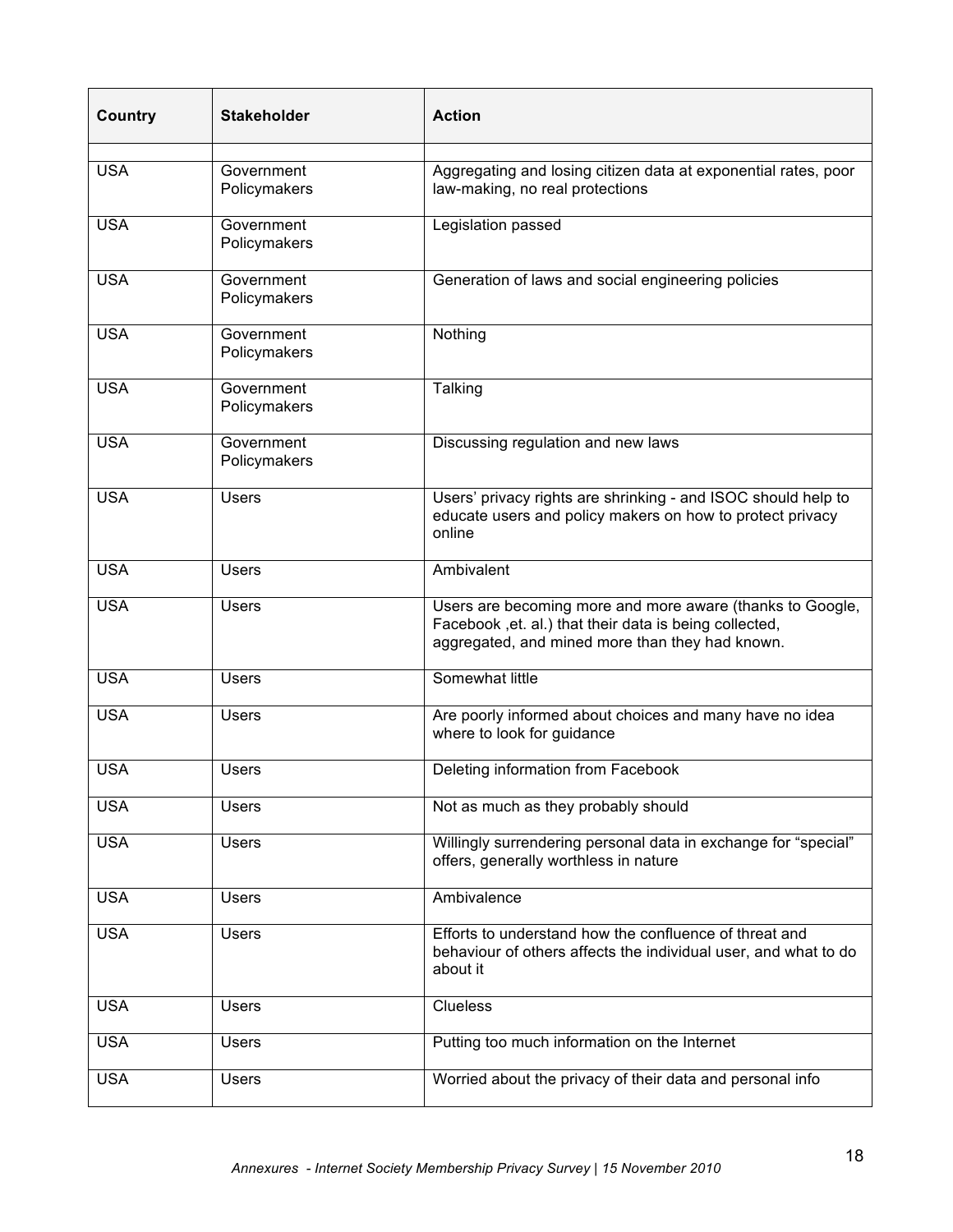# **ANNEXURE D to PRIVACY: AN INTERNET SOCIETY MEMBERSHIP SURVEY**

# **WHAT SHOULD STAKEHOLDERS BE DOING TO ADDRESS THESE ISSUES?**

| Region                        | <b>Suggestion</b>                                                                                                                                                                                                                                                                                                                                                                                                                                                                                                                                                                                                                                                                                                                                                                                                                                                                                                                                                                                                                                                                 |
|-------------------------------|-----------------------------------------------------------------------------------------------------------------------------------------------------------------------------------------------------------------------------------------------------------------------------------------------------------------------------------------------------------------------------------------------------------------------------------------------------------------------------------------------------------------------------------------------------------------------------------------------------------------------------------------------------------------------------------------------------------------------------------------------------------------------------------------------------------------------------------------------------------------------------------------------------------------------------------------------------------------------------------------------------------------------------------------------------------------------------------|
| Africa and the<br>Middle East | <b>Education and awareness raising</b><br>Provide people with more information on privacy and data protection<br>٠<br>Raise awareness by providing training<br>$\bullet$<br>Educate Internet users<br>$\bullet$<br>They should teach privacy in schools and at religious congregations<br>$\bullet$<br>Raise awareness of these issues, by conducting seminars and workshops at<br>$\bullet$<br>different universities/colleges etc.<br>Organise seminars and workshops<br>$\bullet$<br>Stakeholders should familiarise themselves with issues related to protection of<br>personal data<br>The main focus should be on the community since this service is intended for<br>$\bullet$<br>their use and need                                                                                                                                                                                                                                                                                                                                                                       |
|                               | <b>Formulate policies, laws and guidelines</b><br>The government should formulate policy and broadcast it to the people<br>Information Security standards/procedures need to be put in place<br>$\bullet$<br>These should include: i) Development of Information Security Policies<br>$\circ$<br>ii) Appointment of an officer responsible for Information Security to<br>implement the policies/standards and procedures iii) Information<br><b>Security Audits</b><br>Distribute guidelines/templates for data protection that everyone can use<br>Formalise a standard regarding the definition of personal information<br>$\bullet$<br>Laws that address this should be placed under discussion at our parliament.<br>However, the bill regarding this should be raised by<br>$\circ$<br>someone/organization that is knowledgeable in that area. This is<br>because the parliament may not have the full knowledge as to the<br>details of the issue. Thus, that education should come from a<br>professional in that field of discipline.<br>Adopt guidelines on this issue |
|                               | <b>Other</b><br>People should be able to choose whether their data should be public of private<br>Business should encourage the application of the collective agreement<br>structure<br>Start by forming an ISOC chapter                                                                                                                                                                                                                                                                                                                                                                                                                                                                                                                                                                                                                                                                                                                                                                                                                                                          |
| Asia and the<br>Pacific       | <b>Education and awareness raising</b><br>More awareness is needed<br>More emphasis and education<br>٠<br>Engage in public debate. Articles in media. Discussion on TV.<br>$\bullet$<br>Create awareness among the public at large, particularly youth<br>$\bullet$<br>More awareness and concern regarding privacy and private data<br>٠<br>The government should conduct an awareness workshop so the people are<br>$\bullet$<br>aware of the importance of privacy/data protection<br>Raise awareness and impose policy with enforcement<br>٠<br>Raise awareness among Internet users<br>Make cyber security a required course for all graduates and computer degree<br>holders                                                                                                                                                                                                                                                                                                                                                                                                |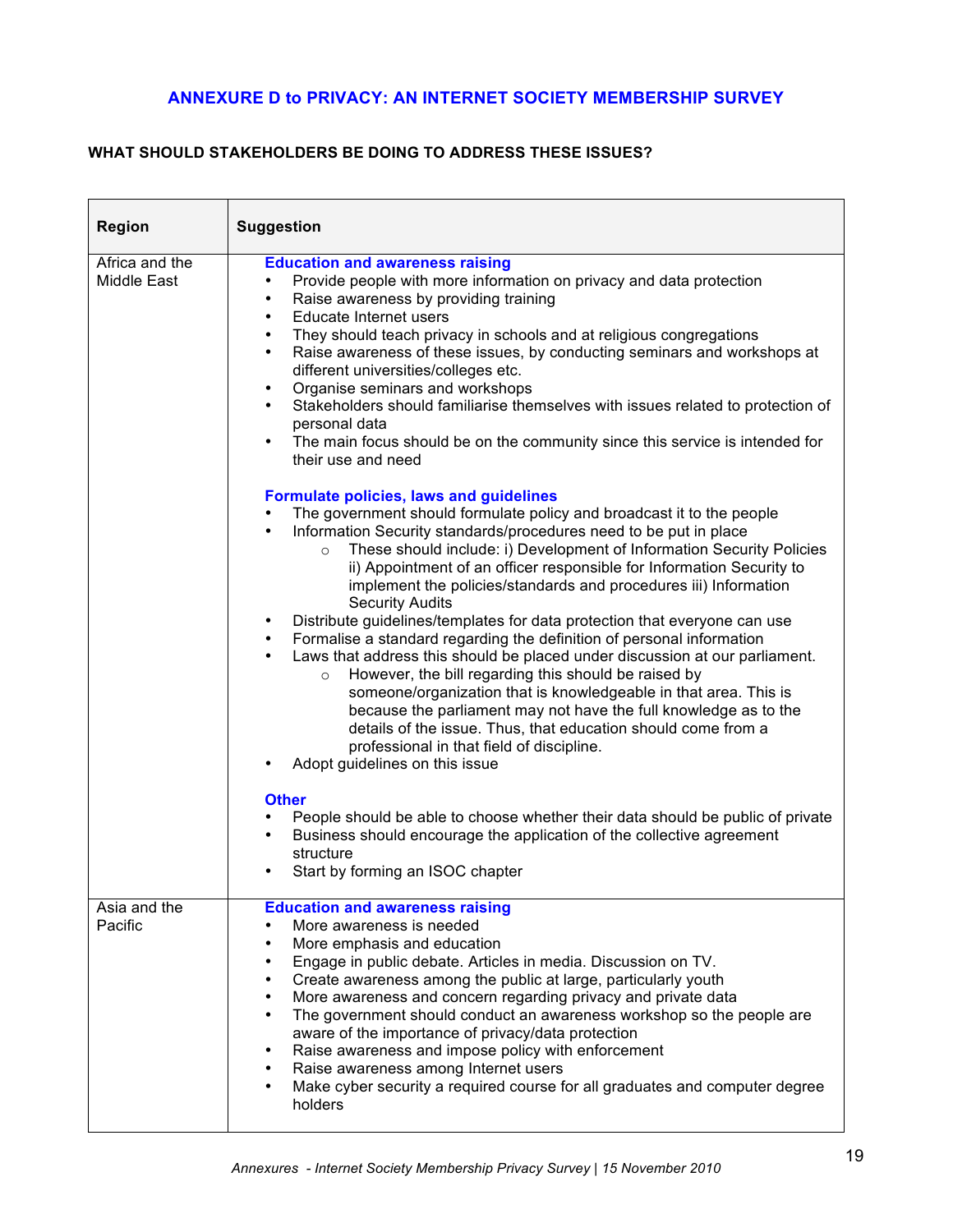| <b>Region</b> | <b>Suggestion</b>                                                                                                                                                                                                                                                                                                                                                                                                                                                                                                                                                                                                                                                                                                                                                                                                                                                                                                                                                                                                                                                                                                                                                                                                                                                                                                                                                                                                                                                                             |  |
|---------------|-----------------------------------------------------------------------------------------------------------------------------------------------------------------------------------------------------------------------------------------------------------------------------------------------------------------------------------------------------------------------------------------------------------------------------------------------------------------------------------------------------------------------------------------------------------------------------------------------------------------------------------------------------------------------------------------------------------------------------------------------------------------------------------------------------------------------------------------------------------------------------------------------------------------------------------------------------------------------------------------------------------------------------------------------------------------------------------------------------------------------------------------------------------------------------------------------------------------------------------------------------------------------------------------------------------------------------------------------------------------------------------------------------------------------------------------------------------------------------------------------|--|
|               | <b>Consultation, dialogue, research</b><br>Government bodies, civil society and relevant industry representatives should<br>conduct a dialog and define the policy for privacy and data protection. In order<br>to define this, a collection of definitions is needed to reach consensus and<br>integrate all the relevant areas as perceived by different stakeholders.<br>Undertake a more detailed and in-depth analysis of the subject<br>٠<br>National level consultations - government and private sector leading to<br>$\bullet$<br>legislation<br>Study the approaches in other countries, especially North America and Europe<br>Need to discuss, introduce basic rules and work on evolving a complete<br>solution                                                                                                                                                                                                                                                                                                                                                                                                                                                                                                                                                                                                                                                                                                                                                                  |  |
|               | <b>Global approach</b><br>There needs to be a global approach to global organisations that pose threats<br>to privacy (e.g. social media)<br>Full international cooperation to stop abuse of the Internet<br>$\bullet$                                                                                                                                                                                                                                                                                                                                                                                                                                                                                                                                                                                                                                                                                                                                                                                                                                                                                                                                                                                                                                                                                                                                                                                                                                                                        |  |
|               | <b>Formulate policies, laws and guidelines</b><br>The government should pass a law regarding privacy and data protection<br>1. Define the issues<br>$\bullet$<br>2. Define the basic right to privacy<br>3. Table regulations<br>4. Protect privacy with laws<br>5. Enforce laws with strong penalties<br>Enact a privacy/data protection law<br>$\bullet$<br>Legislation on privacy should be enacted<br>$\bullet$<br>There should be a comprehensive set of policies with international standards.<br>$\bullet$<br>This should be undertaken by the government, regulatory bodies and<br>academia collaboratively.<br>The government needs to establish a privacy law so that when information of a<br>private nature is divulged then there is some recourse that can be taken to<br>protect the interests of the person concerned<br>The government should have a unified law and a simple set of rules to help<br>$\bullet$<br>people have a deeper understanding of privacy issues<br><b>Other</b><br>Encourage government action through public pressure<br>Force application of Freedom of Information, at no cost. Finding out<br>information can cost thousands of dollars.<br>Do something at least<br>٠<br>Improve<br>٠<br>A one-cent charge on every mail would penalize salvo-spam, and thus<br>$\bullet$<br>indirectly leave no motive for the surreptitious cross-referencing of people's<br>age, interests, politics, liquidity, sexuality, religion, philosophy and skills. |  |
| Europe        | <b>Education and awareness raising</b><br>Learn and understand how the Internet works                                                                                                                                                                                                                                                                                                                                                                                                                                                                                                                                                                                                                                                                                                                                                                                                                                                                                                                                                                                                                                                                                                                                                                                                                                                                                                                                                                                                         |  |
|               | Help people understand what privacy is and that your personal data should be<br>$\bullet$<br>a highly valued good<br>Better education at all levels of service provider<br>$\bullet$<br>Educate children about general privacy issues, without trying to make them<br>buy any single piece of software<br>More accessible information should be provided<br>٠<br>Exchange information with each other as to how it should and can be done;<br>inform customers better                                                                                                                                                                                                                                                                                                                                                                                                                                                                                                                                                                                                                                                                                                                                                                                                                                                                                                                                                                                                                         |  |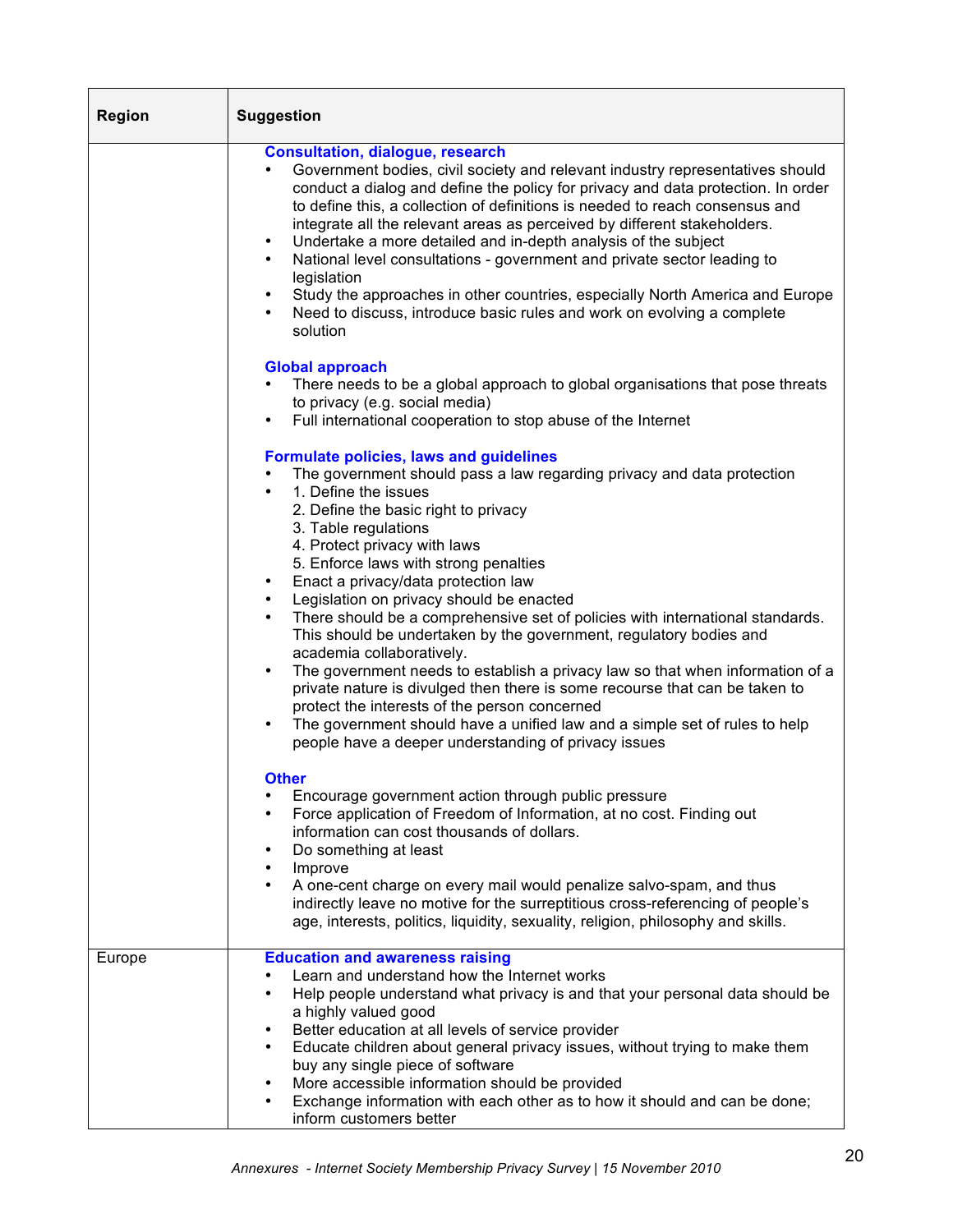| <b>Region</b> | <b>Suggestion</b>                                                                                                                                                                                                                                                                                                                                                                                                                                                                                                                                                                                                                                                                                                                                                                                                                                                                                                                         |  |
|---------------|-------------------------------------------------------------------------------------------------------------------------------------------------------------------------------------------------------------------------------------------------------------------------------------------------------------------------------------------------------------------------------------------------------------------------------------------------------------------------------------------------------------------------------------------------------------------------------------------------------------------------------------------------------------------------------------------------------------------------------------------------------------------------------------------------------------------------------------------------------------------------------------------------------------------------------------------|--|
|               | Improve understanding that better security is not an "off the shelf" service or a<br>$\bullet$<br>product, rather a process                                                                                                                                                                                                                                                                                                                                                                                                                                                                                                                                                                                                                                                                                                                                                                                                               |  |
|               | <b>Implementation and enforcement</b><br>Enforce the law, punish the data abusers<br>٠<br>Much higher penalties for government bodies which "lose" electronic data<br>$\bullet$<br>Promote methodology and compliance measurement criteria<br>٠<br>The private sector should develop codes of conduct for publishing and<br>$\bullet$<br>marketing companies using personal information of users that could help<br>complement legislation and offer trust to end users<br>Provide clear security guidelines for data entry and retrieval<br>٠<br>Differentiate policy from implementation<br>$\bullet$<br>Lapses in privacy protection in social media should be corrected urgently<br>$\bullet$<br>Put clear limits as to what data can be collected, and who has access to such<br>٠<br>data<br>Extend data protection laws to Web 2.0<br>٠<br>Applying laws and guidelines that are not based on old-world economy<br>٠<br>structures |  |
|               | <b>Consultation</b><br>Governing authorities must discuss with stakeholders                                                                                                                                                                                                                                                                                                                                                                                                                                                                                                                                                                                                                                                                                                                                                                                                                                                               |  |
|               | <b>Users</b><br>Empower users to maintain their own privacy settings for their data (different<br>privacy requirements for different users)<br>Never tell the truth over the Internet unless there is a good reason for doing so<br>$\bullet$<br>Lock data physically to the person that is described (i.e. through key); free<br>$\bullet$<br>availability is second here: authorization approval by owners only (or under<br>strict conditions as an exception to this rule)                                                                                                                                                                                                                                                                                                                                                                                                                                                            |  |
|               | <b>Technology</b><br>Design systems with privacy as a requirement                                                                                                                                                                                                                                                                                                                                                                                                                                                                                                                                                                                                                                                                                                                                                                                                                                                                         |  |
|               | <b>Other</b><br>Rethink the value of privacy, its history in various cultures, and its relevance to<br>non-globalisation<br>Be more organised                                                                                                                                                                                                                                                                                                                                                                                                                                                                                                                                                                                                                                                                                                                                                                                             |  |
| Latin America | <b>Education and awareness raising</b><br>Educate themselves and be reasonable                                                                                                                                                                                                                                                                                                                                                                                                                                                                                                                                                                                                                                                                                                                                                                                                                                                            |  |
|               | Formulate policies, laws and guidelines<br>Discussing and creating laws<br>Personal data protection                                                                                                                                                                                                                                                                                                                                                                                                                                                                                                                                                                                                                                                                                                                                                                                                                                       |  |
|               | <b>Consultation and dialogue</b><br>Work together to try to develop the best draft law and involve every interested<br>party                                                                                                                                                                                                                                                                                                                                                                                                                                                                                                                                                                                                                                                                                                                                                                                                              |  |
|               | <b>Other</b><br>Do not use privacy/data protection as an excuse to reduce freedoms<br>٠<br>See the case exposed by Robert Pitofsky in 1998 in the US Congress<br>regarding the minimal considerations for privacy online                                                                                                                                                                                                                                                                                                                                                                                                                                                                                                                                                                                                                                                                                                                  |  |
| North America | <b>Education and awareness raising</b>                                                                                                                                                                                                                                                                                                                                                                                                                                                                                                                                                                                                                                                                                                                                                                                                                                                                                                    |  |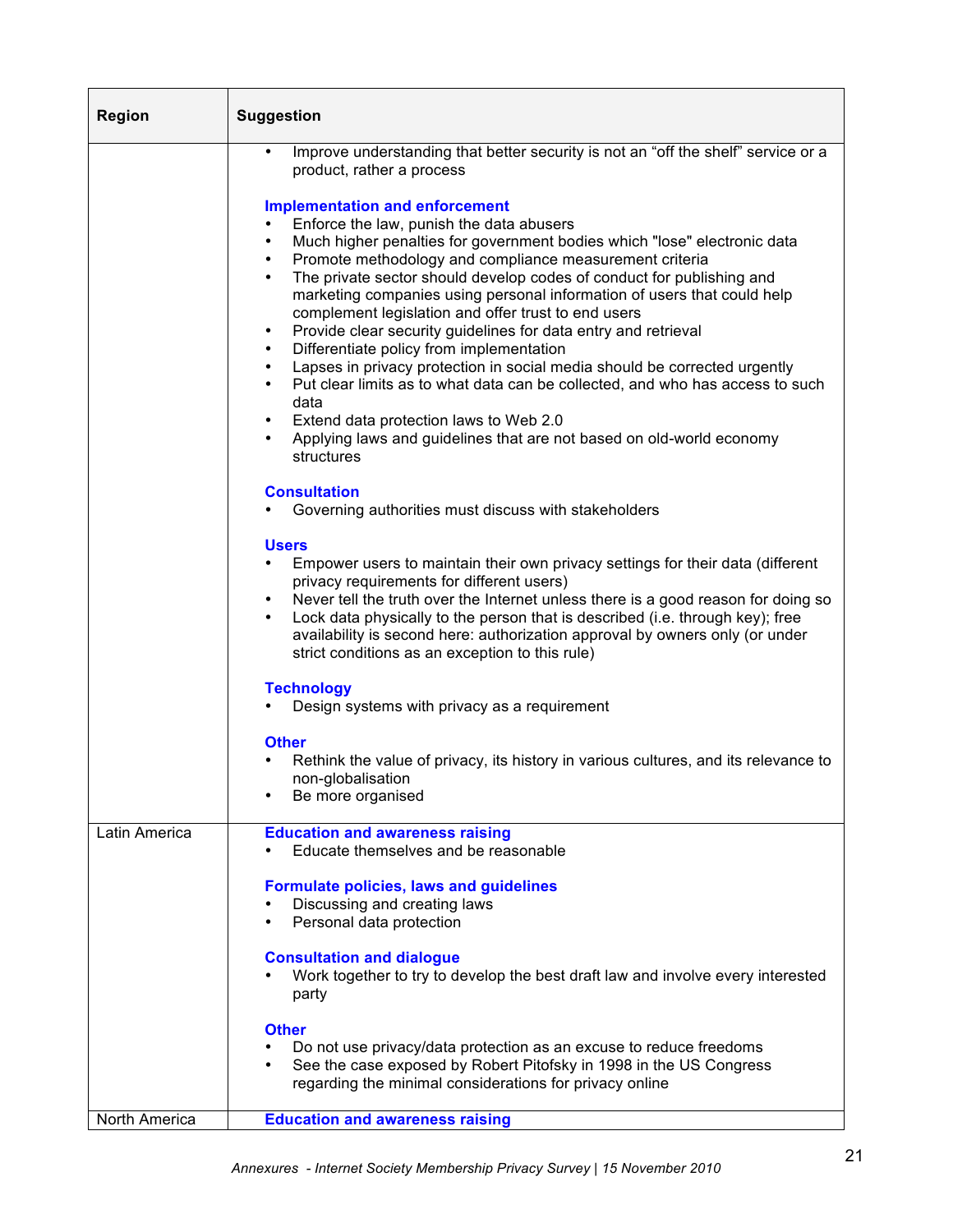| <b>Region</b> | <b>Suggestion</b>                                                                                                                                                                                                                                                                                                                                                                                                                                                                                                                                                                                                                                                                                                                                             |
|---------------|---------------------------------------------------------------------------------------------------------------------------------------------------------------------------------------------------------------------------------------------------------------------------------------------------------------------------------------------------------------------------------------------------------------------------------------------------------------------------------------------------------------------------------------------------------------------------------------------------------------------------------------------------------------------------------------------------------------------------------------------------------------|
|               | Education via modern media<br>$\bullet$<br>Provide more information on data theft and an inexpensive means of<br>$\bullet$<br>protection against theft of account numbers and identity                                                                                                                                                                                                                                                                                                                                                                                                                                                                                                                                                                        |
|               | <b>Formulate policies, laws and guidelines</b><br>Create similar laws that require private companies to protect data, at a<br>minimum, to the level the government protects information<br>Formulate laws that address the sharing of personal information<br>$\bullet$<br>Establish the same data protection laws as in the European Union<br>$\bullet$<br>Enact a standard for what is private and what is public<br>$\bullet$<br>The government should develop an list of minimum and maximum expected<br>$\bullet$<br>protections<br>Develop a standard for all types of data, maybe something similar to the rules<br>$\bullet$<br>for health records                                                                                                    |
|               | Follow the approach being taken in the European Union<br>$\bullet$                                                                                                                                                                                                                                                                                                                                                                                                                                                                                                                                                                                                                                                                                            |
|               | <b>Implementation and enforcement</b><br>Digital law enforcement should scrutinize everyone in the Internet Service<br>Provider industry who has access to a user's data<br>When private information is misused for marketing/harassment, a criminal<br>$\bullet$<br>penalty should be applied<br>There should be financial punishments for data leaks<br>$\bullet$<br>Establish an independent Privacy Officer<br>$\bullet$                                                                                                                                                                                                                                                                                                                                  |
|               | <b>Community action</b><br>The people of the US should demand a definition of "privacy", and a codified<br>$\bullet$<br>"right to privacy"<br>Consumers must demand that companies be held responsible for data<br>$\bullet$<br>breaches, and punished in a meaningful way<br>Interest groups, like ISOC/ACM/IEEE should mobilize to support this effort<br>$\bullet$<br>Get informed, take protective cautionary steps to mitigate the effects of any<br>$\bullet$<br>side effects from loss of personal data<br>Get involved<br>$\bullet$<br>ISOC could/should take the lead in publishing white papers on the subject, for<br>the purpose of informing users and governments, directing policy, and<br>establishing clear guidance for use of the Internet |
|               | <b>Specific solutions</b><br>All information sources, sharing etc. should be strictly opt-in, and opt-in by<br>default<br>For online accounts users login - a uniform adoption of last-login timestamp                                                                                                                                                                                                                                                                                                                                                                                                                                                                                                                                                        |

| Country     | <b>Suggestion</b>                                                                                                                                             |
|-------------|---------------------------------------------------------------------------------------------------------------------------------------------------------------|
| Afghanistan | The government should pass a law regarding privacy and data protection                                                                                        |
| Australia   | 1. Define the issues<br>2. Define the basic right to privacy<br>3. Table regulations<br>4. Protect privacy with laws<br>5. Enforce laws with strong penalties |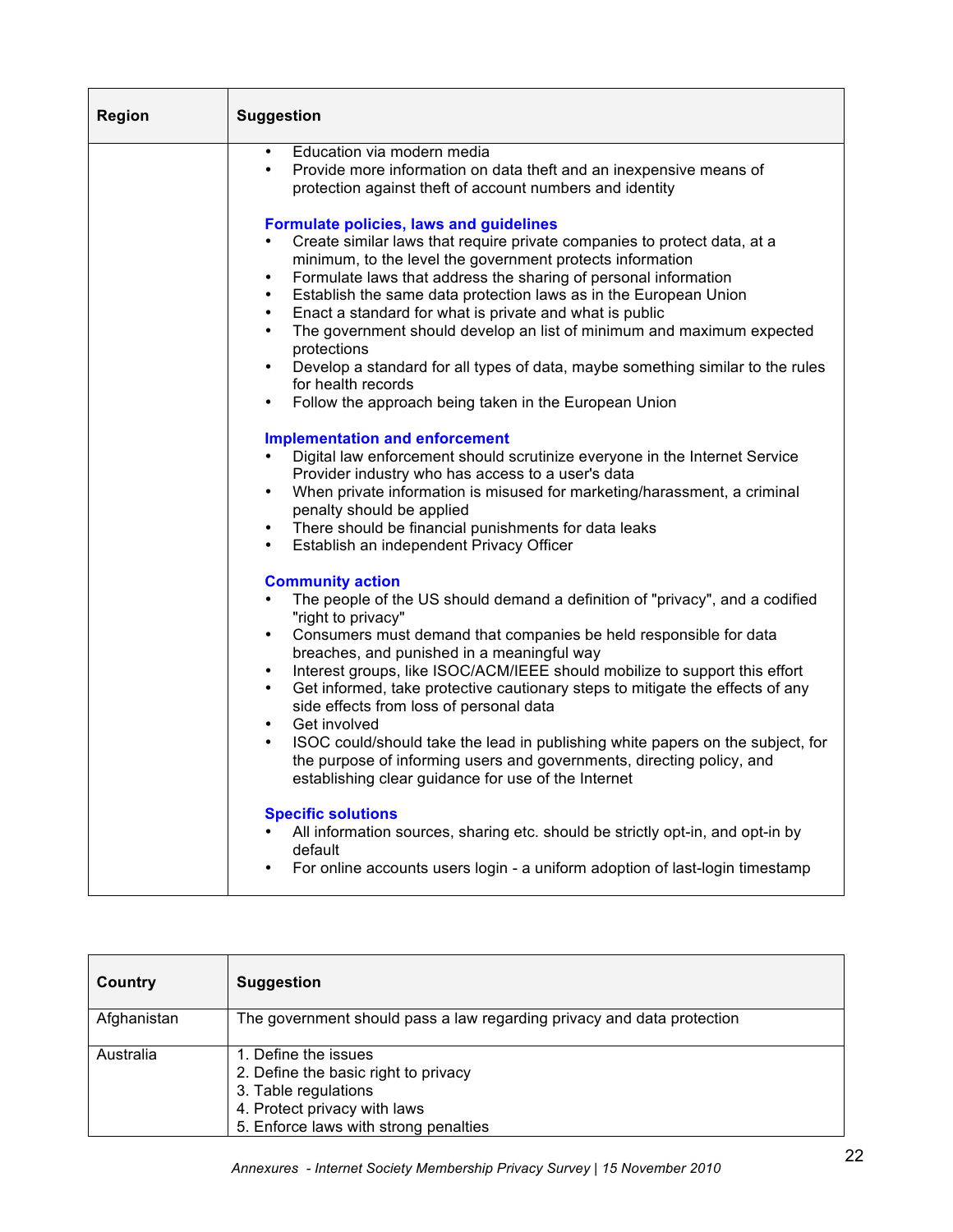| <b>Country</b>                  | <b>Suggestion</b>                                                                                                                                                                                                                                                                                                                                                     |
|---------------------------------|-----------------------------------------------------------------------------------------------------------------------------------------------------------------------------------------------------------------------------------------------------------------------------------------------------------------------------------------------------------------------|
| Australia                       | 1. Force application of Freedom of Information, at no cost. Finding out information can<br>cost thousands of dollars.<br>2. A one-cent charge on every mail would penalize salvo-spam, and thus indirectly<br>leave no motive for the surreptitious cross-referencing of people's age, interests,<br>politics, liquidity, sexuality, religion, philosophy and skills. |
| Australia                       | There needs to be a global approach to global organisations that pose threats to<br>privacy (e.g. social media)                                                                                                                                                                                                                                                       |
| Belgium                         | Lapses in privacy protection in social media should be corrected urgently                                                                                                                                                                                                                                                                                             |
| <b>Brazil</b>                   | Discussing and creating laws                                                                                                                                                                                                                                                                                                                                          |
| Canada                          | All information sources, sharing etc. should be strictly opt-in, and opt-in by default                                                                                                                                                                                                                                                                                |
| China                           | More awareness is needed                                                                                                                                                                                                                                                                                                                                              |
| Colombia                        | See the case exposed by Robert Pitofsky in 1998 in the US Congress regarding the<br>minimal considerations for privacy online                                                                                                                                                                                                                                         |
| Congo<br>Democratic<br>Republic | Provide people with more information on privacy and data protection                                                                                                                                                                                                                                                                                                   |
| Cook Islands                    | Improve                                                                                                                                                                                                                                                                                                                                                               |
| Cook Islands                    | The government needs to establish a privacy law so that when information of a private<br>nature is divulged then there is some recourse that can be taken to protect the<br>interests of the person concerned                                                                                                                                                         |
| Ecuador                         | Personal data protection                                                                                                                                                                                                                                                                                                                                              |
| England                         | Never tell the truth over the Internet unless there is a good reason for doing so                                                                                                                                                                                                                                                                                     |
| Ethiopia                        | The government should formulate policy and broadcast it to the people.<br>Raise awareness by providing training.                                                                                                                                                                                                                                                      |
| France                          | Promote methodology and compliance measurement criteria                                                                                                                                                                                                                                                                                                               |
| Germany                         | Educate children about general privacy issues, without trying to make them buy any<br>single piece of software                                                                                                                                                                                                                                                        |
| Germany                         | Differentiate policy from implementation<br>Improve understanding that better security is not an "off the shelf" service or a product,<br>rather a process<br>Better education at all levels of service provider                                                                                                                                                      |
| Germany                         | Empower users to maintain their own privacy settings for their data (different privacy<br>requirements for different users)                                                                                                                                                                                                                                           |
| Germany                         | Help people understand what privacy is and that your personal data should be a highly<br>valued good                                                                                                                                                                                                                                                                  |
| Ghana                           | Information Security standards/procedures need to be put in place.                                                                                                                                                                                                                                                                                                    |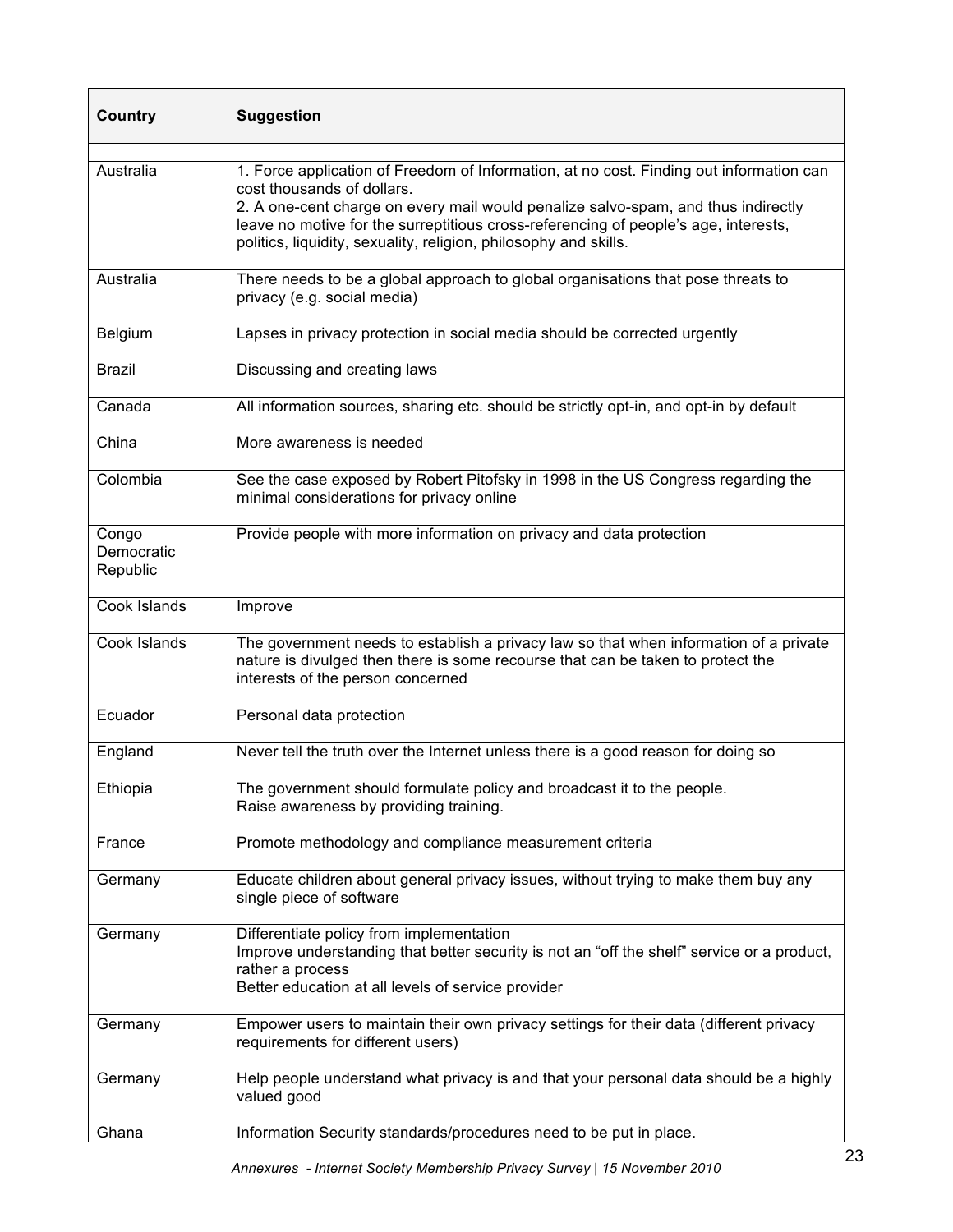| Country     | <b>Suggestion</b>                                                                                                                                                                                                                                                                                                                                                                      |
|-------------|----------------------------------------------------------------------------------------------------------------------------------------------------------------------------------------------------------------------------------------------------------------------------------------------------------------------------------------------------------------------------------------|
|             | These should include: i) Development of Information Security Policies ii) Appointment<br>of an officer responsible for Information Security to implement the policies/standards<br>and procedures iii) Information Security Audits                                                                                                                                                     |
| Guyana      | Educate Internet users                                                                                                                                                                                                                                                                                                                                                                 |
| India       | Engage in public debate. Articles in media. Discussion on TV.                                                                                                                                                                                                                                                                                                                          |
| India       | More emphasis and education                                                                                                                                                                                                                                                                                                                                                            |
| India       | Undertake a more detailed and in-depth analysis of the subject                                                                                                                                                                                                                                                                                                                         |
| India       | Need to discuss, introduce basic rules and work on evolving a complete solution                                                                                                                                                                                                                                                                                                        |
| India       | Study the approaches in other countries, especially North America and Europe<br>Create awareness among the public at large, particularly youth<br>Encourage government action through public pressure                                                                                                                                                                                  |
| India       | Make cyber security a required course for all graduates and computer degree holders                                                                                                                                                                                                                                                                                                    |
| Ireland     | More accessible information should be provided                                                                                                                                                                                                                                                                                                                                         |
| Italy       | Governing authorities must discuss with stakeholders                                                                                                                                                                                                                                                                                                                                   |
| Italy       | Be more organised                                                                                                                                                                                                                                                                                                                                                                      |
| Japan       | The government should have a unified law and a simple set of rules to help people<br>have a deeper understanding of privacy issues                                                                                                                                                                                                                                                     |
| Jordan      | The main focus should be on the community since this service is intended for their use<br>and need                                                                                                                                                                                                                                                                                     |
| Kenya       | Stakeholders should familiarise themselves with issues related to protection of<br>personal data                                                                                                                                                                                                                                                                                       |
| Lebanon     | Distribute guidelines/templates for data protection that everyone can use                                                                                                                                                                                                                                                                                                              |
| Liberia     | Laws that address this should be placed under discussion at our parliament. However,<br>the bill regarding this should be raised by someone/organization that is knowledgeable<br>in that area. This is because the parliament may not have the full knowledge as to the<br>details of the issue. Thus, that education should come from a professional in that field<br>of discipline. |
| Liberia     | They should teach privacy in schools and at religious congregations                                                                                                                                                                                                                                                                                                                    |
| Malaysia    | Raise awareness and impose policy with enforcement                                                                                                                                                                                                                                                                                                                                     |
| Mali        | Adopt guidelines on this issue                                                                                                                                                                                                                                                                                                                                                         |
| Mauritania  | Business should encourage the application of the collective agreement structure                                                                                                                                                                                                                                                                                                        |
| Netherlands | Put clear limits as to what data can be collected, and who has access to such data                                                                                                                                                                                                                                                                                                     |
| Netherlands | Design systems with privacy as a requirement.                                                                                                                                                                                                                                                                                                                                          |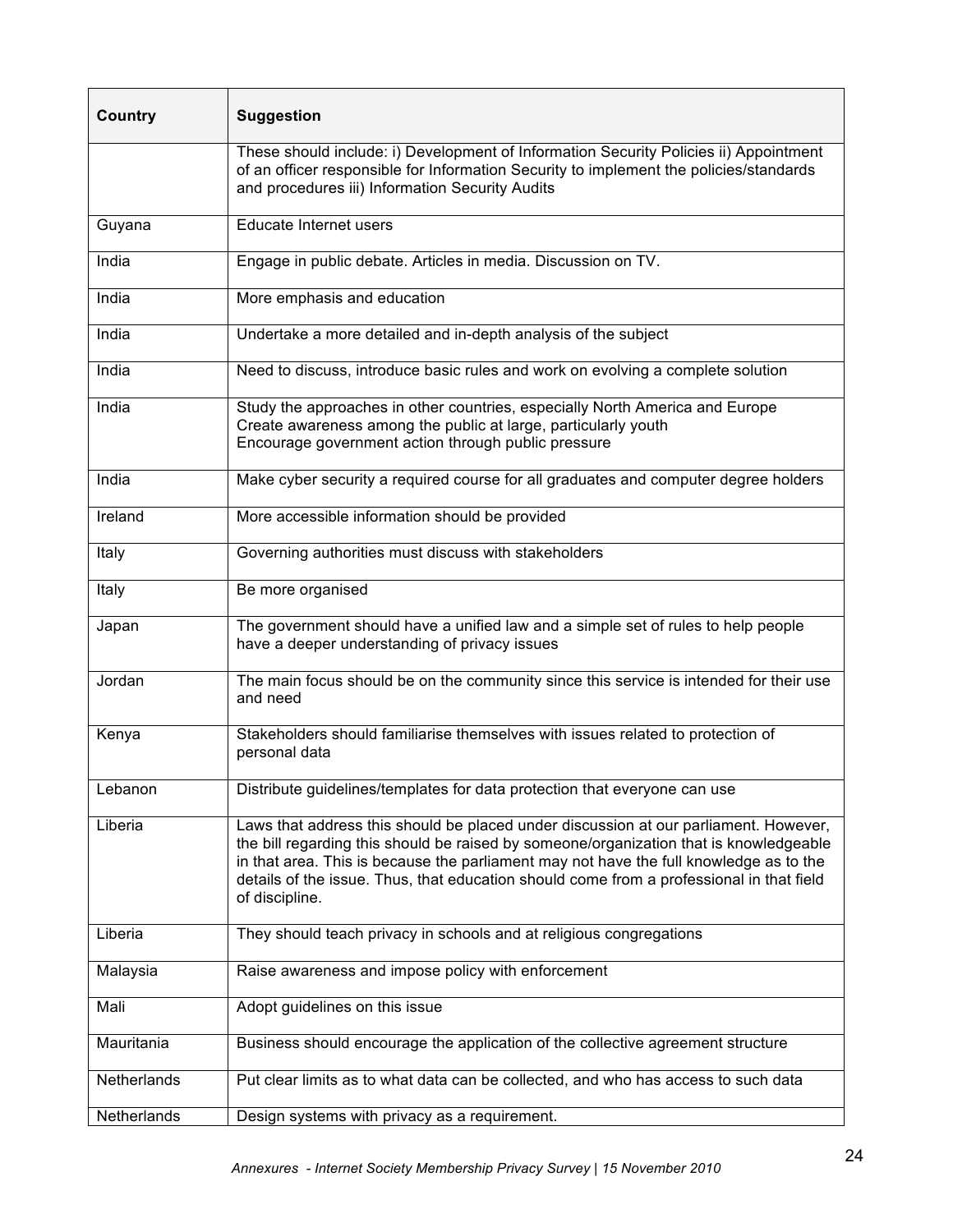| <b>Country</b>       | <b>Suggestion</b>                                                                                                                                                                                                                                                                                                             |
|----------------------|-------------------------------------------------------------------------------------------------------------------------------------------------------------------------------------------------------------------------------------------------------------------------------------------------------------------------------|
| Netherlands          | Provide clear security guidelines for data entry and retrieval<br>Lock data physically to the person that is described (i.e. through key); free availability<br>is second here: authorization approval by owners only (or under strict conditions as an<br>exception to this rule)                                            |
| Nigeria              | Organise seminars and workshops                                                                                                                                                                                                                                                                                               |
| Pakistan             | Raise awareness among Internet users                                                                                                                                                                                                                                                                                          |
| Pakistan             | Government bodies, civil society and relevant industry representatives should conduct<br>a dialog and define the policy for privacy and data protection. In order to define this, a<br>collection of definitions is needed to reach consensus and integrate all the relevant<br>areas as perceived by different stakeholders. |
| Pakistan             | Do something at least                                                                                                                                                                                                                                                                                                         |
| Papua New<br>Guinea  | National level consultations - government and private sector leading to legislation                                                                                                                                                                                                                                           |
| Paraguay             | Work together to try to develop the best draft law and involve every interested party                                                                                                                                                                                                                                         |
| Philippines          | More awareness and concern regarding privacy and private data                                                                                                                                                                                                                                                                 |
| Philippines          | Enact a privacy/data protection law                                                                                                                                                                                                                                                                                           |
| Philippines          | Legislation on privacy should be enacted                                                                                                                                                                                                                                                                                      |
| Republic of<br>Congo | People should be able to choose whether their data should be public of private                                                                                                                                                                                                                                                |
| Republic of<br>Nauru | The government should conduct an awareness workshop so the people are aware of<br>the importance of privacy/data protection                                                                                                                                                                                                   |
| South Africa         | Formalise a standard regarding the definition of personal information                                                                                                                                                                                                                                                         |
| Spain                | Extend data protection laws to Web 2.0                                                                                                                                                                                                                                                                                        |
| Spain                | The private sector should develop codes of conduct for publishing and marketing<br>companies using personal information of users that could help complement legislation<br>and offer trust to end users                                                                                                                       |
| Sri Lanka            | There should be a comprehensive set of policies with international standards. This<br>should be undertaken by the government, regulatory bodies and academia<br>collaboratively.                                                                                                                                              |
| Sweden               | Privacy is dead. Get over it.                                                                                                                                                                                                                                                                                                 |
| Sweden               | Full international cooperation to stop abuse of the Internet                                                                                                                                                                                                                                                                  |
| Switzerland          | Exchange information with each other as to how it should and can be done; inform<br>customers better                                                                                                                                                                                                                          |
| Switzerland          | Rethink the value of privacy, its history in various cultures, and its relevance to non-<br>globalisation                                                                                                                                                                                                                     |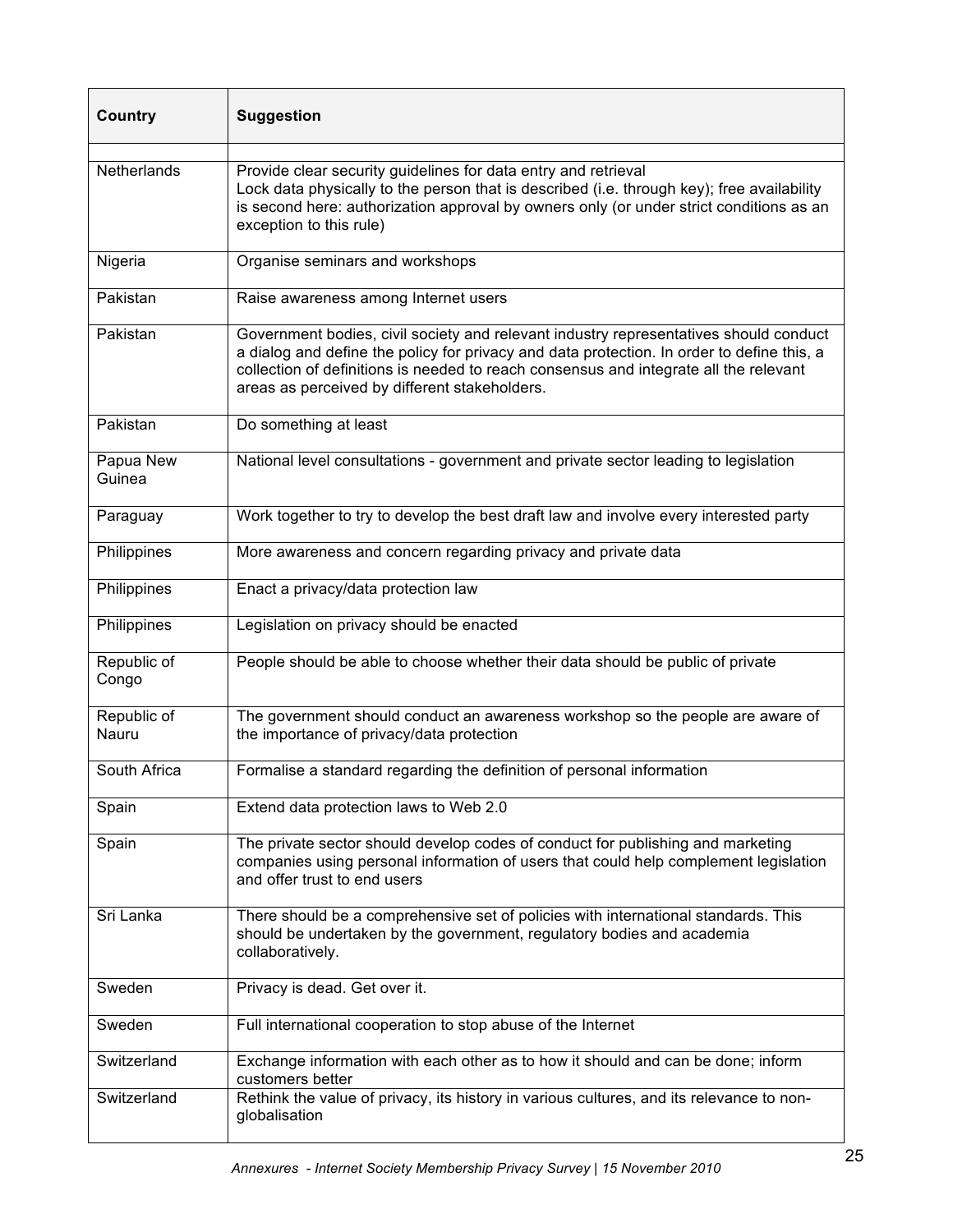| <b>Country</b> | <b>Suggestion</b>                                                                                                                                                                                                                                                                                                        |
|----------------|--------------------------------------------------------------------------------------------------------------------------------------------------------------------------------------------------------------------------------------------------------------------------------------------------------------------------|
| The Gambia     | Start by forming an ISOC Chapter                                                                                                                                                                                                                                                                                         |
| <b>UAE</b>     | Raise awareness of these issues, by conducting seminars and workshops at different<br>Universities/colleges etc.                                                                                                                                                                                                         |
| <b>UK</b>      | Much higher penalties for government bodies which "lose" electronic data                                                                                                                                                                                                                                                 |
| <b>UK</b>      | Rethink the value of privacy, its history in various cultures, and its relevance to non-<br>globalisation                                                                                                                                                                                                                |
| <b>UK</b>      | Learn and understand how the Internet works<br>Applying laws and guidelines that are not based on old-world economy structures                                                                                                                                                                                           |
| <b>UK</b>      | Enforce the law, punish the data abusers                                                                                                                                                                                                                                                                                 |
| Uruguay        | Educate themselves and be reasonable<br>Do not use privacy/data protection as an excuse to reduce freedoms                                                                                                                                                                                                               |
| <b>USA</b>     | Get involved                                                                                                                                                                                                                                                                                                             |
| <b>USA</b>     | Provide more information on data theft and an inexpensive means of protection against<br>theft of account numbers and identity                                                                                                                                                                                           |
| <b>USA</b>     | The people of the US should demand a definition of "privacy", and a codified "right to<br>privacy"<br>Interest groups, like ISOC/ACM/IEEE should mobilize to support this effort<br>Additionally, consumers must demand that companies be held responsible for data<br>breaches, and punished in a meaningful way        |
| <b>USA</b>     | For online accounts users login - a uniform adoption of last-login timestamp<br>Digital law enforcement should scrutinize everyone in the Internet Service Provider<br>industry who has access to a user's data<br>When private information is misused for marketing/harassment, a criminal penalty<br>should be applied |
| <b>USA</b>     | Create similar laws that require private companies to protect data, at a minimum, to the<br>level the government protects information                                                                                                                                                                                    |
| <b>USA</b>     | Formulate laws that address the sharing of personal information                                                                                                                                                                                                                                                          |
| <b>USA</b>     | Establish the same data protection laws as in the European Union                                                                                                                                                                                                                                                         |
| <b>USA</b>     | There should be financial punishments for data leaks<br>The government should develop an list of minimum and maximum expected<br>protections                                                                                                                                                                             |
| <b>USA</b>     | Education via modern media                                                                                                                                                                                                                                                                                               |
| <b>USA</b>     | Enact a standard for what is private and what is public                                                                                                                                                                                                                                                                  |
| <b>USA</b>     | Some should be arrested, some deported, others simply fired                                                                                                                                                                                                                                                              |
| <b>USA</b>     | Get informed, take protective cautionary steps to mitigate the effects of any side<br>effects from loss of personal data                                                                                                                                                                                                 |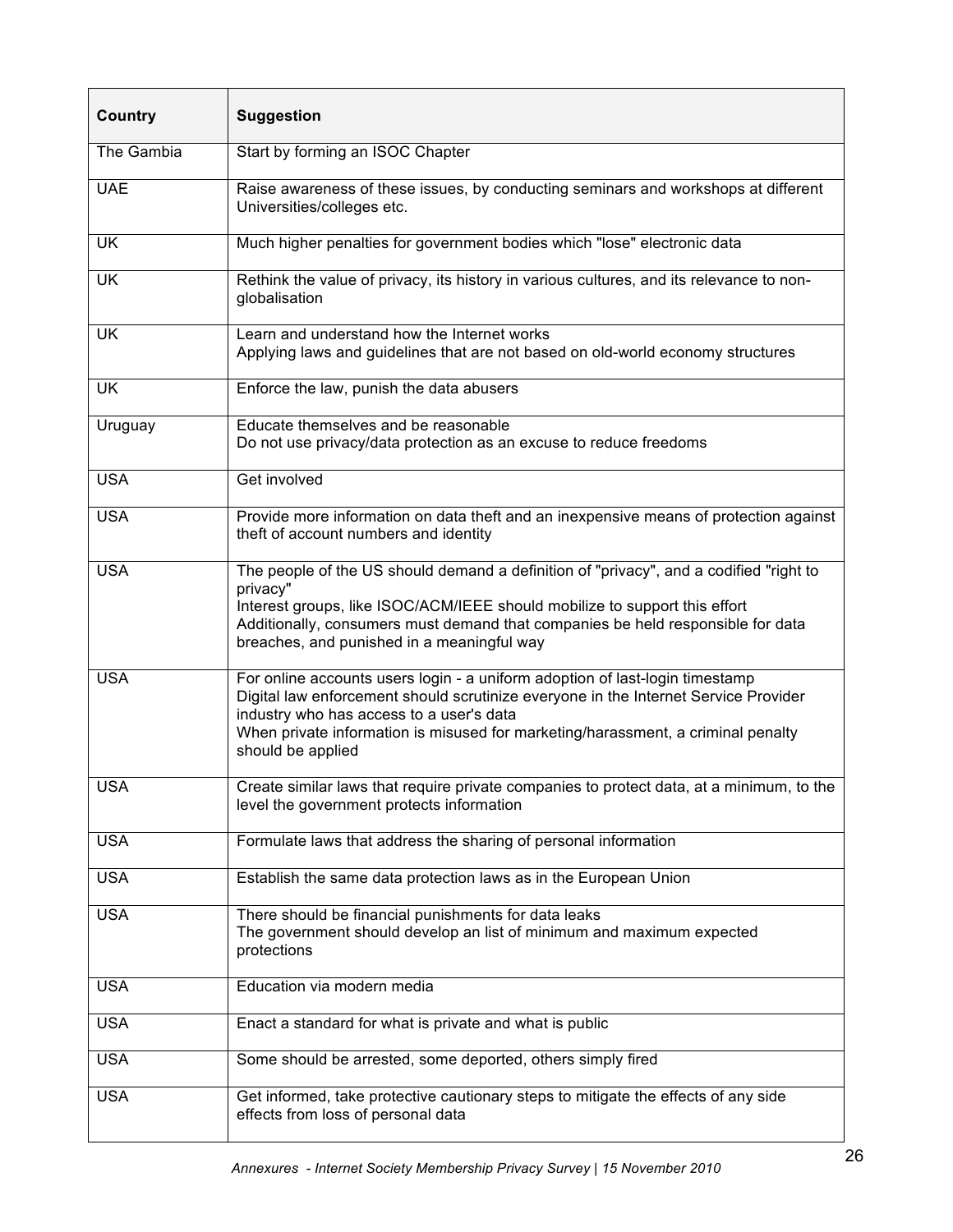| Country    | Suggestion                                                                                                                                                                                                     |
|------------|----------------------------------------------------------------------------------------------------------------------------------------------------------------------------------------------------------------|
| <b>USA</b> | ISOC could/should take the lead in publishing white papers on the subject, for the<br>purpose of informing users and governments, directing policy, and establishing clear<br>guidance for use of the Internet |
| <b>USA</b> | Establish an independent Privacy Officer                                                                                                                                                                       |
| <b>USA</b> | Develop a standard for all types of data, maybe something similar to the rules for<br>health records                                                                                                           |
| <b>USA</b> | Follow the approach being taken in the European Union                                                                                                                                                          |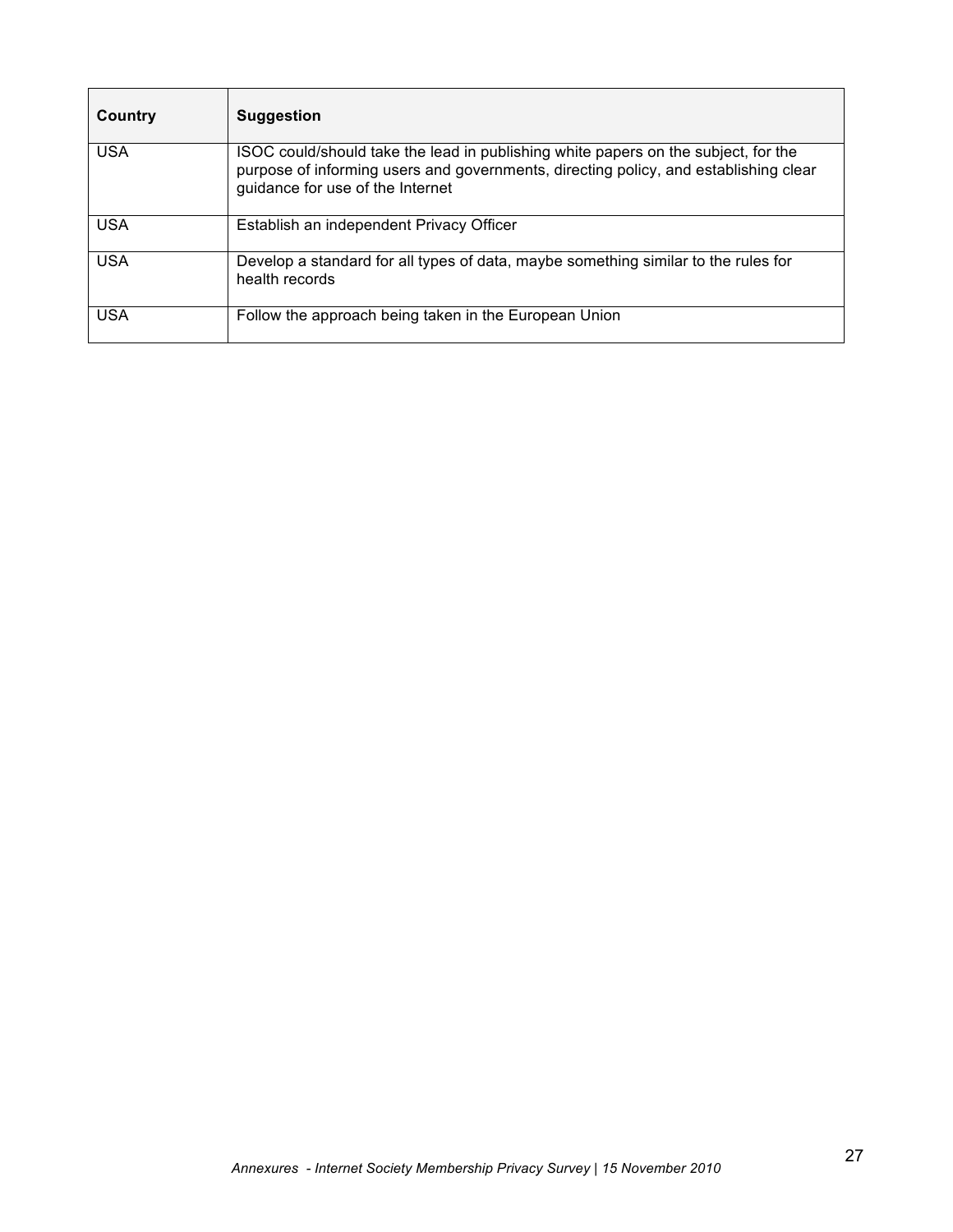# **ANNEXURE E to PRIVACY: AN INTERNET SOCIETY MEMBERSHIP SURVEY**

### **THE TOP FIVE EMERGING CHALLENGES BY REGION**

#### **EUROPE**

#### **The top emerging challenge**

- Cross-border data protection
- Ensuring individuals understand the value of privacy
- Social engineering (e.g. phishing)
- Spam distribution and botnet activity
- Lack of an international secure user-ID pass (or similar)
- The collection and storage of traffic data (e.g. geo-location data)
- Implementing privacy by design in complex systems
- Providing public Internet services without intrusion on the user's privacy
- Widespread poor understanding of privacy options
- Complexities of regulating online privacy settings for individuals
- The trade-off between convenience and data protection
- Collapse of trust in anyone and anything online
- Obstacles to connecting old and archaic data protection systems
- Unauthorised access to personal data
- Preventing unauthorized use
- Medical data
- Medical records digitisation usability versus protection
- Collection of medical data by insurance companies
- Data mining made really easy
- Data can be transmitted quickly
- Mining personal data is becoming a huge industry
- Cloud computing/storage/networking (x2)
- Recognising privacy as an unchallenged (assumed) 'good'
- Educating people, children and customers about privacy and data protection
- Data protection law enforcement is not easy for users
- Insufficient government knowledge regarding protection of personal data
- Security being an excuse for tighter control
- Identity theft
- IP security
- Digital Economy Act (x2)
- Copyright laws
- Robot commercial communication through telephone

#### **The second emerging challenge**

- Digital identity including the faking of digital identity by a third party
- Stopping unknown data collections and collectors
- Worms and botnets
- Security systems leaking (like databases and such)
- Traffic monitoring, with logging
- Data visibility where is "my data" stored
- IP information providing conditions
- Awareness among general population
- Protecting illegal access and use by criminals
- Medical records (Doctors, dentist, hospitals, pharmacies) being centralised
- Surveillance laws
- Class actions against major players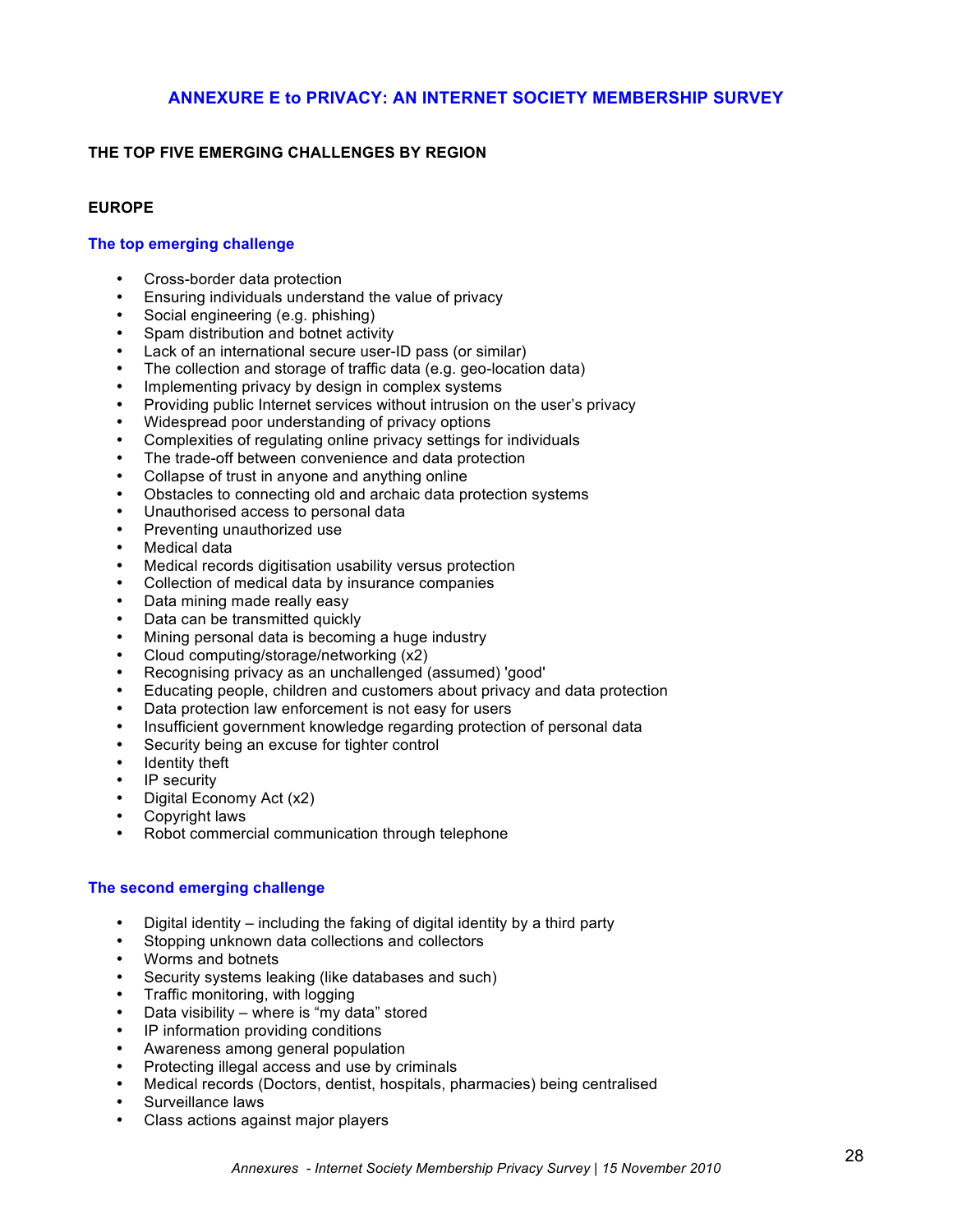- Definition of personal ID without any meaning
- Limitation to legal intercept of private communication
- Government "snooping"
- Control of use collected data is impossible<br>• Unclear definition as to what is wiretanning
- Unclear definition as to what is wiretapping there is a definition in constitutional law but it is scarcely applied
- Financial data
- Search engines (x2)
- Use of child pornography as an excuse for more control
- Using data contrary to purpose
- Tendency to use a single cross-agency identifier
- Public companies misusing data
- Accessing and abusing individuals' health information
- Data on communication and transportation should be regulated
- Misdirected privacy concerns by Government impeding new services
- Hadopi law

#### **The third emerging challenge**

- The balance between identification and privacy on the Internet
- Hacking of databases with personal information
- Make hidden data collections visible to the public
- Malware and such
- Surveillance camera
- Encryption and the lack thereof
- Restricting profiling by businesses, employers, authorities
- Class actions against ICANN
- Electronic personal ID cards
- Large scale education about issues of data collection, profiling and privacy
- Corporate "snooping"
- Correlation of data is becoming easier than ever (search engine, location info,...)<br>• The policies of data retention are paving scarce attention to a standard for audital
- The policies of data retention are paying scarce attention to a standard for auditable procedures in data retention
- Personal data
- It is easy to copy, edit and link information
- IPR (copyright) as a base for control
- Personal certificates
- Collecting data for no specific reasons
- Awareness of issues among professionals
- Over-reliance on electronic data e.g. in banking and in personal dealings<br>• Constraining access to otherwise public information
- Constraining access to otherwise public information
- Individuals wanting their cake (privacy) while eating it too (dislikes targeted adverts)
- Amendment 138 to the Telecoms Package

#### **The fourth emerging challenge**

- Privacy in non-democratic countries (abuse by governments)
- Non-cooperating countries
- Education is not properly focused on these issues
- Poor data handling, losing control over collected data
- Indicating unauthorised use (afterwards)
- Global availability versus national legislations
- Class actions against specific registrars
- Consistency with foreign approaches
- Deep Packet Inspection (DPI)
- Expansion of CCTV
- Personal data trail is becoming ever more dense
- No standard formats of the records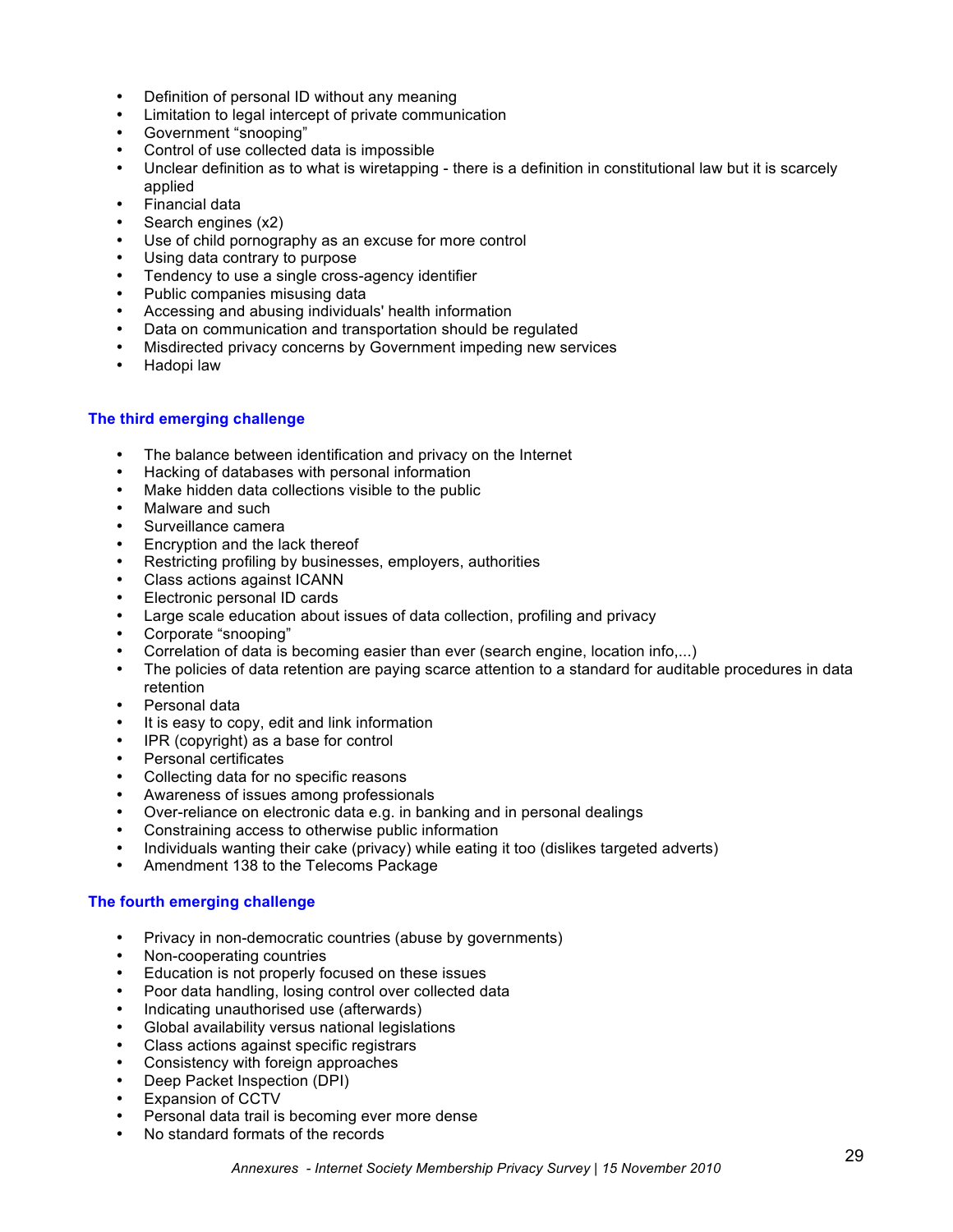- Communications data
- Anyone can be a content provider
- Use of data for other reasons then for what it got collected
- DNS
- Education about privacy, security, and technical measures
- Awareness of issues among public
- Undue usage of IPR (Intellectual Property Rights)
- All-knowing search engines means publish once equals publish always and everywhere<br>• Interoperability and onen standards
- Interoperability and open standards

#### **The fifth emerging challenge**

- Developed countries need to downgrade systems to be inline with not-so-developed countries
- Privacy as tool for disruption (abuse by anarchists)
- Maintaining anonymity while providing individuals with interests and proximity information
- Define and implement legal venues for quick protection of personal data and against profiling
- It is becoming for the individual very difficult to maintain control
- Standards, standards, and even more standards
- **Security**
- Absence of global laws and understanding
- Large scale data mining
- **Email**
- Loss or theft of data
- Spamming
- Information online gets cached and is not purged
- Geo-location
- Global availability of personal data through lax privacy policies of social media

### **ASIA AND THE PACIFIC**

#### **The top emerging challenge**

- Information misuse
- Social media sharing personal data by default without authorisation
- Making a law and getting it passed by the parliament
- Development of privacy policy
- Privacy laws
- Policy
- Lack of a clear policy
- Adequate protection for children
- Privacy in social media
- Smart phone
- Government not taking privacy issues seriously
- Internet access
- Pervasive computing
- Facebook policies
- Protection of personal details
- Political pressure
- Lack of a code of conduct for local/municipal government workers
- Government exceeding its mandate and eroding citizen rights
- Government mandated surveillance and censorship
- Internet/Digital Censorship
- Government and law enforcement agencies not taking the issues seriously enough
- Government with insufficient knowledge and understanding of the issues
- Security of data
- Email safety
- Hackers and spyware (x3)
- **Awareness**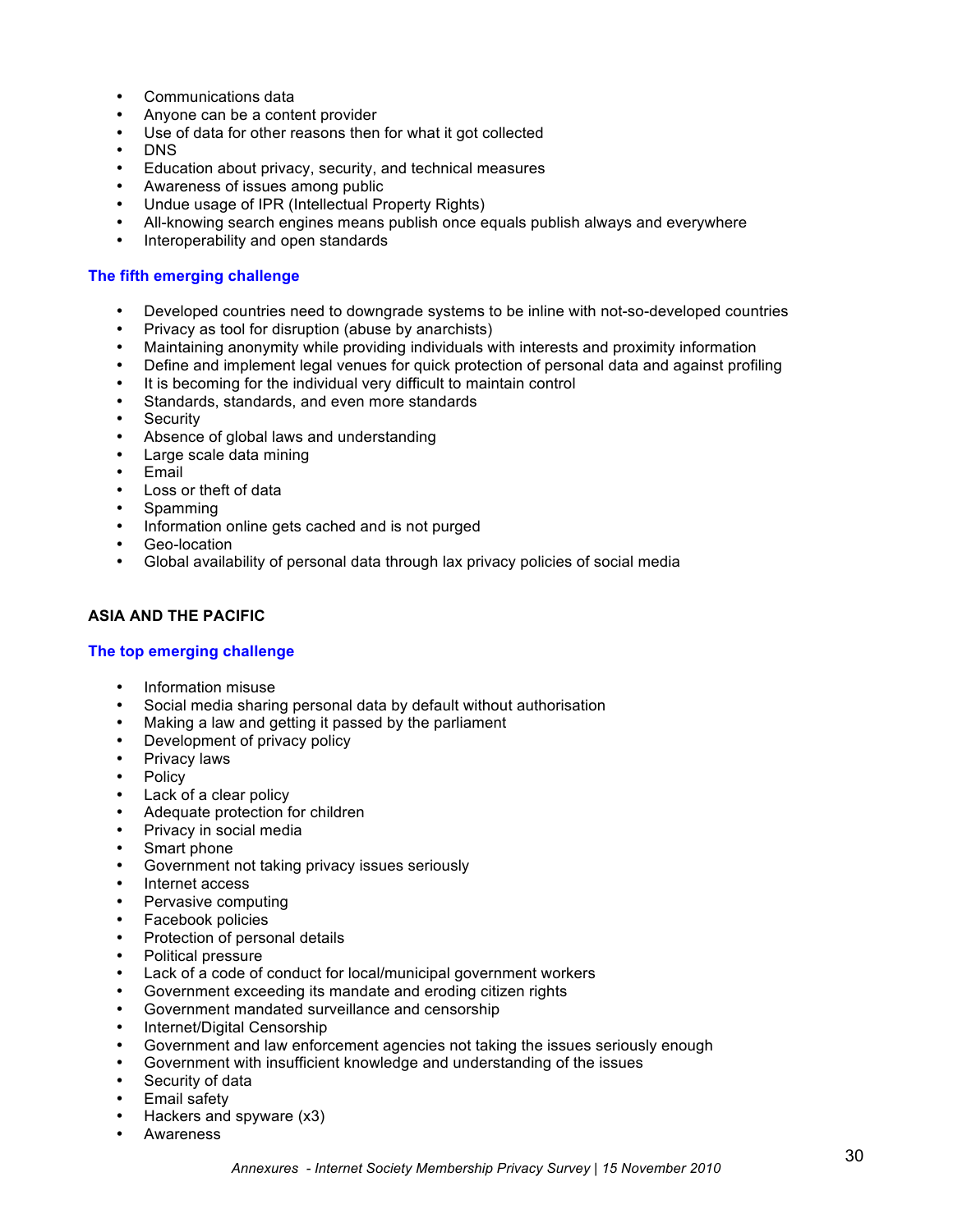- Social networking sites
- Online shopping using credit cards
- Corruption<br>• Secret iden
- Secret identity in terms of digital currency

#### **The second emerging challenge**

- Law Enforcement
- Businesses using unfair practices in the absence of specific regulations
- IP address as "personal data"
- People use social networking tools inappropriately and include a lot of personal data about themselves inappropriately
- Online security
- Adoption of data protection legislation to protect privacy
- **Protection**
- The concept of social media sites owning personal data entered by users
- Saving details
- Bureaucratic conformity
- Information leakage through careless installation of file-sharing software
- Theft and misuse cyber crimes due to inadequate measures against<br>• Enterprise has no financial reason to care
- Enterprise has no financial reason to care
- **Piracy**
- Online shopping
- Products automatically profiling data and collecting Personally Identifiable information
- Policy required
- Transmission of sensitive information
- Lack of implementation agencies understanding of the severity of issue
- Establishment of a privacy mark system
- Government survey
- Spying on Privacy
- Unawareness of users
- Data transfer
- Enhancing the capacity of the government authorities regarding the data protection and privacy
- Identity fraud
- **Identity theft**
- Budget<br>• Use of r
- Use of personal data by large corporations (Telcos) for business advantage (i.e. marketing)
- Authorized use. Avoiding misuse
- Ease with which data can be lost and found

# **The third emerging challenge**

- Identity theft as then theft of wealth and property
- Breach notification
- Information about others is usually passed on even when it is of a confidential nature and often without permission
- Internet filtering
- Personal digital data protection in personal digital devices
- Accessibility
- The impossibility of users removing false accusations about themselves on other websites
- Family details
- Income-bracket discrimination
- Questionable conduct of online retailers allegedly reselling the personal information of customers
- Impact on foreign trade, particularly in services
- There is no official body to regulate privacy
- Hacking within firewall
- Online banking
- Use of search engines to profile individual users and target that user by government, business and criminals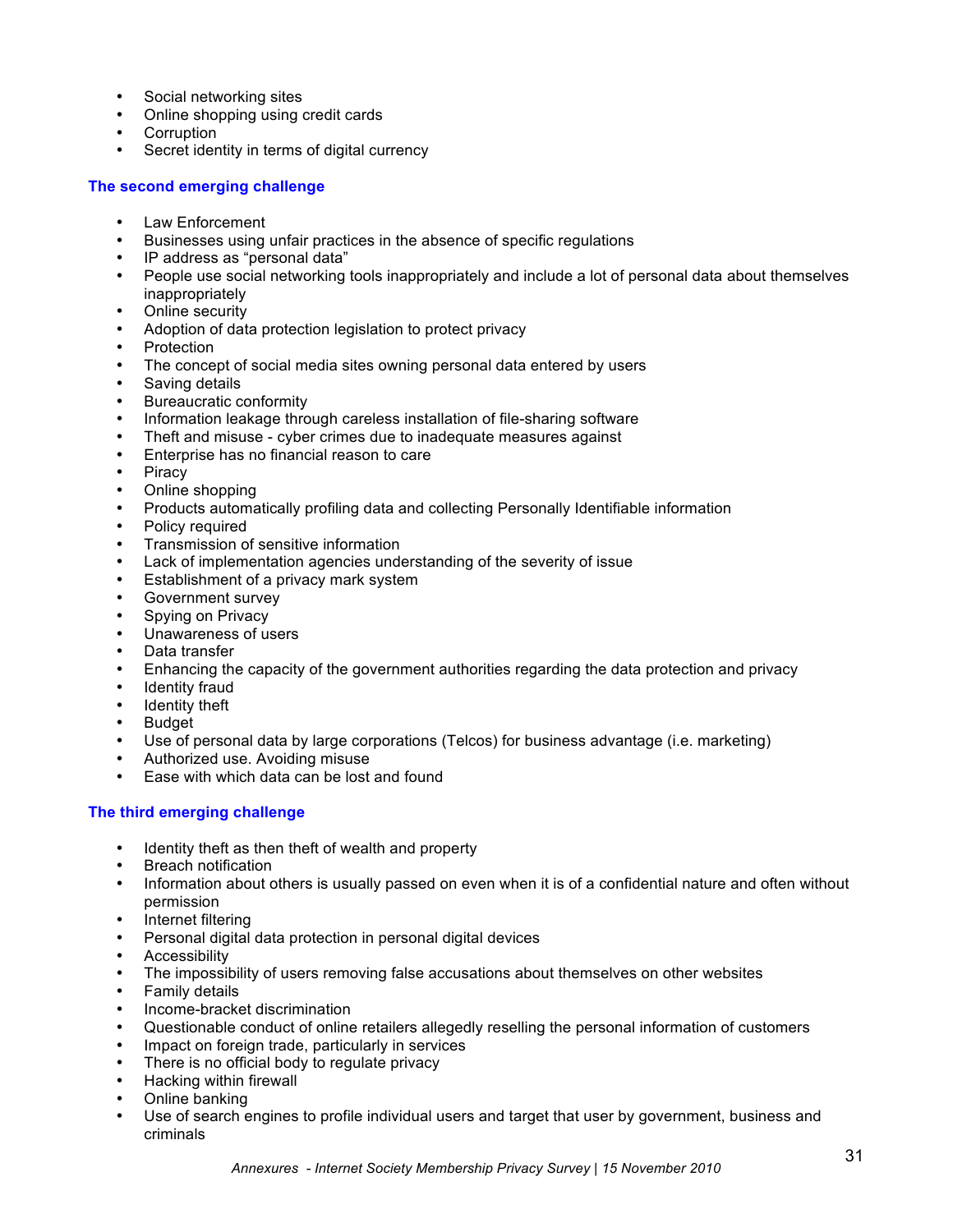- Government interest
- Unethical exchange of information
- Lack of user awareness about the significance of privacy
- Chain mail campaigns
- Hacking
- Enterprises and service providers exploit the unawareness of users
- **Cybercrime**
- Implementation of law to enhance data protection
- **Scammers**
- Social mischief
- Availability of experts
- Lack of public awareness/concern over privacy issues
- Exchange of data without informing concerned individual
- Not breakable and easily formatted

#### **The fourth emerging challenge**

- Country being seen as an unsafe destination for data impact on BPO industry
- Definition and enforcement for "sensitive personal data"
- People use the "reply all" feature inappropriately in emails
- Computer fraud and scam
- Definition of the right to share and protect personal data
- **Storage**
- Lack of global approaches
- Transparency and conduct
- Religious intolerance
- Lack of social education on what might happen using computers and networks
- Unauthorized, unethical research particularly in health sector
- Existing regulations have no "teeth"
- **Emails**
- Social network programs not distinguishing between "friends" , "family" and "strangers" and sharing personal data with everyone
- Stakeholder association meetings
- Leakage of defence data
- Registration with web sites
- Spam/Junk/Advertisement mails/Calls
- Protection of the Internet
- Keeping the stakeholders and organization working with personal data accountable
- Data used for gain or profit without the end user knowing
- Political liberty
- Low level of security
- Mobile phone companies
- Have to be multipurpose use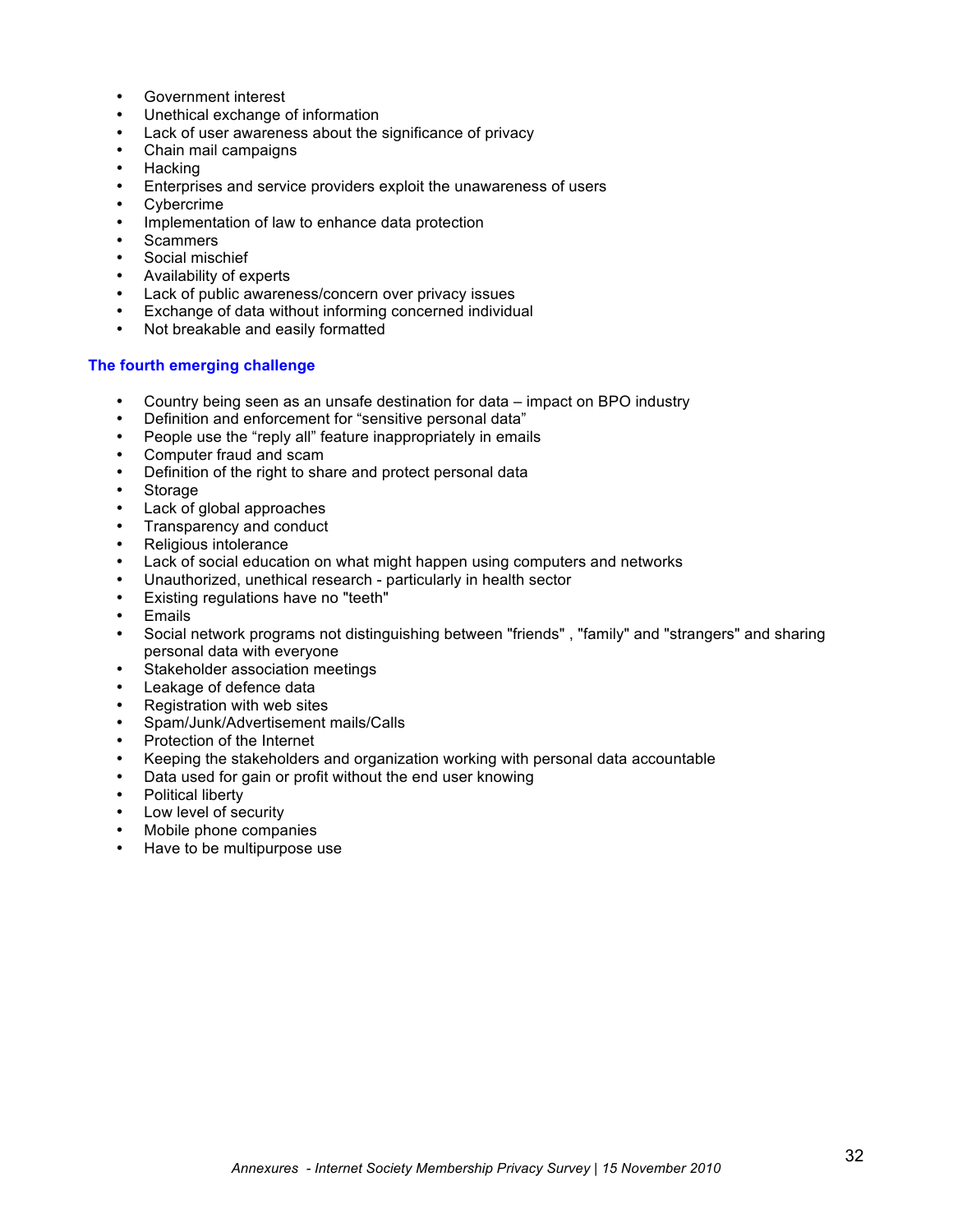#### **The fifth emerging challenge**

- Data processors and subcontracting issues
- Once information is online it is there forever and one never knows how someone can or will use that information
- Internet and mobile communication
- Prevention from misuse of personal data for commercial purpose
- Good governance
- Deprivation of access to public services
- Harassment
- Companies with good lawyers can do what they like with people's private data
- Combination of mobile internet and social networking to track individual users by location
- Funds required for activity
- Access of business competitors
- Personal blogs
- Phishing
- **Education on Internet Safety**
- Public awareness regarding this issue
- Lack of controls or knowledge about privacy
- Harassment
- **Infrastructure**
- Banking and e-commerce

### **NORTH AMERICA**

#### **The top emerging challenge**

- Third party use of personal data for targeted advertising and unknown uses
- Correlation across various data collections enables significant data mining of individuals personal data<br>• Personal data required for necessary/desired services and then unnecessarily preserved by the
- Personal data required for necessary/desired services and then unnecessarily preserved by the recipients
- Ubiquity of data
- Deletion of personal data, particularly from archives
- Validating identity without compromising personal data
- Security at the expense of privacy
- Data ownership  $-$  i.e. who owns the data?
- Defining terms
- Access
- Are the right stakeholders involved?
- Appropriate use of personal data
- Increased crime relating to loss of privacy (e.g. identity theft)
- Automatic renewal via charge card on websites
- Overcoming the lack of legislative gumption to fix what is not working
- Wireless communication networks offer no privacy
- Finding a balance between individual rights under the  $4<sup>th</sup>$  amendment and community rights to know information needed for just society etc.
- Protecting economic personal information
- Human stupidity
- Individuals' lack of awareness as to what organisations can do with their data
- Ensuring privacy policy is enforced
- Concentration of corporate influence on government privacy policies
- Misunderstanding by end users as to what things actually mean
- Deeper integration of business into our personal lives
- Prevention of the fraudulent use of illegally obtained personal data
- Cracking into computers to steal identity information
- Cloud computing
- Identity theft
- Banking online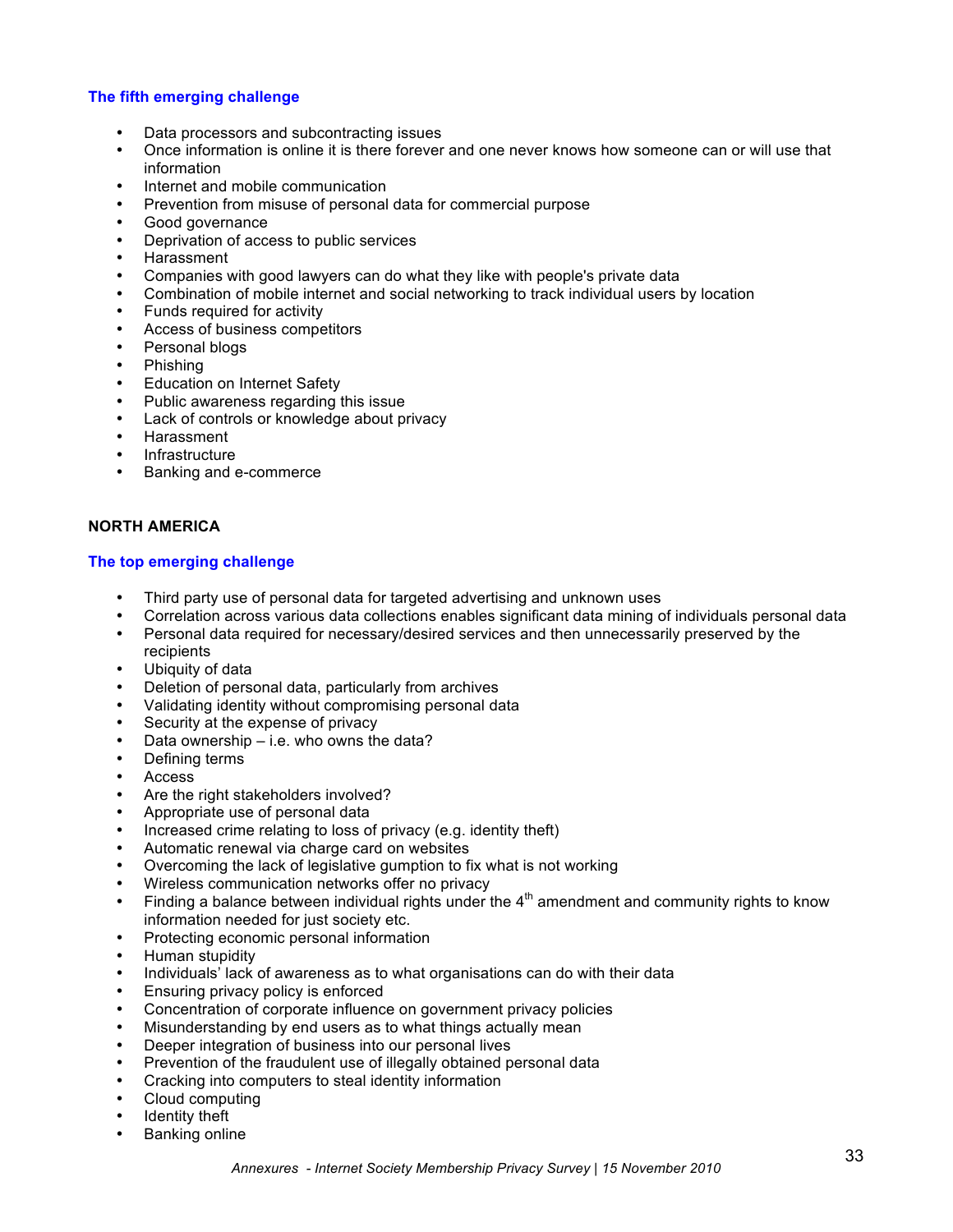- Data protection
- Security video cameras
- Protection from hackers/security
- Monitoring data transmissions without court approval
- Lack of anonymity on the Internet due to government and corporate tracking
- Making more people aware of how to protect their personal data
- Privacy rights that only apply with respect to government not business

#### **The second emerging challenge**

- Leakage of personal data to third parties that are misusing information to support ID theft
- Correlation of data from multiple sources
- Rights when your data is used inappropriately
- Ownership of personal data
- Security of the data
- **Security**
- Increasing government intrusion into private communications
- Phishing
- Wired communications networks: no privacy
- Defence, intelligence and law enforcement information compromises and hacks
- Fraudulent websites
- Lack of awareness of what organisations actually do with their data
- Make sure data breaches are appropriately handled
- Present governments' policies where security trumps privacy
- Making money is more important than creating trust
- Lack of legislation to assure privacy
- Prevention of hacking of online personal data from storage systems
- Government abuse of private databases
- Keeping up with all the changing regulations for international companies
- Identity being used illegally
- Re-defining privacy laws in a meaningful way in the digital environment
- Employers using posting against potential employees
- Some international forced use of fingerprints contributing to types of data collections available for correlation and data mining
- Mandatory reporting of breaches from private companies
- Social media
- Personal responsibility for people's own data, especially younger people
- Default settings for web sites / social networks' privacy settings
- Increase in the size of data breaches due to larger aggregation of data
- Data standards
- Records of searches preserved by "search engines"
- Getting personal info removed

#### **The third emerging challenge**

- Determining what is and what is not personal data in the digital age
- Rights when you have the data
- Services related to the collection and distribution of personal data
- User knowledge
- Data sharing
- Lack of clear ethical goals and standards regarding privacy of data
- Person to person: no privacy in presence of wireless and wired communications networks
- Information surrounding how to build weapons
- Phishing type scams
- Insufficient proactive examination of usage terms before signups
- Lax security attitude of online social media sites
- Young, inexperienced CEOs [of social media sites] think they know more than they really do
- Lack of adequate coverage of genuine issues in the news media
- Prevention of posting personal data online into databases with weak security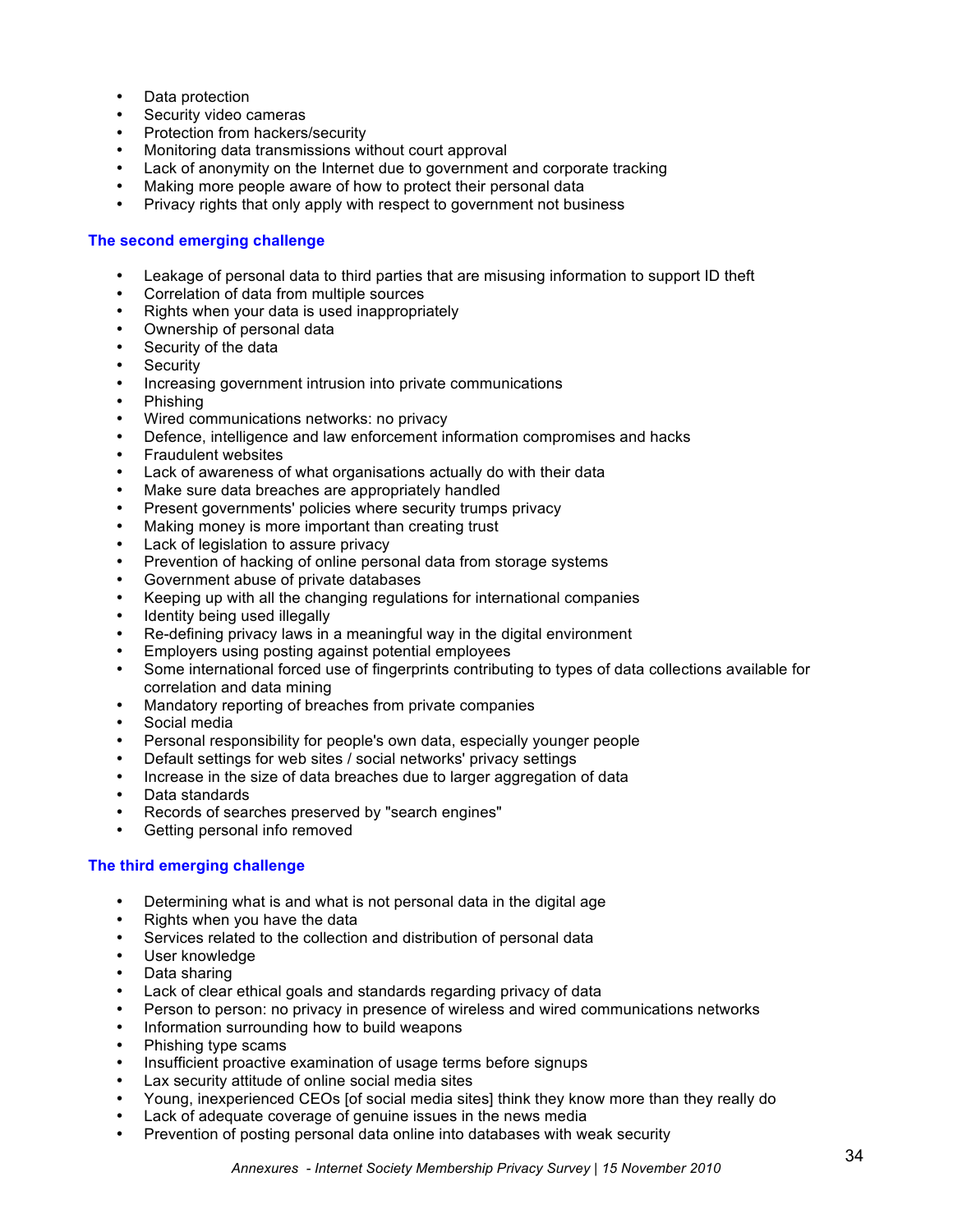- Abuse of centralised medical records
- Data de-identification
- Layman's lack of understanding of the loss of privacy on the Internet
- Opt-ins rather than Opt-outs
- GPS
- Protocols for sharing data
- ubiquitous, real-time, government video surveillance in the name of "protection"
- Corporate data control
- Cookies and "tokens"
- Too much sharing of data without consumer consent

### **The fourth emerging challenge**

- Determining reasonable best practices for the use of personal data and sharing of such data with third parties
- Opt-in versus opt-out
- Identity theft
- Social network virus
- Personal control
- Lack of agreement within and between any groups about goals, policy, actions
- US mail: limited privacy
- Compromises to power grids and other infrastructure elements
- Technologies as yet unknown
- Getting tougher laws in the face of corporate lobbying
- Government needs to stay out of the way of business
- The general populations lack of understanding of the enormity of the issue
- Preserving the Neutrality of the Internet
- Increased disregard for individual privacy in the corporate economy
- Updates in law that reflect new technology<br>Collphonos: microphono opvoedropping
- Cellphones: microphone eavesdropping
- Misuse of information gained by government and businesses
- Collapse of consumer credit system due to universal theft of all credit card data
- IP/copyright
- Lackadaisical protection of repositories of personal data/information, permitting "hacking" of same
- Need more legal protections for personal privacy rights

### **The fifth emerging challenge**

- Explaining to end users what benefits come with sharing personal data and precisely what sharing is undertaken
- Unwanted marketing
- Redress and accountability
- Government denial of benefits of knowledge and use of best cryptographic protections to most users
- Policy statements to protect MY privacy: like mortgage backed derivatives
- Compromised information from health care institutions
- Direct hacking attacks
- Actually enforcing effectively laws on privacy, especially mandatory deletion on request
- Lack of a cohesive set of tools to ensure privacy
- Preserving an individual's right to privacy
- Education of the public
- Credit/Debit Cards
- Ability for people to control their data "in the wild"
- Denial of insurance and employment due to unauthorised release of private medical data
- New technology<br>• Social networking
- Social networking privacy issues

#### **AFRICA AND THE MIDDLE EAST**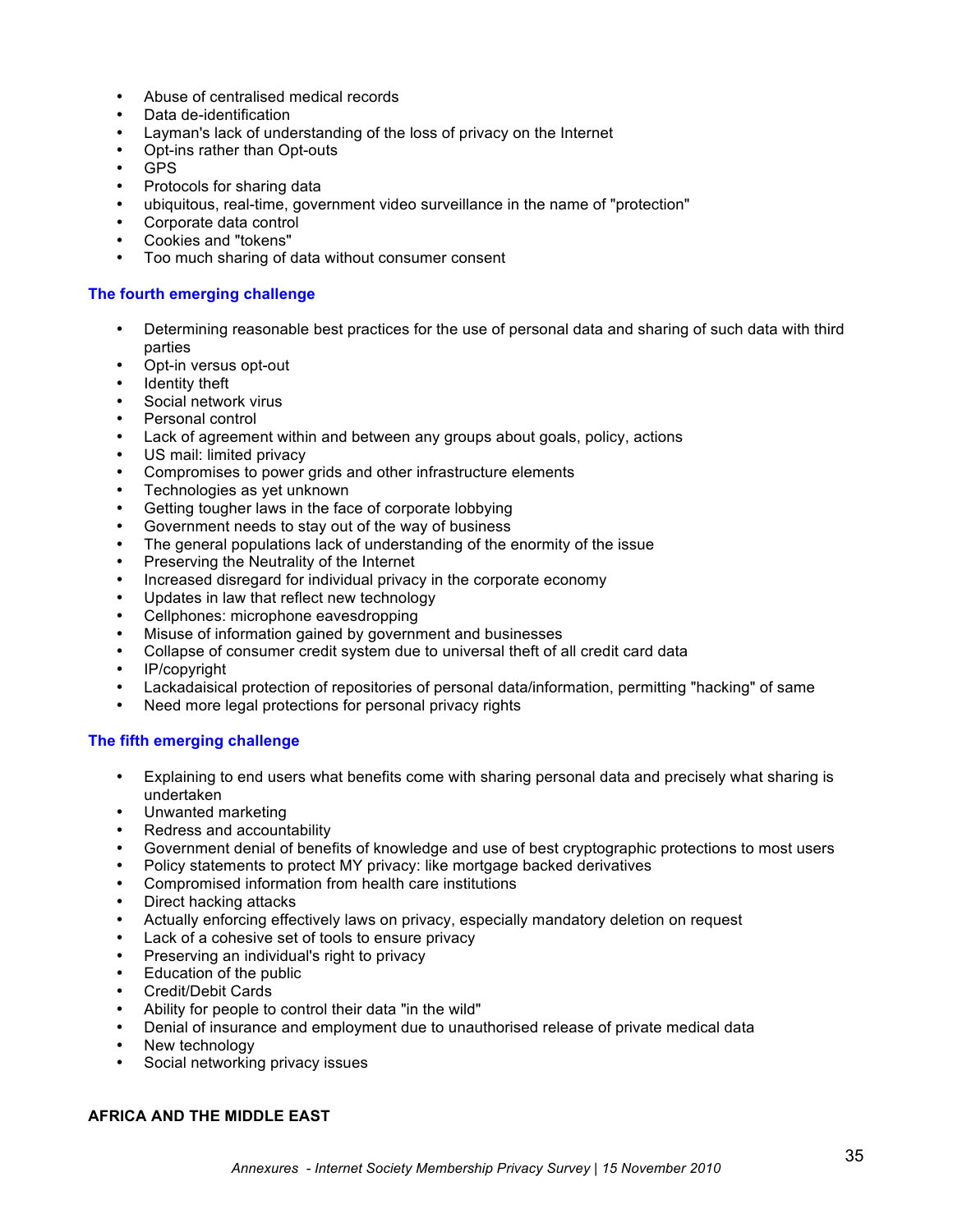#### **The top emerging challenge**

- Lack of understanding of the concept of privacy
- Development of local laws and rules that are acceptable/consistent with international principles
- International treatment of personal data
- Developing laws and agreements
- Sufficient "know-how", and understanding of the issues by decision makers
- Corporations underhandedly changing T&C principles
- Separating public and private data
- Availability of broadband
- Increased connectivity
- Social networks
- Password management
- Data encryption based on fingerprints
- The possibility that the data may not reach the person it was intended for
- Sharing of third party personal data/information over bluetooth, especially mobile phones
- Freedom is mandatory before any privacy and knowledge on what is "personal data"
- Non-democratic governmental approach to the privacy of the individual
- **Insecurity**
- Personal protection<br>• The conflict between
- The conflict between the inherent right of the individual to privacy and government desire to monitor traffic
- Spyware
- E-Commerce
- Discrimination/retaliation

### **The second emerging challenge**

- Let all individuals be aware of the different uses of his personal data
- Terms and conditions
- Tension between state and commercial interests against privacy interests
- Lack of government understanding of technology
- Potential legislation against use of encryption software in emails or on laptops
- Corporations feeding data to advertisers even when you opt out
- Understanding
- Distribution of Private data to others
- Increasing online transactions
- Increased electronic gadgets (phones that record sound and take pictures, for example)
- Social networking<br>• Unable to find easy
- Unable to find easy tools for any ordinary users to back-up, secure, and use personal data while using removable storage medium
- Regulating privacy
- Processing of personal data for collateral purposes and security
- Protection of private information
- Regulation accepted by all parties: Government, Users and ISP
- Understanding of the issues by private sector
- Commercial use for advertising
- Encouraging governments to create laws for privacy and protection of personal data<br>• Viruses and anti-virus software
- Viruses and anti-virus software<br>• War
- War
- Hotspot
- The wrong person might receive it

### **The third emerging challenge**

- Determine links between personal data/privacy and human rights
- Protection and Security
- Low priority for government/police
- Increased exposure as the first world tighten their security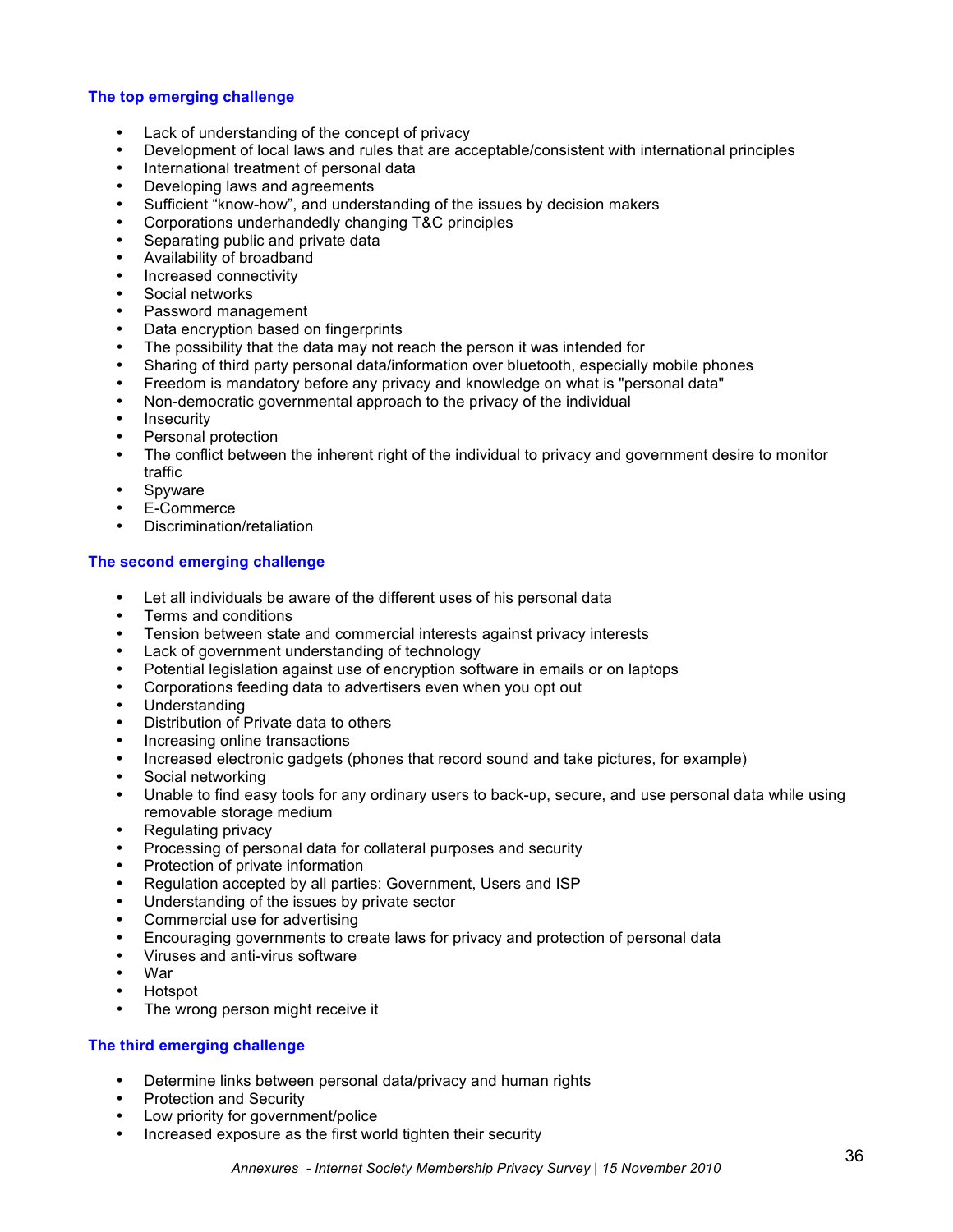- Lack of respect for individual rights
- Corporations associating online activities with you because you are logged in to their service and it can pick up what you're doing from where you browse
- Acceptance
- Different norms for personal data in different countries
- Mobile telephone communications
- High-capacity storage media, making data "snatching" easy
- Email privacy
- Software that extracts data from formatted disks
- Give a value to the worker
- Determining how private data should be handled
- The problem of information security
- The appropriate technology able to quarantee privacy
- Understanding of the issues by users
- Fraud
- Mobility and Security of Data exchange
- Internet Fraud, and the need to install firewalls in organisation's intranet
- The collapse of human dignity
- **Whois**
- Maybe by eavesdropping, the wrong person may receive it

#### **The fourth emerging challenge**

- Personal data and information
- Big profit margins possible in illicit use of personal data
- Lack of resources on the ground to address the problem
- Too much information being gathered by one corporation, even indirectly without your involvement, that can easily be collated
- Awareness among users
- Low income of officers tempting them to part with private information for pay
- Hardware failure
- Encourage research and studies and the discovery
- The rights of the holder of personal data
- Are people understanding the importance of the matter?
- Understanding of the issues by educators
- User access management, which includes user registration, review user access right and unattended
- Industrious espionage
- The content might be changed before arrival, perhaps by someone or data loss

#### **The fifth emerging challenge**

- Ease of interception of communications and identity theft
- Lack of a legal framework or capability to enforce the law
- Privacy concerns not being taken seriously by corporations
- Ease of publishing on web may be abused
- Limited knowledge of users regarding privacy and protection of personal data
- Hear and understand the workers
- Consulting on action needed<br>• Data back-un Solutions
- Data back-up Solutions
- **Misunderstanding**
- E-commerce data
- It might not arrive on time due to routing issues

### **LATIN AMERICA**

#### **The top emerging challenge**

• Educating customers about the digital environment and security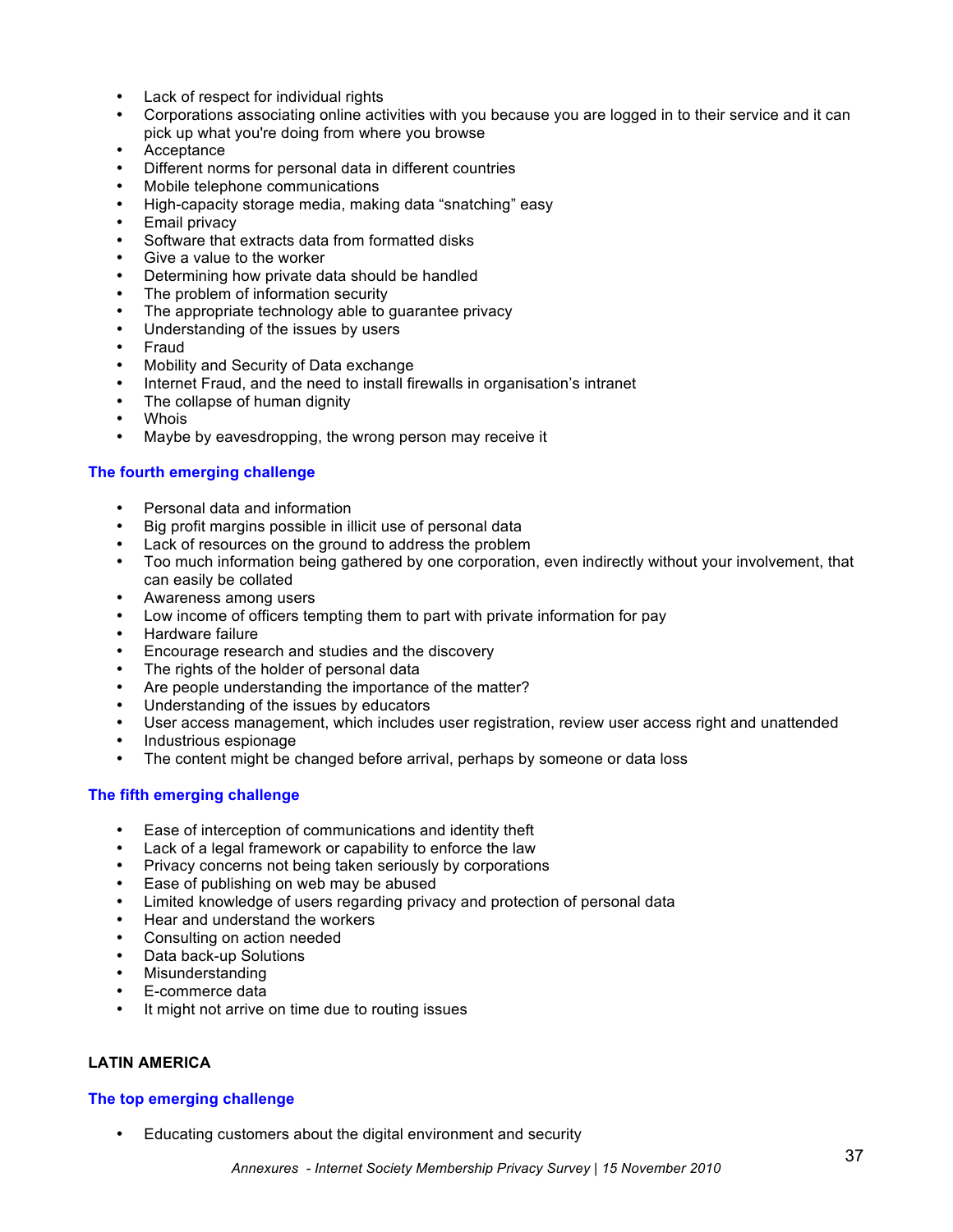- Information
- Developing/having a culture of personal data protection
- Privacy versus security (x2)
- Bank security
- Enactment of data protection laws
- Punishment of digital crimes
- Regulation of targeted online advertising
- Protection of personal data, particularly of children<br>• Management of personal data on the Internet
- Management of personal data on the Internet
- Social networks<br>• Recognising the
- Recognising that privacy is grounded in human rights

#### **The second emerging challenge**

- Digital signatures
- Establishment of an Agency
- Sale of personal data
- VPN links
- **Mobile**
- Typical authentication and authorisation issues
- Protection of personal data for criminal investigations
- Use of other personal data for unmoral or illegal purposes
- Paedophilia and Identity Theft
- Data Protection law
- Knowledge<br>• Control in the
- Control in the context of government is exercised collectively rather than individually

### **The third emerging challenge**

- Data encryption
- Well prepared public clerks
- Disclosure of personal data in TV, radio, newspapers<br>• Security through proxies
- Security through proxies
- E-mail
- Trust is not "transitionable" property<br>• Protection of privacy by cloud service
- Protection of privacy by cloud service providers and ISPs (cloud computing)
- Sale of illegal data bases<br>• Lise of information for Call
- Use of information for Call Centres
- Protection of minors
- Protection of identity integrity

### **The fourth emerging challenge**

- Capacity building
- Personal data protection
- Security certificates<br>• E-government
- E-government
- Education, particularly of youth<br>• Protection of privacy in social net
- Protection of privacy in social networks
- International Transfer of Data<br>• Legal reforms
- Legal reforms

#### **The fifth emerging challenge**

- Database of personal data security
- Phishing
- E-learning
- Disposal of private information
- National identity cards and biometrics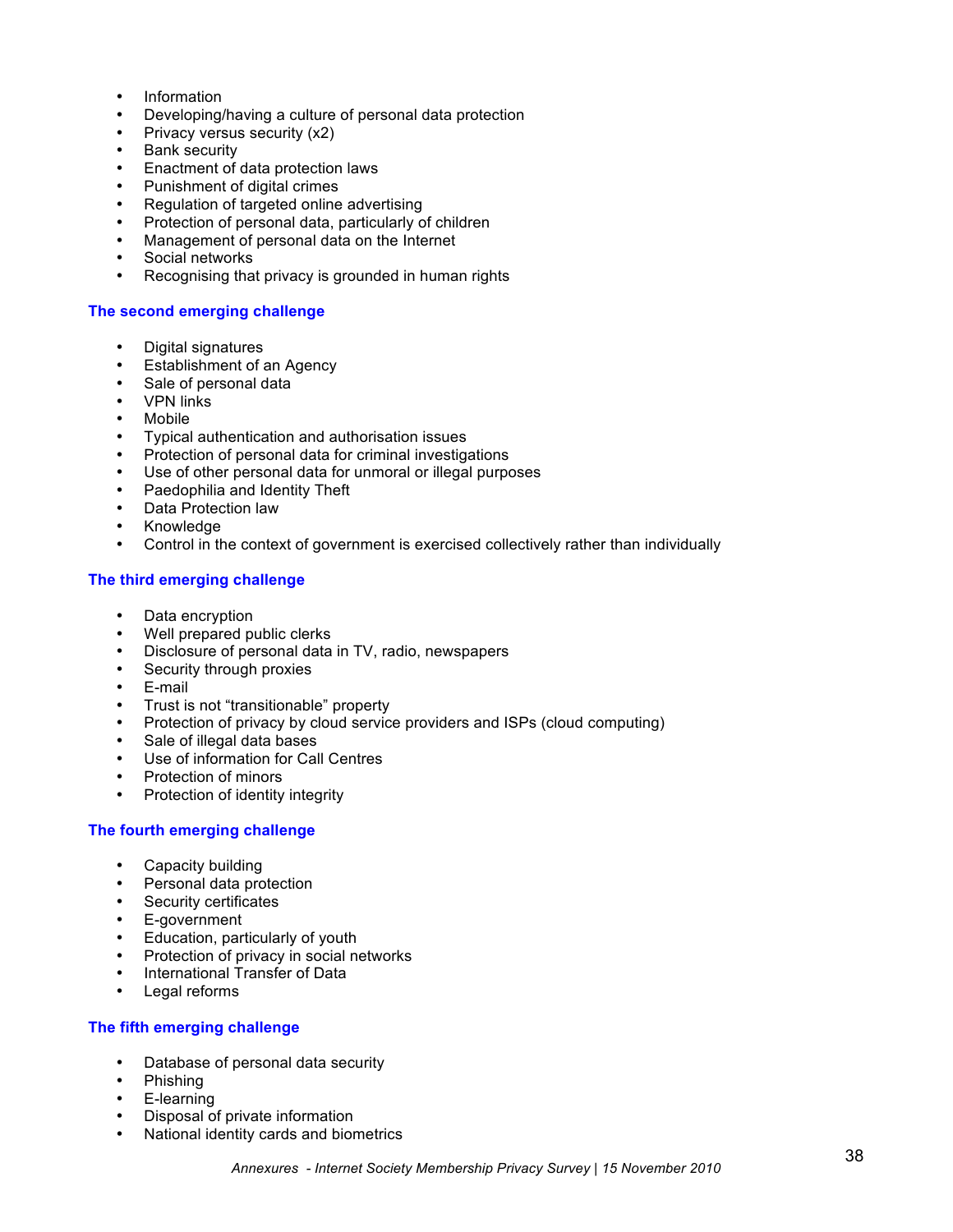- Medical data
- International agreements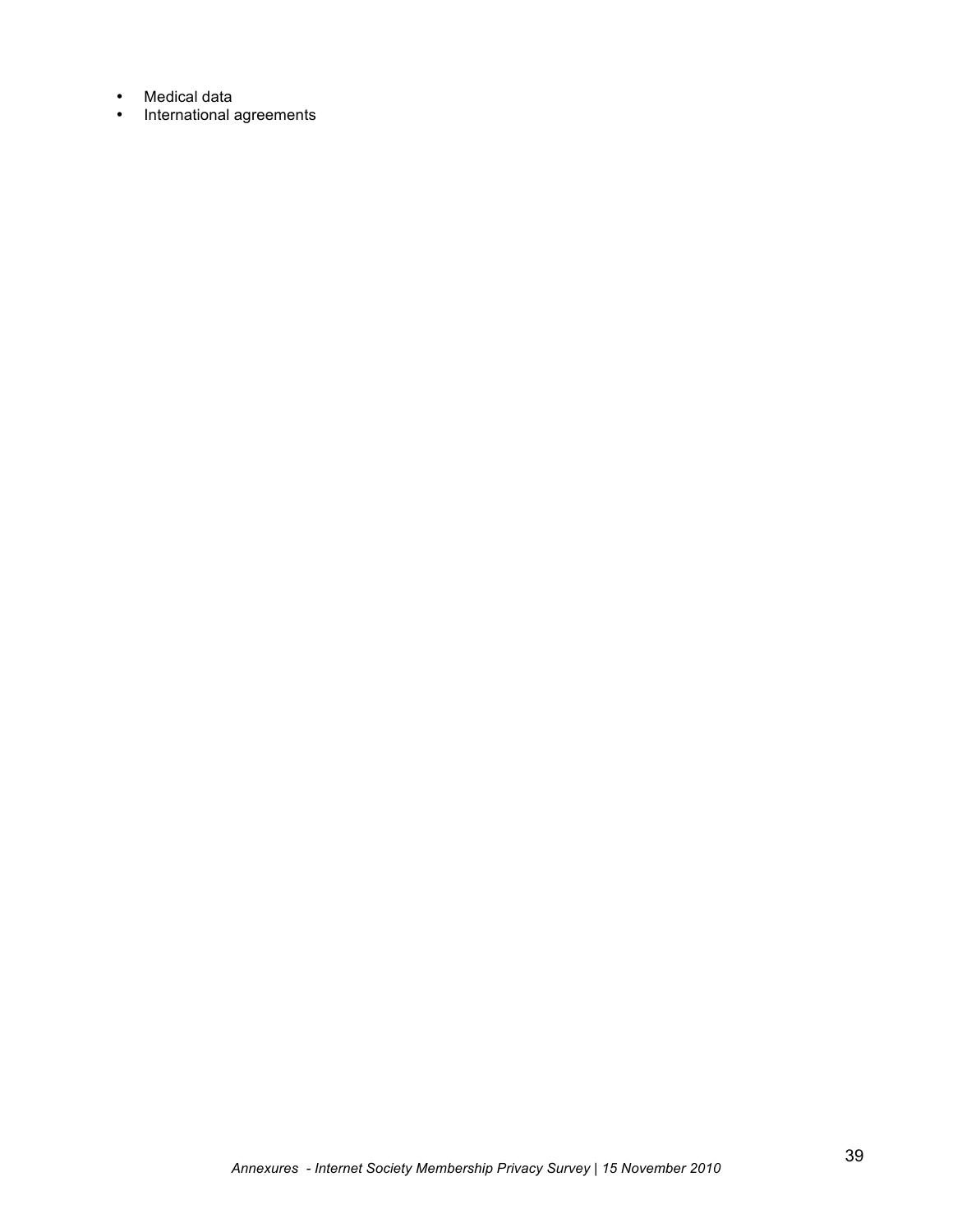# **ANNEXURE F to PRIVACY: AN INTERNET SOCIETY MEMBERSHIP SURVEY**

# **LAWS, REGULATIONS, PRINCIPLES AND GUIDELINES**

| <b>Country</b>        | Laws, regulations, principles and guidelines                                                                                                                                                                                                                                                                                                                                            |
|-----------------------|-----------------------------------------------------------------------------------------------------------------------------------------------------------------------------------------------------------------------------------------------------------------------------------------------------------------------------------------------------------------------------------------|
| Argentina             | Law 25326 (data protection national law)<br>Law 1846 (data protection law for City of Buenos Aires<br>Code of conducts for email marketing practices<br>Do not call registry (for the City of Buenos Aires)                                                                                                                                                                             |
| Argentina             | La ley mencionada y la de Habeas Data                                                                                                                                                                                                                                                                                                                                                   |
| Armenia               | The Law of the Republic of Armenia on Personal Data<br>http://www.parliament.am/legislation.php?sel=show&ID=1331⟨=eng                                                                                                                                                                                                                                                                   |
| Belgium               | The EU directives and their implementation by the Member States                                                                                                                                                                                                                                                                                                                         |
| <b>Burkina Faso</b>   | Loi du 20 avril 2004 portant protection des données à caractère personnel<br>Le décret 2007-283/PRES/PM/MPDH du 18 mai 2007 portant organisation et<br>fonctionnement de la Commission de l'Informatique et des libertés (CIL)<br>article 35 à 40 de la Loi du 27 novembre 2008 portant réglementation générale<br>des réseaux services de communications électroniques au Burkina Faso |
| Canada                | Personal Information Protection and Electronic Documents Act<br>http://laws.justice.gc.ca/eng/P-8.6/index.html                                                                                                                                                                                                                                                                          |
| <b>Czech Republic</b> | Personal data protection law: Act no101/2000 Sb. CZ                                                                                                                                                                                                                                                                                                                                     |
| Ecuador               | The Constitution of Ecuador and in the law of the national system for public<br>data storage                                                                                                                                                                                                                                                                                            |
| Finland               | http://www.finlex.fi/fi/laki/alkup/2004/20040759 (Finnish version)<br>Many laws and telecoms regulation apply to protection of personal data and<br>such. They all are in-line with EU directives.                                                                                                                                                                                      |
| France                | Protection des données personnelles                                                                                                                                                                                                                                                                                                                                                     |
| Germany               | A list of the laws (35) can be found here:<br>http://www.bfdi.bund.de/cln 136/DE/GesetzeUndRechtsprechung/Spezialgese<br>tze/Spezialgesetze node.html                                                                                                                                                                                                                                   |
| Germany               | http://bundesrecht.juris.de/bdsg 1990                                                                                                                                                                                                                                                                                                                                                   |
| Hong Kong             | Personal Data (Privacy) Ordinance<br>http://www.pcpd.org.hk/english/ordinance/ordfull.html                                                                                                                                                                                                                                                                                              |
| Hungary               | There are several laws, codes, rules, and guidelines applying in different<br>situations and circumstances with respect to different kinds of public and/or<br>private activities                                                                                                                                                                                                       |
| India                 | Information Technology Act 2000                                                                                                                                                                                                                                                                                                                                                         |
| India                 | Information Technology Act<br>Right to Information Act<br>More recently, Unique Identification (UID) project (now called Aadhar) has                                                                                                                                                                                                                                                    |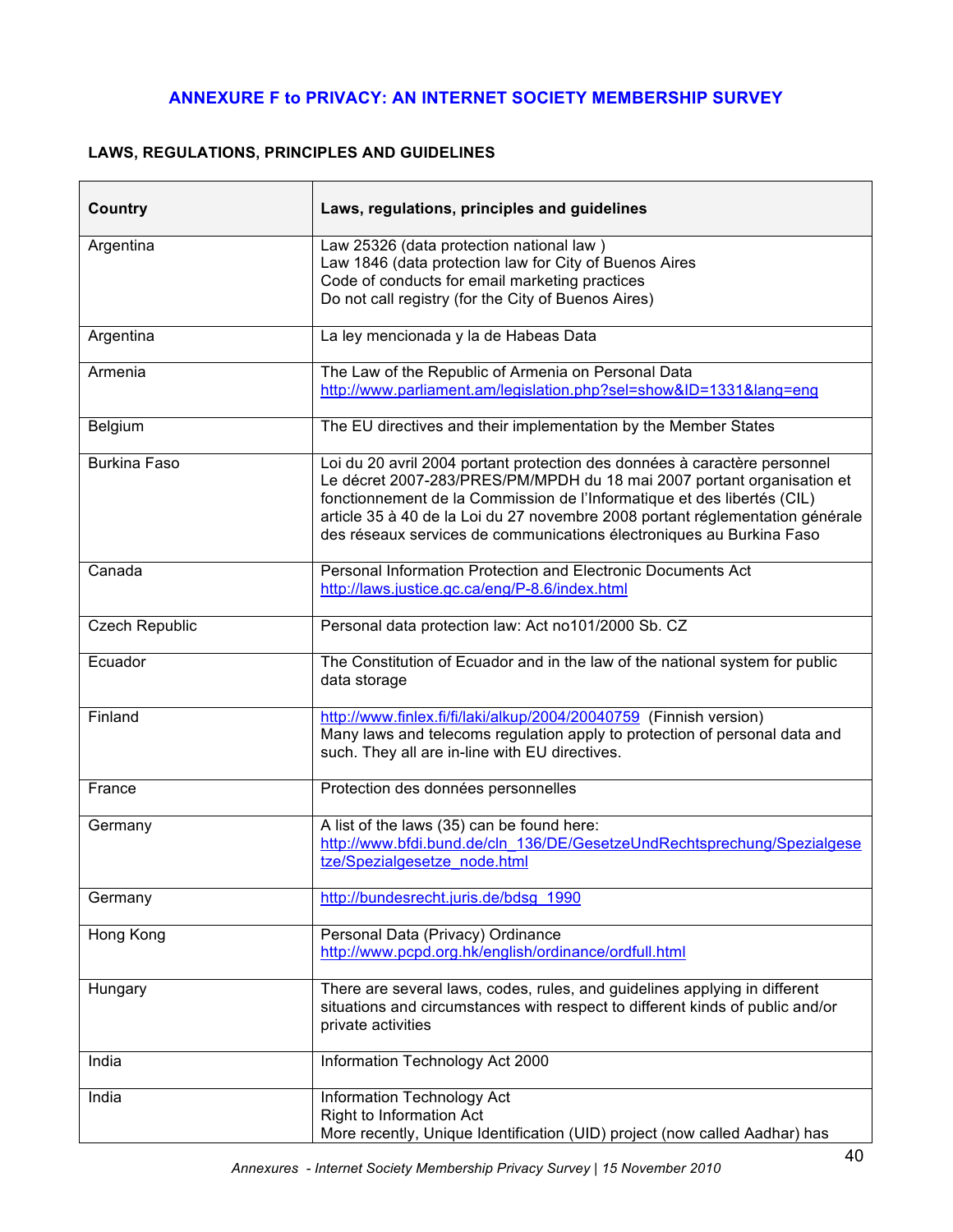| Country            | Laws, regulations, principles and guidelines                                                                                                                                                                                                                                                                                                                                                                                                                     |
|--------------------|------------------------------------------------------------------------------------------------------------------------------------------------------------------------------------------------------------------------------------------------------------------------------------------------------------------------------------------------------------------------------------------------------------------------------------------------------------------|
|                    | been initiated by the government to give UID number to each citizen.                                                                                                                                                                                                                                                                                                                                                                                             |
| Italy              | Code on the protection of personal data                                                                                                                                                                                                                                                                                                                                                                                                                          |
| Japan              | Three laws (all in Japanese romaji)<br>1) Kojin jouhou hogo hou (for private corporations)<br>2) Dokuritsu gyousei houjin tou kojin jouhou hogo hou (for national government<br>and government organisations)<br>3) Jichitai tou kojin jouhou hogo hou (for local government and the<br>organisations)                                                                                                                                                           |
| Japan              | Personal Information Protection law                                                                                                                                                                                                                                                                                                                                                                                                                              |
| Lebanon            | Draft law indicates that all entities gathering personal data must apply for a<br>permit                                                                                                                                                                                                                                                                                                                                                                         |
| Mali               | National Ethic Committee located at the Ministry of Health giving advice on all<br>research programmes dealing with human beings.<br>This Committee has some rules on personal data and information                                                                                                                                                                                                                                                              |
| Mexico             | The Federal law of Transparency and Access to Public Government<br>Information (LFTAIPG) contains a chapter on data protection obligations for<br>government entities and agencies at the federal level.<br>There is also a regulation of the LFTAIPG, the purpose of which is to<br>guarantee the protection of the privacy rights of individuals and guidelines for<br>access and modification of their personal data in possession of government<br>entities. |
| Mexico             | Federal Data Protection Act (2010)<br>Data Protection Guidelines (2005)                                                                                                                                                                                                                                                                                                                                                                                          |
| Netherlands        | Law on Telecommunikation, article 11                                                                                                                                                                                                                                                                                                                                                                                                                             |
| <b>Netherlands</b> | www.cbpweb.nl                                                                                                                                                                                                                                                                                                                                                                                                                                                    |
| Norway             | Personopplysningsloven (lit. person information law)<br>http://www.lovdata.no/all/nl-20000414-031.html                                                                                                                                                                                                                                                                                                                                                           |
| Pakistan           | Recently an e-crime law was composed by a government committee but was<br>suspended because of lack of definitions and clarifications                                                                                                                                                                                                                                                                                                                            |
| Pakistan           | Data Protection Act 2005                                                                                                                                                                                                                                                                                                                                                                                                                                         |
| Paraguay           | National Constitution (Habeas Data), Laws N°1682/2001 and its modification<br>by law 1969/02.<br>Law 1682/01 - Article 4 defines sensible data. Article 3 and 4 talk about public<br>data                                                                                                                                                                                                                                                                        |
| Philippines        | 1. Philippine Ecommerce Law 2000 or Republic Act 8792<br>2. General Banking Law 2000 or Republic Act 8754<br>3. Their implementing rules                                                                                                                                                                                                                                                                                                                         |
| Philippines        | Pending - Privacy Bill draft only covers data retention and security by private<br>companies (primarily targeted at outsourcing firms)                                                                                                                                                                                                                                                                                                                           |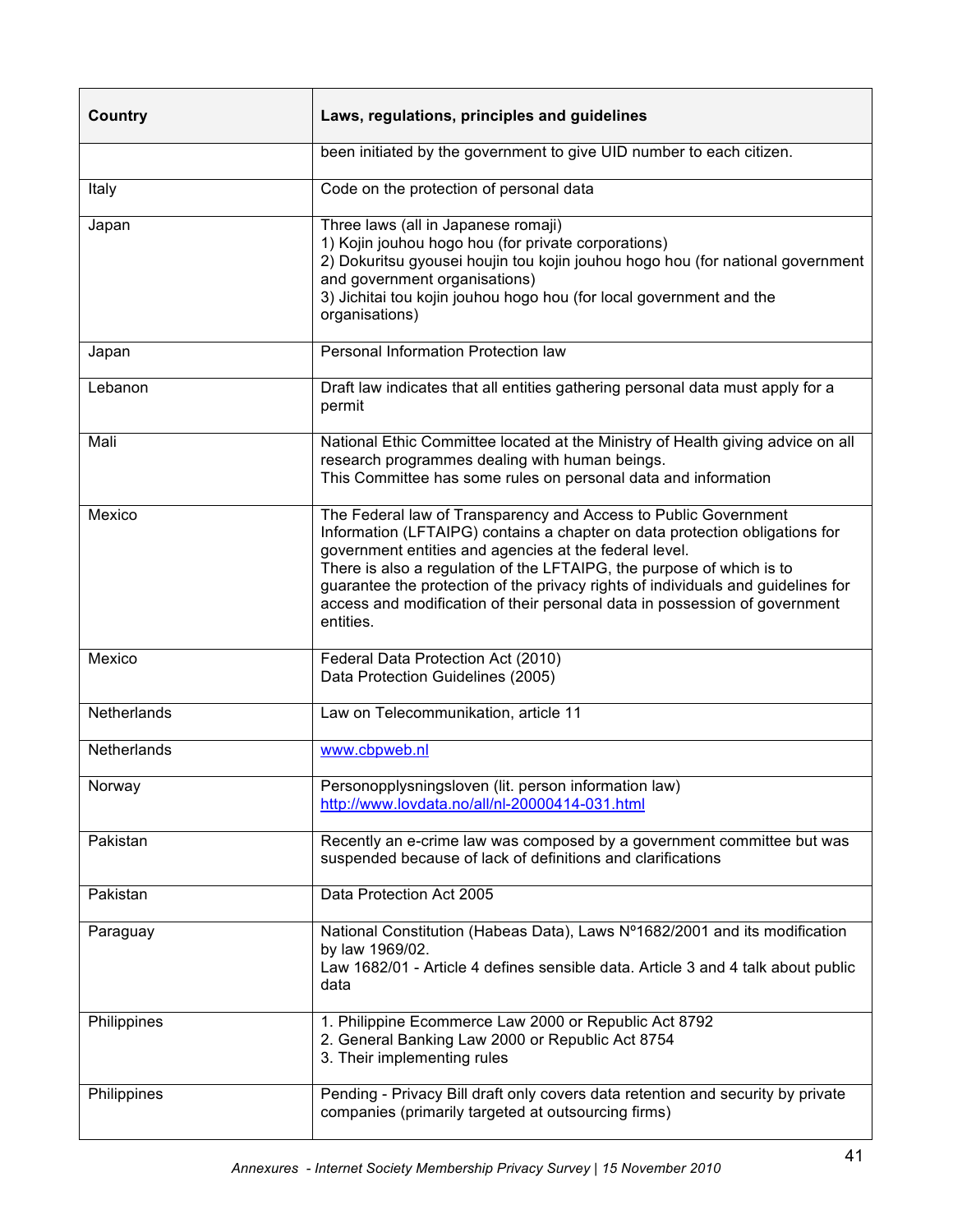| Country      | Laws, regulations, principles and guidelines                                                                                                                                                                                                                                                                                                                                                                                                                                                                                                                                                                                                  |
|--------------|-----------------------------------------------------------------------------------------------------------------------------------------------------------------------------------------------------------------------------------------------------------------------------------------------------------------------------------------------------------------------------------------------------------------------------------------------------------------------------------------------------------------------------------------------------------------------------------------------------------------------------------------------|
| Senegal      | Law 2008-08 on electronic communication and exchange<br>Law 2008-41 on data encryption                                                                                                                                                                                                                                                                                                                                                                                                                                                                                                                                                        |
|              | Presidential Decrees about application laws of privacy and personal data<br>protection and electronic exchange and data encryption and<br>Decree about the creation of data protection commission                                                                                                                                                                                                                                                                                                                                                                                                                                             |
| South Africa | ECT Act http://www.internet.org.za/ect act.html                                                                                                                                                                                                                                                                                                                                                                                                                                                                                                                                                                                               |
| Spain        | See LOPD in<br>http://www.boe.es/aeboe/consultas/bases datos/doc.php?coleccion=iberlex&i<br>d=1999/23750                                                                                                                                                                                                                                                                                                                                                                                                                                                                                                                                      |
| Sweden       | Personuppgiftlag<br>Sekretesslag                                                                                                                                                                                                                                                                                                                                                                                                                                                                                                                                                                                                              |
| Sweden       | www.datainspektionen.se                                                                                                                                                                                                                                                                                                                                                                                                                                                                                                                                                                                                                       |
| Sweden       | Data Protection Act (1998:204) and Personal Data Ordinance (1998:1191)                                                                                                                                                                                                                                                                                                                                                                                                                                                                                                                                                                        |
| Switzerland  | Telecommunications Law, 30.4.1997, Art. 13a, para. 2: "They shall take the<br>technical and organisational measures necessary for data protection and<br>security during processing, in particular during transmission."                                                                                                                                                                                                                                                                                                                                                                                                                      |
| UK.          | Data Protection Act<br>Privacy and Electronic Communications Regulations<br>Freedom of Information Act<br><b>Environmental Information Regulations</b>                                                                                                                                                                                                                                                                                                                                                                                                                                                                                        |
| <b>UK</b>    | Data Protection Acts and EU directives, Human Rights Act                                                                                                                                                                                                                                                                                                                                                                                                                                                                                                                                                                                      |
| <b>USA</b>   | Privacy Act (1974)<br>Freedom of Information Act (FOIA) (1974)<br>E-Government Act (2002), Section 208<br>Health Insurance Portability and Accountability Act (HIPAA) (1996)<br>Children's Online Privacy Protection Act (1998)<br>Financial Services Modernization Act (Gramm-Leach Bliley Act or GLBA)<br>(1999)<br>Consolidated Appropriations Act of 2005<br>Implementing Recommendations of the 9/11 Commission Act of 2007, Section<br>803 (addresses Privacy and Civil Liberties Officers)<br>Federal Agency Data Mining Reporting Act of 2007 (Section 804 of the<br>Implementing Recommendations of the 9/11 Commission Act of 2007) |
| <b>USA</b>   | http://www.dhs.gov/files/publications/gc 1271701587683.shtm                                                                                                                                                                                                                                                                                                                                                                                                                                                                                                                                                                                   |
| <b>USA</b>   | http://www.justice.gov/criminal/fraud/websites/idtheft.html                                                                                                                                                                                                                                                                                                                                                                                                                                                                                                                                                                                   |
| <b>USA</b>   | Privacy Act of 1974 and Patriot Act                                                                                                                                                                                                                                                                                                                                                                                                                                                                                                                                                                                                           |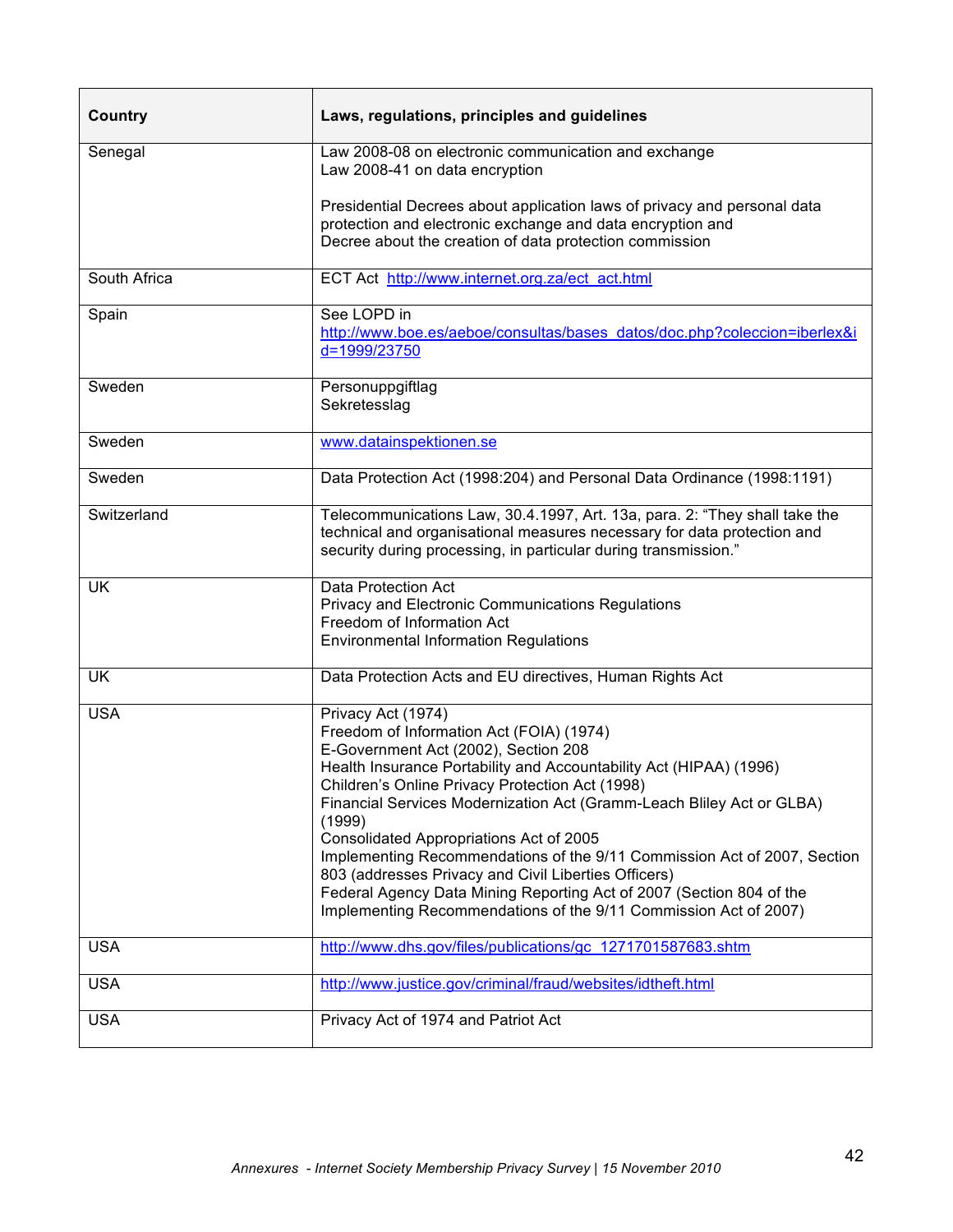# **ANNEXURE G to PRIVACY: AN INTERNET SOCIETY MEMBERSHIP SURVEY**

# **WHERE WOULD YOU LOOK FOR GUIDANCE ON THESE ISSUES?**

| <b>Source</b>                           | <b>Details</b>                                                                                                                                                                                                                                                                                                                                                                  |
|-----------------------------------------|---------------------------------------------------------------------------------------------------------------------------------------------------------------------------------------------------------------------------------------------------------------------------------------------------------------------------------------------------------------------------------|
| Academia/research                       | Harvard's Berkman Center for Internet and Society<br>DiploFoundation courses<br>www.scholar.google.com                                                                                                                                                                                                                                                                          |
| Blogs/websites                          | www.michaelgeist.ca<br>www.rogerclarke.com<br>http://www.schneier.com<br>http://www.protecciondedatos.org.mx                                                                                                                                                                                                                                                                    |
| <b>CERT<sub>s</sub></b>                 |                                                                                                                                                                                                                                                                                                                                                                                 |
| Civil society                           | Privacy International<br>Electronic Frontier Foundation (EFF)<br>Center for Democracy and Technology (CDT)<br>Center for Digital Democracy (CDD)<br>Open Rights Group<br>Electronic Privacy Information Center (EPIC)<br>The Public Voice<br><b>Creative Commons</b><br><b>Privacy Activism</b><br>American Civil Liberties Union (ACLU)<br><b>Privacy Rights Clearinghouse</b> |
| Conferences and meetings                | e.g. International Conference of Privacy and Data Protection<br>Commissioners                                                                                                                                                                                                                                                                                                   |
| Cryptography suppliers                  |                                                                                                                                                                                                                                                                                                                                                                                 |
| Industry bodies                         | BITKOM - Federal Association for Information Technology,<br><b>Telecommunications and New Media</b><br><b>IEEE - Computer Society</b>                                                                                                                                                                                                                                           |
| Internet governance discussions         | <b>IGF and EuroDIG</b>                                                                                                                                                                                                                                                                                                                                                          |
| Internet technical community            | Internet Society, Internet Society Chapters<br><b>IETF</b><br><b>ICANN</b><br>W <sub>3</sub> C                                                                                                                                                                                                                                                                                  |
| Laws and regulations                    |                                                                                                                                                                                                                                                                                                                                                                                 |
| Legal and professional<br>associations  | e.g. International Association of Privacy Professionals (IAPP)                                                                                                                                                                                                                                                                                                                  |
| Media and other privacy news<br>sources | e.g. www.privacy.org; www.wired.com                                                                                                                                                                                                                                                                                                                                             |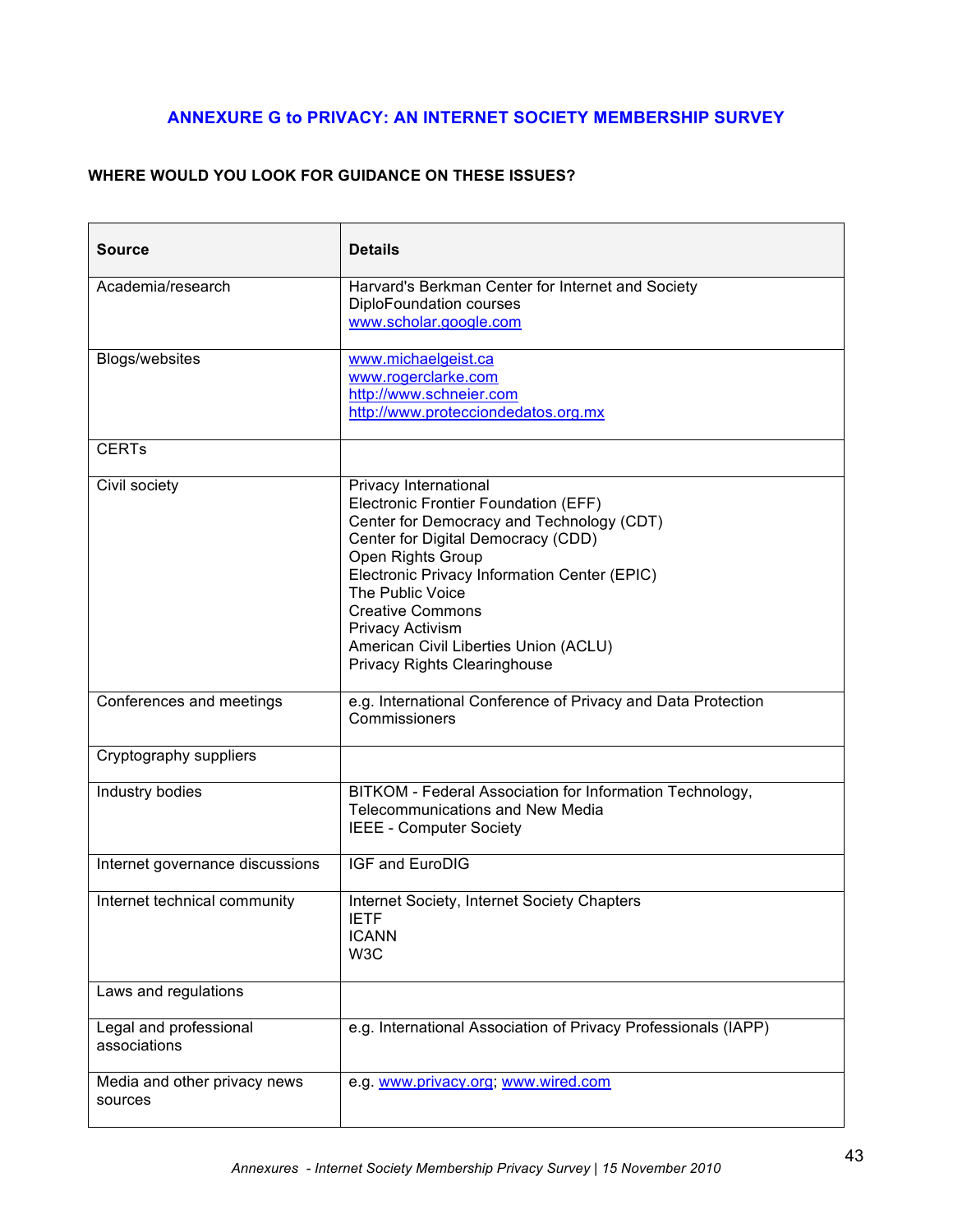| <b>Source</b>                                                       | <b>Details</b>                                                                                                                                                                                                                                                                                                                                                                                                                                                                                  |
|---------------------------------------------------------------------|-------------------------------------------------------------------------------------------------------------------------------------------------------------------------------------------------------------------------------------------------------------------------------------------------------------------------------------------------------------------------------------------------------------------------------------------------------------------------------------------------|
| National and regional government<br>agencies, networks and websites | e.g.<br>European Network and Security Information Agency (ENISA)<br>Economic Community Of West African States (ECOWAS)<br>West African Economic and Monetary Union (WAEMU)<br>Federal Trade Commission (FTC)<br>Asia-Pacific Economic Cooperation (APEC)<br>Data Protection and Information agencies<br>Organisation for Economic Co-operation and Development (OECD)<br>International Telecommunication Union (ITU)<br>European Commission<br>Ibero-American Network of Data Protection (RIPD) |
| Other                                                               | eLAC 2010<br>www.secureroot.com<br>Packetderm, LLC (cotse.net)<br>David Brin "The Transparent Society"<br>Nicklas Lundblad "Privacy in a Notice Society"<br>ACM guides                                                                                                                                                                                                                                                                                                                          |
| Private companies                                                   | e.g. Google, Microsoft, CISCO, Sophos                                                                                                                                                                                                                                                                                                                                                                                                                                                           |
| Standards/guidelines                                                | <b>ISO</b><br>Good Information Security Standards/Procedures materials<br>Privacy education guidelines and/or templates for campaigns<br>Information Technology Infrastructure Library (ITIL)<br><b>Madrid Declaration</b>                                                                                                                                                                                                                                                                      |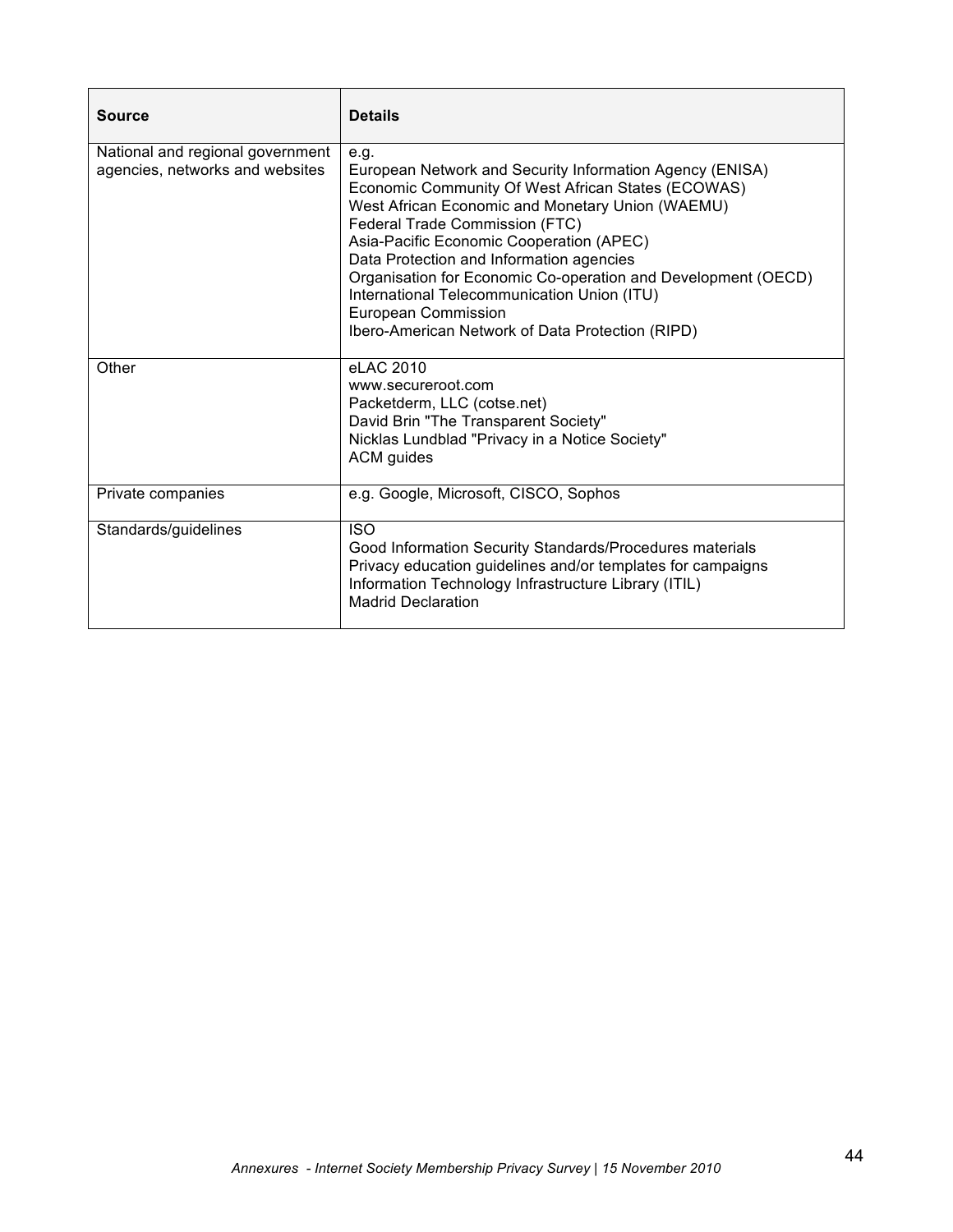# **ANNEXURE H to PRIVACY: AN INTERNET SOCIETY MEMBERSHIP SURVEY**

### **ACTIVITIES THAT INTERNET SOCIETY CHAPTERS OR ORGANISATIONS ARE CURRENTLY INV0LVED IN REGARDING PRIVACY**

| Country               | <b>Details</b>                                                                                                                                                                                        |
|-----------------------|-------------------------------------------------------------------------------------------------------------------------------------------------------------------------------------------------------|
| Argentina             | ISOC Argentina Chapter - participating in meetings and collaborating with relevant<br>associations                                                                                                    |
| China                 | ISOC Hong Kong Chapter - signed the Madrid Declaration                                                                                                                                                |
| <b>Czech Republic</b> | Education system reform                                                                                                                                                                               |
| England               | Participation in IGF and EURIM ("an independent UK based Parliament-Industry group<br>funded by its members")                                                                                         |
| Germany               | Employed by a relevant organisation                                                                                                                                                                   |
| Mali                  | <b>ISOC Mali Chapter - in ECOWAS and WAEMU frameworks</b>                                                                                                                                             |
| Mexico                | [Organisation] - European Commission decision on the adequacy of the protection of<br>personal data in third countries                                                                                |
| Netherlands           | Advisor to various (governmental) parties; pleading for careful use of data                                                                                                                           |
| Norway                | "Hobby politician", and member of the anti-DRD organization                                                                                                                                           |
| Paraguay              | [Organisation] - Mercosur working group SGT13 and Digital Mercosur Project                                                                                                                            |
| Peru                  | [Organisation] - eLAC 2010                                                                                                                                                                            |
| Philippines           | ISOC Philippines Chapter - drafted Philippine and 5 country monitoring and censorship<br>report for FMA (ONI-funded)                                                                                  |
| Spain                 | OECD (Member of CSISAC)<br>Council of Europe (Individual expert)<br>IGF (Individual expert)                                                                                                           |
| Sweden                | Participation (as an individual) in Sweden's Trade Association for Digital and<br>Interactive Marketing (see www.iabsverige.se) in discussions concerning self-<br>regulation of targeted advertising |
| Sweden                | National and European Commission                                                                                                                                                                      |
| UK                    | <b>Following EuroDIG discussions</b>                                                                                                                                                                  |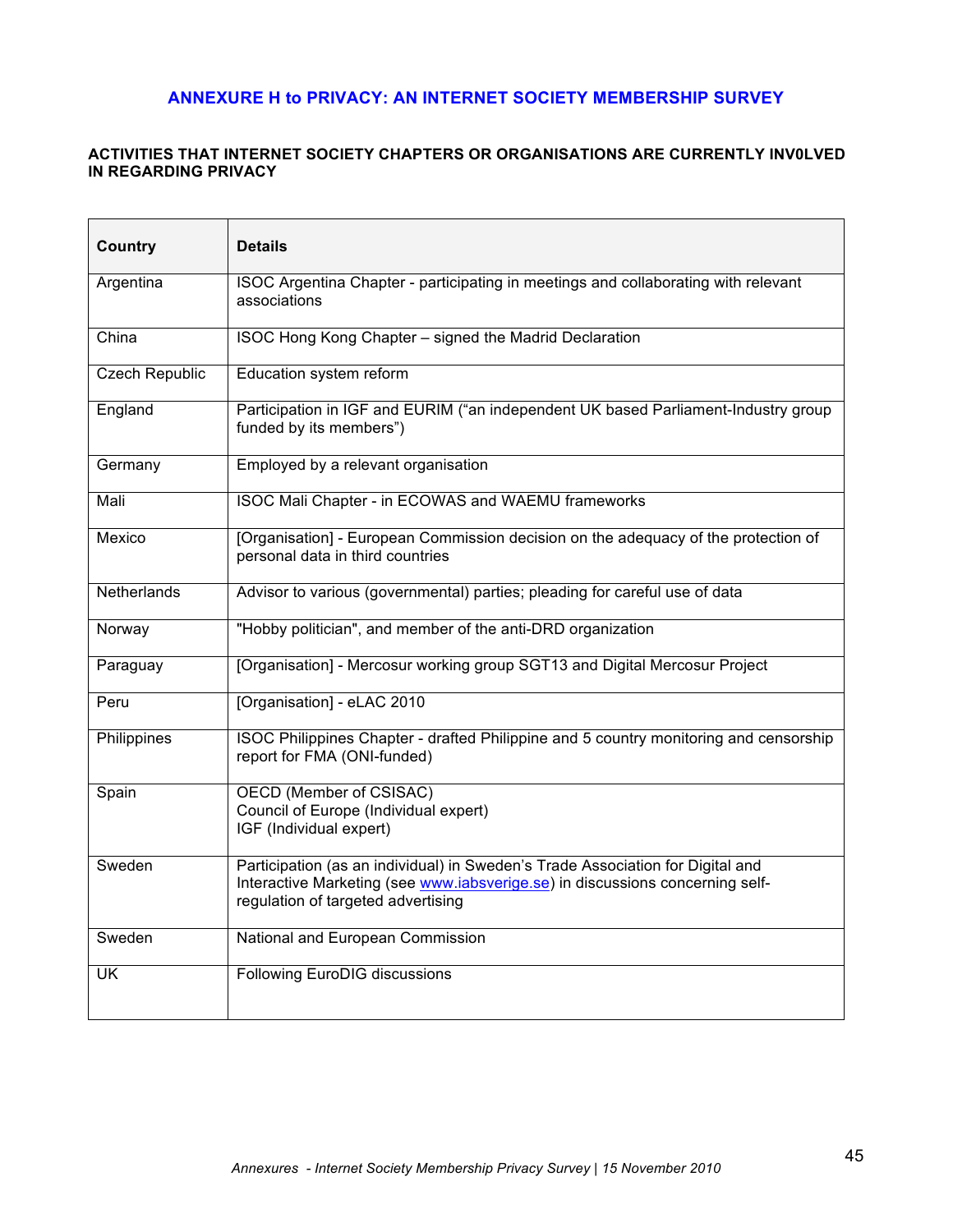### **ACTIVITIES THAT INTERNET SOCIETY CHAPTERS OR ORGANISATIONS ARE PROPOSING TO UNDERTAKE REGARDING PRIVACY**

| <b>Country</b>        | <b>Details</b>                                                                                                                                                                      |
|-----------------------|-------------------------------------------------------------------------------------------------------------------------------------------------------------------------------------|
| Argentina             | ISOC Argentina Chapter - meetings and seminars on the topic                                                                                                                         |
| China                 | ISOC Hong Kong Chapter events                                                                                                                                                       |
| Cook Islands          | PICISOC Chapter - perhaps PacINET conference in Vanuatu (September)                                                                                                                 |
| <b>Czech Republic</b> | Within centrally controlled secondary school leaving exams, which are being prepared                                                                                                |
| Ecuador               | ISOC Ecuador Chapter - training young people not to disclosure sensitive or personal<br>information in social networks                                                              |
| England               | EURIM studies on Information and Identity Governance                                                                                                                                |
| Ethiopia              | Formulating policy and conducting cyber education for staff                                                                                                                         |
| Finland               | [Organisation] - product development to offer network based security, encryption and<br>such to our clients and users                                                               |
| France                | Customers aiming for "compliance"                                                                                                                                                   |
| Germany               | ISOC Germany Chapter - educate children                                                                                                                                             |
| Germany               | [Organisation] - implementation of a Location Privacy Scheme in an Assisted Living<br>Scenario: http://www.cs.uni-potsdam.de/pali                                                   |
| Germany               | ISOC Germany Chapter - will try to setup workshop on privacy in autumn                                                                                                              |
| Ghana                 | ISOC Ghana Chapter - organising training/education program in Information Security<br>including "Privacy" and/or the protection of "personal data"                                  |
| India                 | ISOC IKOL Chapter - proposal for Internet education in India                                                                                                                        |
| India                 | [Organisation] - discussion in progress                                                                                                                                             |
| India                 | ISOC IKOL Chapter - works closely with law enforcement agencies and the general<br>public on these issues                                                                           |
| Italy                 | Frequently discussed within ISOC Italy Chapter and related forums                                                                                                                   |
| Japan                 | Regularly monitoring questionable online traffics; issuing campus-wide warnings and<br>guidelines on privacy to the students, teachers, and administrative staff members            |
| Mexico                | The Federal Institute for Access to Public Information in Mexico will be hosting the VIII<br>Meeting of the Iberoamerican Network on Data Protection in September-October 2010      |
| Mexico                | Will follow up:                                                                                                                                                                     |
|                       | The work of the OECD on the 30th anniversary of the Privacy and Data Protection<br>Guidelines.<br>The 32nd International Conference of Data Protection and Privacy Commissioners to |